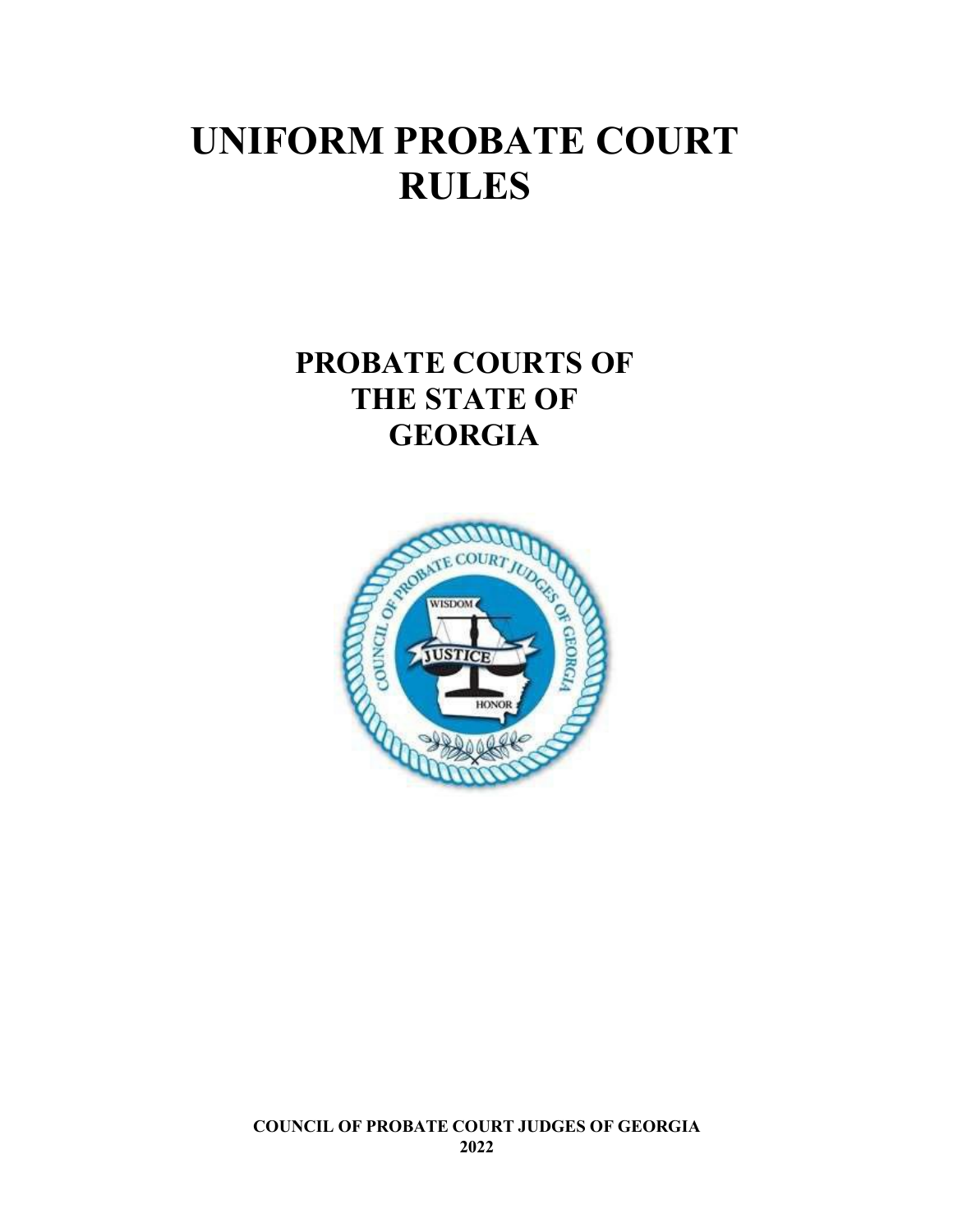# **Table of Contents**

| Rule 1. Preliminary Provisions                                                  | 6              |
|---------------------------------------------------------------------------------|----------------|
| 1.1 Repeal of local rules                                                       | 6              |
| 1.2 Matters of statewide concern                                                | 6              |
| 1.3 Deviation                                                                   | 6              |
| 1.4 Amendments                                                                  | 6              |
| 1.5 Publication of rules and amendments                                         | 6              |
| Rule 2. Definitions                                                             | 6              |
| 2.1 Non-sexist pronouns                                                         | 6              |
| 2.2 Judge                                                                       | $\overline{7}$ |
| 2.3 Clerk                                                                       | $\overline{7}$ |
| 2.4 Attorney                                                                    | $\overline{7}$ |
| 2.5 Plaintiff/Defendant/Petition                                                | $\overline{7}$ |
| 2.6 Abbreviation of the Code                                                    | $\overline{7}$ |
| 2.7 Article 6 Probate Courts                                                    | $\overline{7}$ |
| 2.8 Article 6 Probate Courts – concurrent jurisdiction with superior courts     | $\overline{7}$ |
| Rule 3. Officers of the Court                                                   | 8              |
| 3.1 Judges                                                                      | 8              |
| 3.2 Appointment of attorney to act in judge's absence                           | 8              |
| 3.3 Attorneys                                                                   | 8              |
| 3.3.1 Entry of appearance                                                       | 8              |
| 3.3.2 Withdrawal                                                                | 8              |
| 3.3.3 Special admission of attorneys from other states                          | 9              |
| 3.3.4 Entries of appearance and withdrawals by members or employees of law      |                |
| firms or professional corporations                                              | 10             |
| 3.3.5 Notification of representation                                            | 10             |
| 3.3.6 Timeliness of notice                                                      | 10             |
| 3.3.7 Notice of settlements or dismissals                                       | 10             |
| 3.3.8 Duty to attend and remain in court                                        | 10             |
| 3.3.9 Binding authority                                                         | 10             |
| 3.3.10 Number of arguments                                                      | 10             |
| 3.3.11 Notice of substitution of counsel                                        | 11             |
| 3.3.12 Duty to utilize assigned judge; notification of previous presentation to |                |
| another judge                                                                   | 11             |
| Rule 4. Court Records                                                           | 11             |
| 4.1 Access to court files                                                       | 11             |
| 4.2 Integrity of original court records                                         | 11             |
| 4.3 Copies of records                                                           | 11             |
| 4.4 Limitation of access – motions and orders                                   | 11             |
| 4.5 Limitation of access – finding of harm                                      | 11             |
| 4.6 Limitation of access – review                                               | 12             |
| 4.7 Limitation of access – amendments                                           | 12             |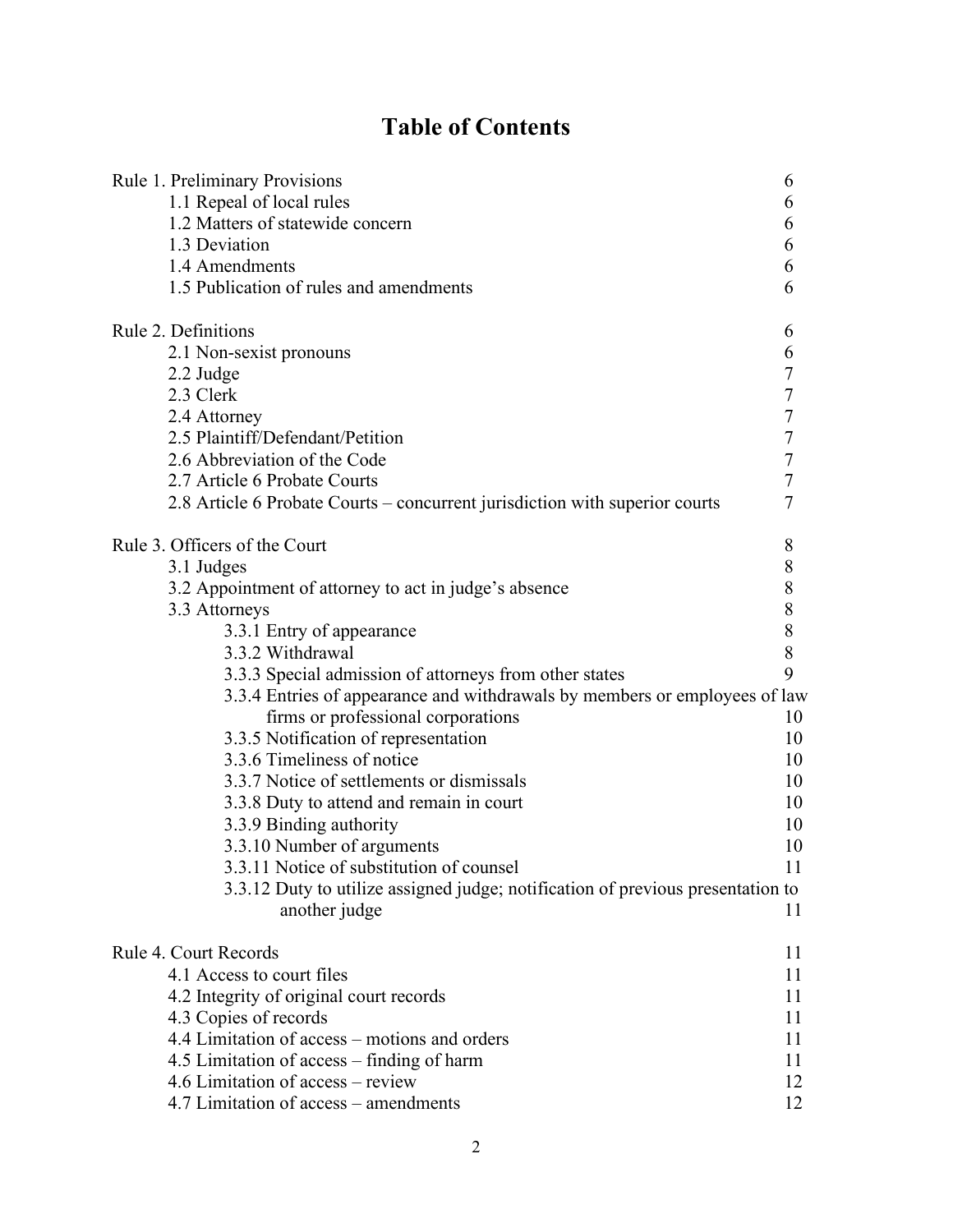| Rule 5. Court Procedure                                                                | 12 |  |  |  |  |
|----------------------------------------------------------------------------------------|----|--|--|--|--|
| 5.1 Ex parte communications                                                            |    |  |  |  |  |
| 5.2 Ex parte orders                                                                    | 12 |  |  |  |  |
| 5.3 Pleadings and filing                                                               | 12 |  |  |  |  |
| 5.3.1 Preparation of documents                                                         | 12 |  |  |  |  |
| 5.3.2 Time of docketing                                                                | 12 |  |  |  |  |
| 5.3.3 Caption                                                                          | 13 |  |  |  |  |
| 5.3.4 Signatures                                                                       | 13 |  |  |  |  |
| 5.3.5 Location of original                                                             | 13 |  |  |  |  |
| 5.3.6 When documents considered filed                                                  | 13 |  |  |  |  |
| 5.3.7 Effective dates of orders                                                        | 13 |  |  |  |  |
| 5.3.8 Minutes and final record                                                         | 13 |  |  |  |  |
| 5.3.9 Filing of transcripts                                                            | 13 |  |  |  |  |
| 5.3.10 File categories                                                                 | 13 |  |  |  |  |
| 5.3.11 File identification                                                             | 14 |  |  |  |  |
| 5.3.12 Filing and electronic requirements                                              | 14 |  |  |  |  |
| 5.3.13 Return of service                                                               | 15 |  |  |  |  |
| 5.3.14 Advance costs                                                                   | 15 |  |  |  |  |
| 5.4 Guardians ad litem                                                                 | 15 |  |  |  |  |
| 5.5 Investigation of fiduciaries; criminal background information of certain nominated |    |  |  |  |  |
| temporary administrators, personal representatives, conservators, or guardians 15      |    |  |  |  |  |
| 5.5.1 Limited background check                                                         | 15 |  |  |  |  |
| 5.5.2 National background check                                                        | 16 |  |  |  |  |
| 5.5.3 Use of information. Other household members                                      | 16 |  |  |  |  |
| 5.6 Citations                                                                          | 16 |  |  |  |  |
| 5.7 Settlement agreements                                                              | 16 |  |  |  |  |
| 5.8 Transfer/change of venue                                                           | 17 |  |  |  |  |
| 5.9 Standard forms                                                                     | 18 |  |  |  |  |
| Rule 6. Motions and Applications                                                       | 19 |  |  |  |  |
| 6.1 Filing                                                                             | 19 |  |  |  |  |
| 6.2 Reply                                                                              | 19 |  |  |  |  |
| 6.3 Hearing                                                                            | 19 |  |  |  |  |
| 6.4 Motions for summary judgment                                                       | 19 |  |  |  |  |
| 6.5 Time for filing summary judgment motions                                           | 19 |  |  |  |  |
| 6.6 Motions in emergencies                                                             | 19 |  |  |  |  |
| 6.7 Motions for new trial (applies to Article 6 Probate Courts only)                   | 20 |  |  |  |  |
| 6.8 Default judgments pursuant to OCGA § 15-9-47                                       | 20 |  |  |  |  |
| 6.9 Leaves of absence                                                                  | 20 |  |  |  |  |
| 6.10 Recusal                                                                           | 21 |  |  |  |  |
| 6.11 Conflicts – state and federal courts                                              | 23 |  |  |  |  |
| Rule 7. Civil Discovery                                                                | 23 |  |  |  |  |
| 7.1 Time for discovery                                                                 | 23 |  |  |  |  |
| 7.2 Filing requirements                                                                | 24 |  |  |  |  |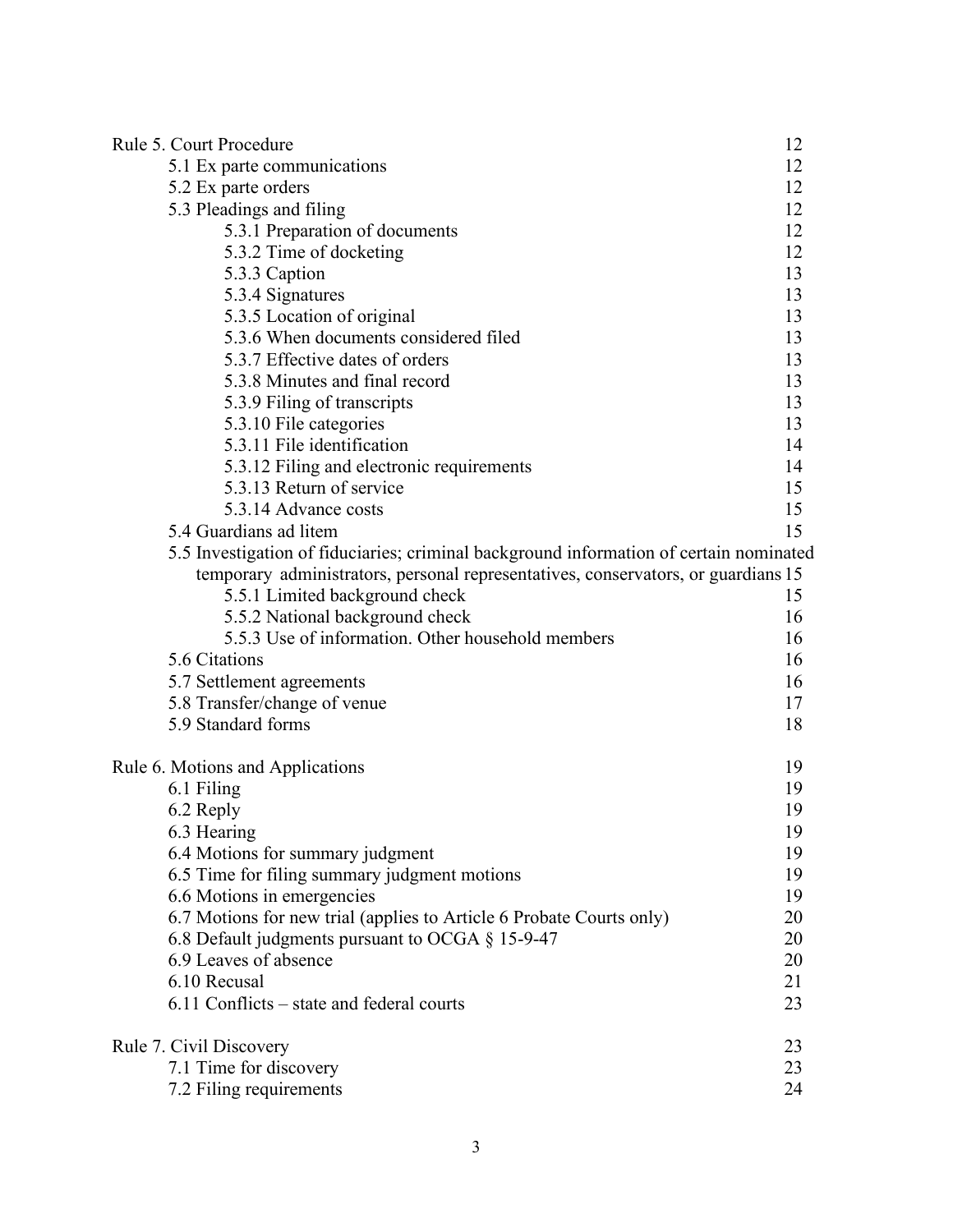| 7.3 Depositions upon oral examination<br>7.4 Failure to make discovery and motions to compel discovery | 23<br>23 |
|--------------------------------------------------------------------------------------------------------|----------|
| Rule 8. Pre-trial Proceedings                                                                          | 24       |
| 8.1 Procedures                                                                                         | 24       |
| 8.2 Pre-trial order                                                                                    | 25       |
| Rule 9. Custody of Evidence – Civil Cases                                                              | 28       |
| 9.1 Prior to and during the trial or hearing                                                           | 28       |
| 9.2 Once the trial is concluded                                                                        | 28       |
| Rule 10. Hearings and Trials                                                                           | 29       |
| 10.1 Court protocol                                                                                    | 29       |
| 10.2 Interpreters                                                                                      | 30       |
| 10.3 Cell phones                                                                                       | 31       |
| 10.4 Court reporters                                                                                   | 31       |
| 10.5 Setting contested hearings                                                                        | 32       |
| 10.6 Continuances                                                                                      | 32       |
| 10.7 Excusals from courtroom                                                                           | 32<br>32 |
| 10.8 Arguments<br>10.9 Dismissal for failure to appear                                                 | 32       |
| 10.10 Electronic and photographic news coverage of judicial proceedings                                | 32       |
| 10.11 Jury trials (Article 6 Probate Courts)                                                           | 35       |
| Rule 11. Telephone and Videoconferencing                                                               | 36       |
| 11.1 Telephone conferencing                                                                            | 36       |
| 11.2 Videoconferencing                                                                                 | 36       |
| Rule 12. Appeals                                                                                       | 37       |
| 12.1 Appeals – preparation of record                                                                   | 37       |
| Rule 13. Council of Probate Court Judges of Georgia                                                    | 38       |
| Rule 14. Mandatory Continuing Judicial Education (MCJE)                                                | 38       |
| 14.1 Probate Judges Training Council                                                                   | 38       |
| 14.2 Program requirements                                                                              | 38       |
| 14.3 Administration of the program                                                                     | 39       |
| Rule 15. Criminal Proceedings                                                                          | 40       |
| 15.1 Bail in criminal cases                                                                            | 40       |
| 15.2 Maintenance of criminal evidence                                                                  | 40       |
| 15.3 Arraignment                                                                                       | 41       |
| 15.4 Motions, demurrers, special pleas, etc.                                                           | 42       |
| 15.5 Criminal trial calendar<br>15.6 Pleas                                                             | 42       |
| 15.6.1 Alternatives                                                                                    | 42<br>42 |
|                                                                                                        |          |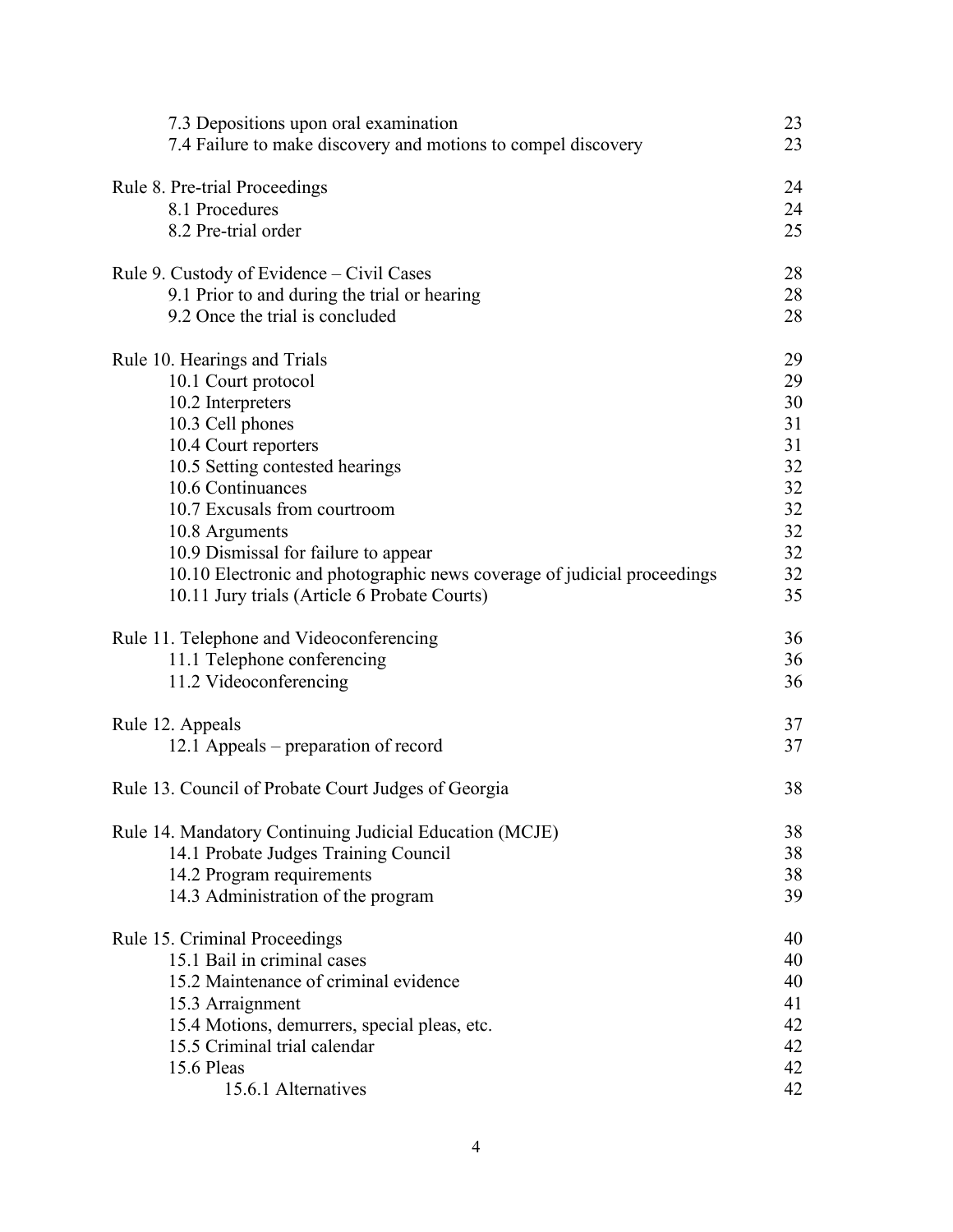| 15.6.2 Aid of counsel – time for deliberation              | 42 |
|------------------------------------------------------------|----|
| 15.6.3 Proprietary of plea discussions and plea agreements | 43 |
| 15.6.4 Attorney-client relationship                        | 43 |
| 15.6.5 Responsibilities of the trial judge                 | 43 |
| 15.6.6 Consideration of plea in final disposition          | 44 |
| 15.6.7 Determining voluntariness of plea                   | 44 |
| 15.6.8 Defendant to be informed                            | 44 |
| 15.6.9 Determining accuracy of plea                        | 45 |
| 15.6.10 Stating intention to reject the plea agreement     | 45 |
| 15.6.11 Record of proceedings                              | 45 |
| 15.6.12 Plea withdrawal                                    | 45 |
| 15.7 Dockets                                               | 46 |
| 15.8 Initial appearance/commitment hearings                | 46 |
| 15.9 Appointment of counsel for indigent defendants        | 47 |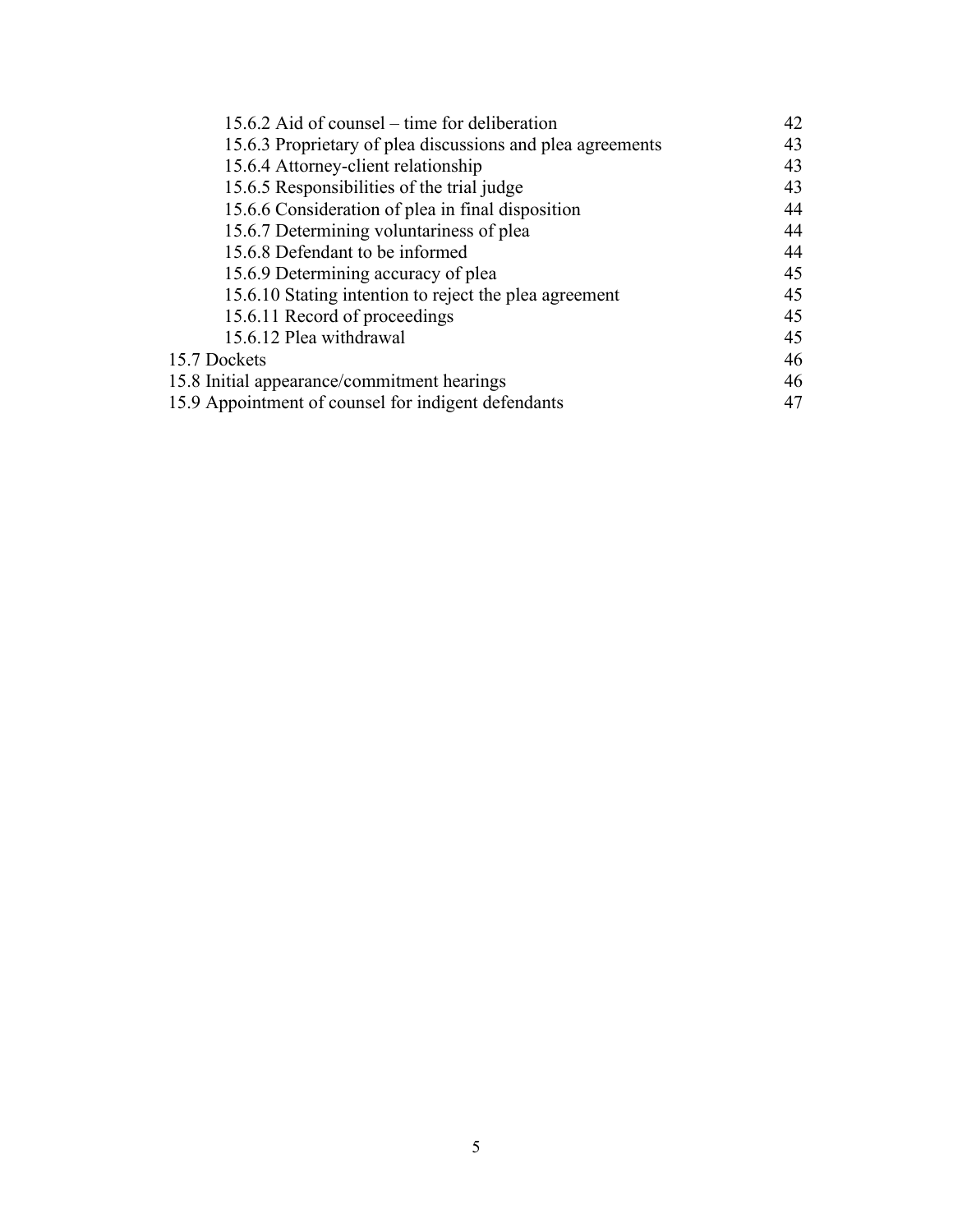# **Rule 1. Preliminary Provisions**

Pursuant to the inherent powers of the Court and Article VI, Section IX, Paragraph I of theGeorgia Constitution of 1983, and in order to provide for the speedy, efficient and inexpensive resolution of disputes and prosecutions, these rules are promulgated. It is not the intention, norshall it be the effect, of these rules to conflict with the Constitution or substantive law, either per se or in individual actions and these rules shall be so construed and in case of conflict shall yield to substantive law.

### **1.1 Repeal of local rules.**

All local rules of the probate courts in effect as of the effective date of this rule are hereby repealed.

### **1.2 Matters of statewide concern.**

These rules, to be known as "Uniform Probate Court Rules," are to be given statewide application.

### **1.3 Deviation.**

These rules are not subject to local deviation except as provided herein. A specific rule may be superseded in a specific action or case by an order of the court entered in such case explaining the necessity for deviation and served upon the attorneys in the case.

No person shall be denied access to the court nor be prejudiced in any way for failure to comply with a standing order of which the person does not have actual notice.

"Actual notice" shall be deemed to have been satisfied by providing copies of such order to attorneys and pro se litigants, service by a party upon opposing parties and publicized dissemination in such locations as the offices of the clerks of the court, law libraries, legal aid societies and public libraries. Mere filing of standing orders and posting in prominent places in the courthouse shall not suffice as actual notice.

### **1.4 Amendments.**

The Council of Probate Court Judges of Georgia shall have a permanent committee to recommend to the Supreme Court such changes and additions to these rules as may from time to time appear necessary or desirable.

The State Bar of Georgia shall receive notice of the proposed changes and additions and be given opportunity to comment.

### **1.5 Publication of rules and amendments.**

These rules and any amendments to these rules shall be published in the official Advance Sheets of the Supreme Court of Georgia. Unless otherwise provided, the effective date of any amendment to these rules is the date of publication in the Advance Sheets to the Georgia Reports.

# **Rule 2. Definitions**

### **2.1 Non-sexist pronouns.**

For the sake of brevity only, the pronoun "he" shall include "she" and vice versa,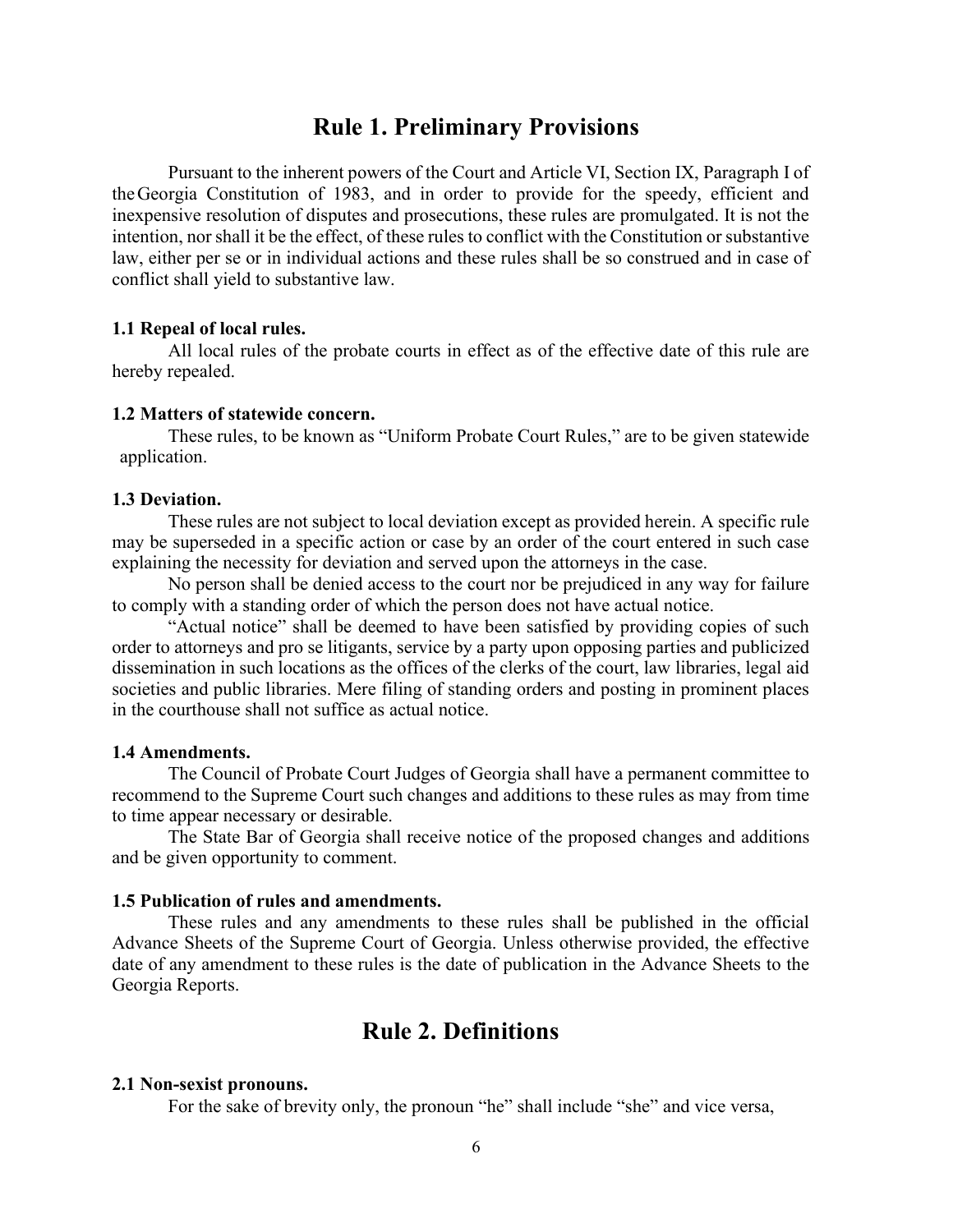unless the context clearly indicates otherwise; the pronoun "her" shall include "him" and vice versa, unless the context clearly indicates otherwise.

# **2.2 Judge.**

The word "judge" as used in these rules refers to any of the several active judges of the probate courts of Georgia, and to any other person who may at the time be performing a judicial function of the probate court of this state in accordance with law.

# **2.3 Clerk.**

The word "clerk" as used in these rules refers to any clerk or deputy clerk of any of the several probate courts in this state.

# **2.4 Attorney.**

The word "attorney" as used in these rules refers to any person who is an active member in good standing of the State Bar of Georgia, and to any person who is permitted, as provided below in Rule 3.3.3, to represent a party in an action pending in a probate court of the State of Georgia, and to any person representing himself pro se in an action pending in a probate court of this state. The word "attorney" is synonymous with "counsel" in these rules.

# **2.5 Plaintiff/Defendant/Petition.**

The term "plaintiff" includes petitioner, applicant or propounder, and the term "defendant" includes caveator or respondent. "Petition" includes any application to the court for an order.

# **2.6 Abbreviation of the Code.**

The letters "OCGA" shall mean, and refer to, the Official Code of Georgia Annotated.

# **2.7 Article 6 Probate Courts.**

(A) "Article 6 Probate Courts" refers to a probate court with expanded jurisdiction according to Article 6 of Chapter 9 of Title 15 of the Code, OCGA § 15-9-120 through 15-9- 127, which are probate courts in counties with a population of more than 90,000 person according to the U.S. Decennial Census of 2010 or any future such census in which the judge thereof has been admitted to the practice of law for at least seven years.

(B) The general laws and rules of pleadings, defenses, amendments, counter or cross claims, third-party practice, joinder of parties and causes, parties, discovery and depositions, interpleader, intervention, evidence, motions, summary judgment, relief from judgments, and the effect of judgments which are applicable in the superior courts shall be applicable to and govern in civil cases before Article 6 Probate Courts.

### **Amended effective 6/16/2022.**

### **2.8 Article 6 Probate Courts – concurrent jurisdiction with superior courts.**

Article 6 Probate Courts have concurrent jurisdiction with superior courts in certain proceedings as set forth in OCGA § 15-9-127.

### **Amended effective 6/16/2022.**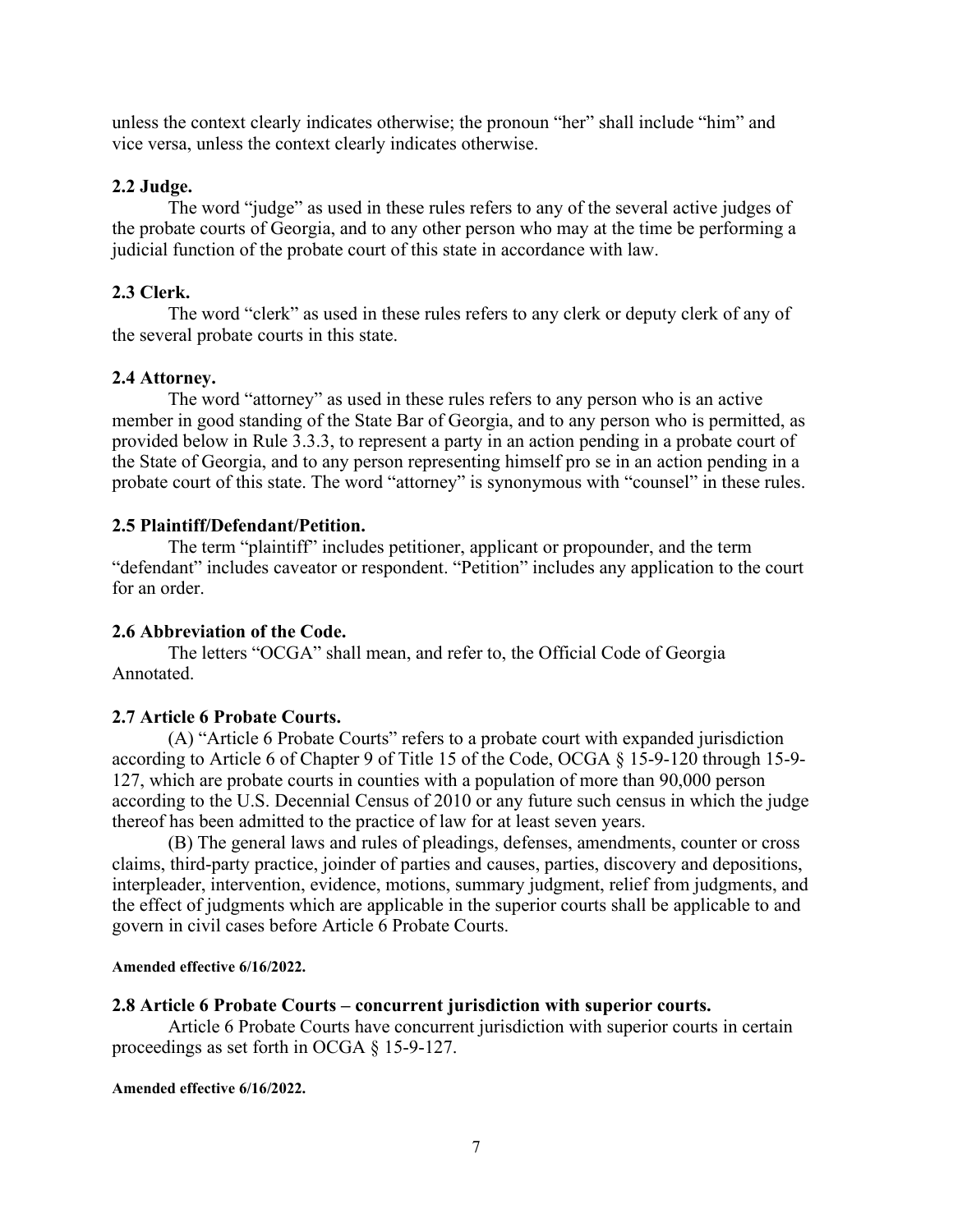# **Rule 3. Officers of the Court**

# **3.1 Judges.**

Pursuant to OCGA  $\S$  15-9-2.1, the probate court has the authority to appoint full-time and part-time associate judges. The probate court determines the salary and benefits paid to the associate judge, subject to county approval. Associate judges shall be equally as qualified as the elected probate judge to receive appointment. Full-time associate judges shall not practice law outside the associate judgeship, except as otherwise provided by law.

#### **Amended effective 5/9/2019.**

### **3.2 Appointment of attorney to act in judge's absence.**

(A) Whenever a judge appoints an attorney to act in his stead pursuant to OCGA § 15-9-13 (a), said appointment shall be by written order which shall specify the cases or time period covered and shall be recorded in the minutes of the court. Whenever the attorney so appointed signs an order while acting as judge, there shall appear following such signature: "Exercising the jurisdiction of the probate court pursuant to order of Judge \_\_\_\_\_\_\_\_\_\_, dated as provided by OCGA  $\S$  15-9-13 (a)." It shall not be necessary for the judge to confirm any such order when the judge resumes his jurisdiction. However, if the appointment was for an indefinite period, the judge shall enter and record an order terminating the appointment when he resumes jurisdiction. The foregoing is not intended to imply that OCGA § 15-9-13 (a) is the only allowable method of providing a substitute, but only to establish a uniform procedure when OCGA  $\S$  15-9-13 (a) is used.

(B) In Article 6 Probate Courts only with respect to contested matters, any attorney appointed to act instead of a judge pursuant to OCGA § 15-9-13 (a), and any hearing officer appointed under any applicable law to hold a hearing in lieu of the judge, shall have been admitted to the practice of law for at least seven (7) years. Such substitute need not be a resident of the county as the judge making such appointment.

### **3.3 Attorneys.**

### **3.3.1 Entry of appearance.**

No attorney shall appear in that capacity before a probate court until he has entered an appearance by filing a signed entry of appearance form or by filing a signed pleading in a pending action. An entry of appearance shall state (1) the case style and number; (2) the identity of the party for whom the appearance is made; and (3) the name and current office address and telephone number of the attorney. The filing of any pleading, unless otherwise specified by the probate court, shall constitute an appearance by the person(s) signing such pleading.

Any attorney who has been admitted to practice in this state but who fails to maintain active membership in good standing in the State Bar of Georgia and who makes or files any appearance or pleading in a probate court of this state while not in good standing shall be subject to the contempt powers of the probate court.

### **3.3.2 Withdrawal.**

An attorney appearing of record in any action pending in any probate court, who wishes to withdraw as counsel for any party therein, shall submit a written request to the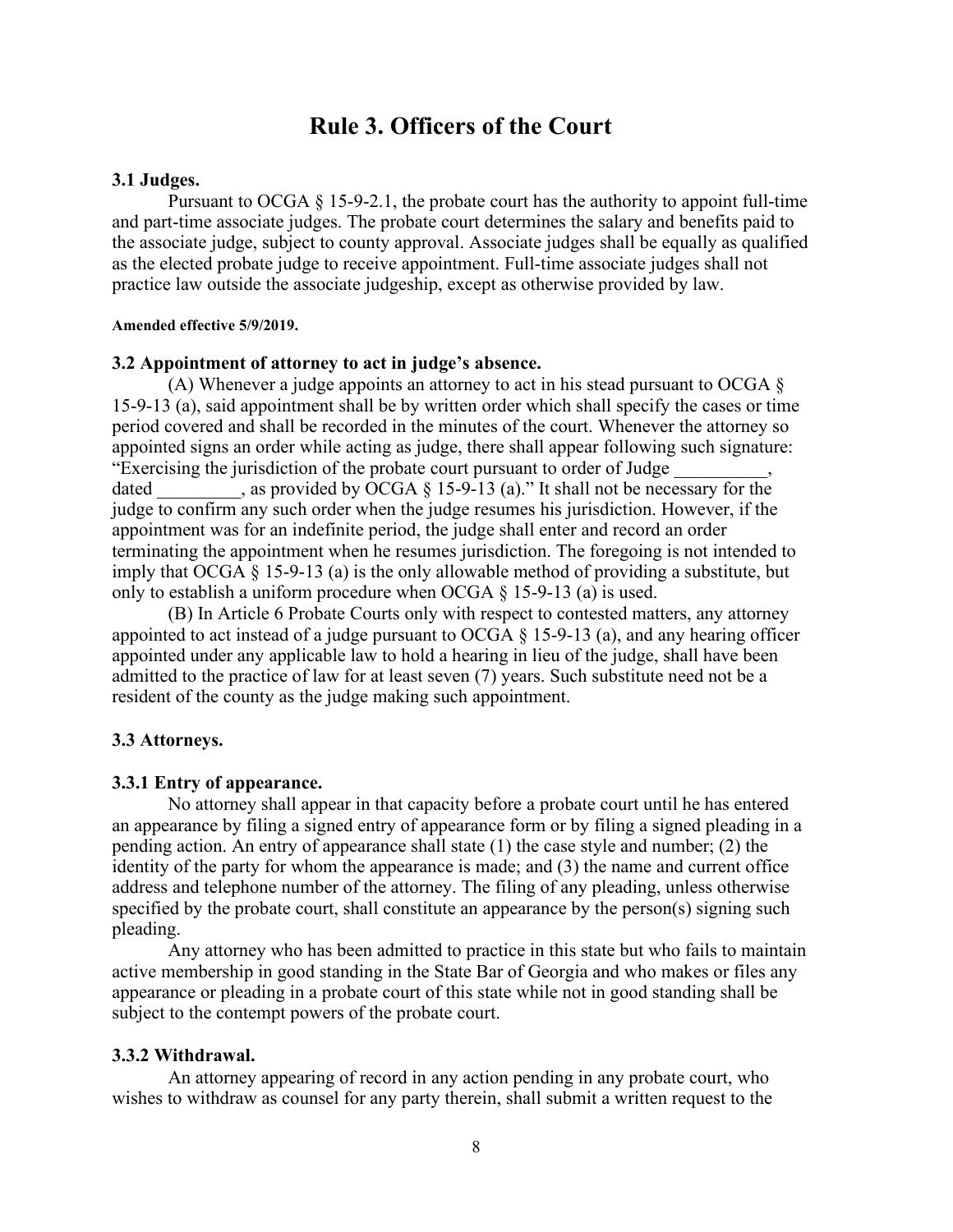judge of said court for an order of court permitting such withdrawal. Such request shall state that the attorney has given due written notice to his client respecting such intention to withdraw ten (10) days (or such lesser time as the court may permit in any specific instance) prior to submitting the request to the court or that such withdrawal is with the client's consent. Such request will be granted unless in the judge's discretion to do so would delay the trial of the action or otherwise interrupt the orderly operation of the court or be manifestly unfair to the client. The attorney requesting an order permitting withdrawal shall give notice to opposing counsel and shall file with the clerk in each such action and serve upon his client, personally or at his last known address, a notice which shall contain at least the following information:

- (1) That the attorney wishes to withdraw;
- (2) That the court retains jurisdiction of the action;
- (3) That the client has the burden of keeping the court informed respecting where notices, pleadings, or other papers may be served;
- (4) That the client has the obligation to prepare for trial or hire other counsel to prepare for trial when the trial date has been set;
- (5) That if the client fails or refuses to meet these burdens, the client may suffer adverse consequences;
- (6) The dates of any scheduled proceedings, including trial, and that holding of such proceedings will not be affected by the withdrawal of counsel;
- (7) That service of notices may be made upon the client at his last known address; and
- (8) Unless the withdrawal is with the client's consent, the client's right to object within ten  $(10)$  days of the date of the notice.

The attorney seeking to withdraw shall prepare a written notification certificate stating that the above notification requirements have been met, the manner by which such notification was given to the client and the client's last known address and telephone number. The notification certificate shall be filed with the court and a copy mailed to the client and all other parties. The client shall have ten (10) days prior to entry of an order permitting withdrawal or such lesser time as the court may permit within which to file objections to the withdrawal. After the entry of an order permitting withdrawal, the client shall be notified by the withdrawing attorney of the effective date of the withdrawal; thereafter all notices or other papers may be served on the party directly by mail at the last known address of the party until new counsel enters an appearance.

### **3.3.3 Special admission of attorneys from other states.**

(A) When permitted by law or rules, any attorney admitted to practice in the courts of record of another state who desires to be specially admitted to practice in a specific action pending in a probate court of Georgia shall make application for such special admission to the judge in which the action is pending or is to be brought. Such application shall contain the following information:

1. The name, current address and telephone number of the attorney making such application;

2. A listing of the state or states in which such attorney is duly licensed to practice;

3. A statement that the out-of-state attorney has been associated in the action an attorney who is a resident of Georgia, and who is an active member in good standing of the State Bar of Georgia, or that he requests a waiver of this requirement; and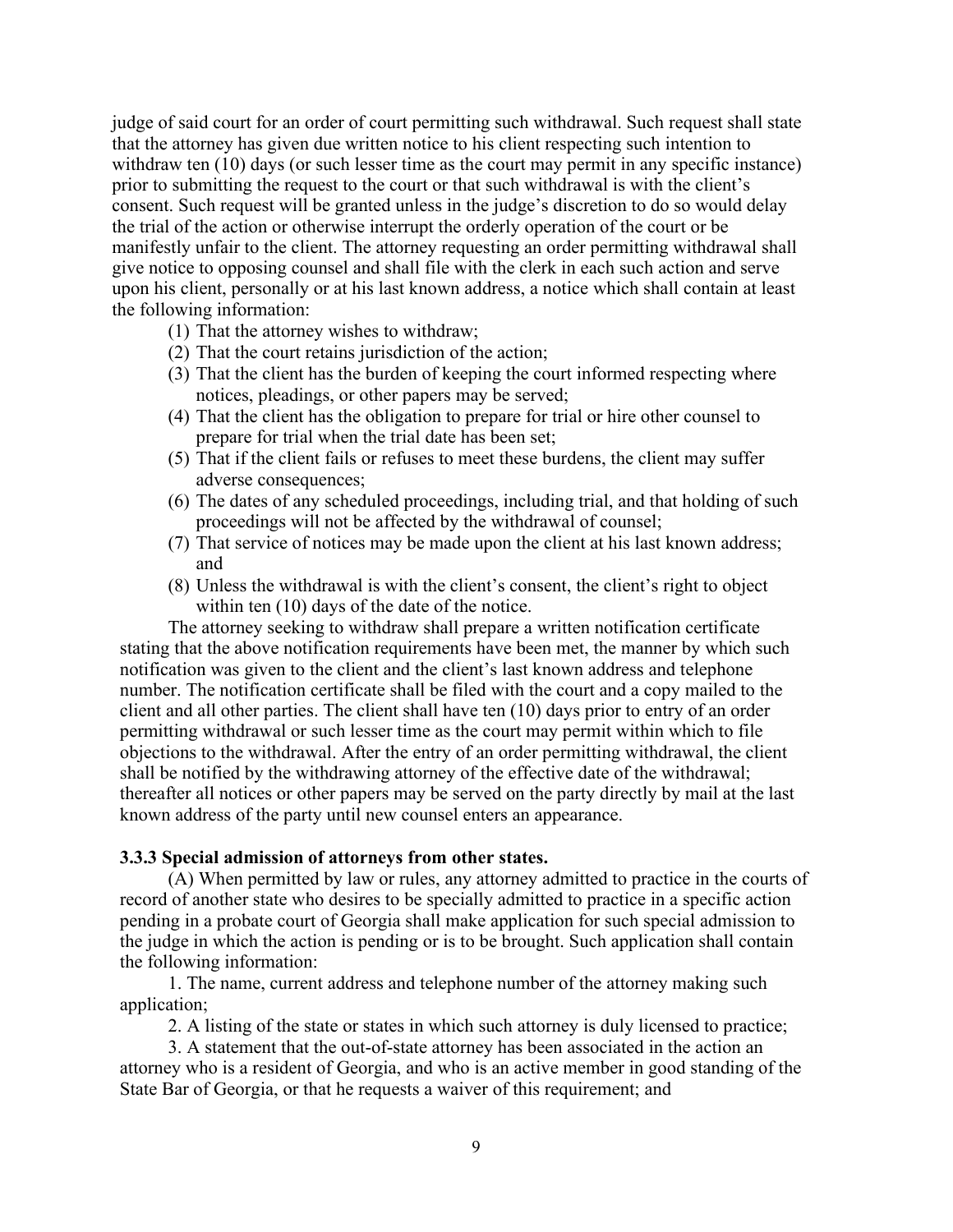4. The name and current office address and telephone number maintained by the associated attorney, if applicable.

The requirements of 3. and 4. above may be waived in writing by the judge.

(B) Service may be had upon the associated attorney in all matters connected with said action with the same effect as though personally made upon the out-of-state attorney specially admitted to practice in the action. The out-of-state attorney so admitted to practice in such action shall be subject to the orders of this state and amenable to disciplinary action as though he were regularly admitted in the State of Georgia.

# **3.3.4 Entries of appearance and withdrawals by members or employees of law firms or professional corporations.**

The entry of appearance or request for withdrawal by an attorney who is a member or an employee of a law firm or professional corporation shall relieve the other members or employees of the same law firm or professional corporation from the necessity of filing additional entries of appearance or requests for withdrawal in the same action.

### **3.3.5 Notification of representation.**

No attorney shall appear in his representative capacity before a probate court until he has entered an appearance by filing a signed entry of appearance form or by filing a signed pleading in a pending action. An entry of appearance shall state (1) the style and case number; (2) the identity of the party for whom the appearance is made; and (3) the name and current office address, telephone number and bar number of the attorney.

### **3.3.6 Timeliness of notice.**

Within forty-eight (48) hours after being retained, an attorney shall mail to the court and opposing counsel or file with the court the entry of appearance in the pending matter. Failure to timely file shall not prohibit the appearance and representation by said counsel.

### **3.3.7 Notice of settlements or dismissals.**

Immediately upon the settlement or dismissal of any civil action the involved attorney shall notify the judge in writing of such event.

### **3.3.8 Duty to attend and remain in court.**

Subject to the provisions of Rule 6.11, attorneys having matters on calendars, or who are otherwise directed to do so, unless excused by the court, are required to be in court at the call of the matter and to remain until otherwise directed by the court. Should the judge temporarily excused counsel from the courtroom before the matter is concluded such attorney(s) shall return as directed. Failure of any attorney in this respect shall subject him to the contempt powers of the court.

### **3.3.9 Binding authority.**

An attorney of record has apparent authority to enter into agreements on behalf of his client(s). Oral agreements, if established, are enforceable.

### **3.3.10 Number of arguments.**

Not more than two attorneys shall be permitted to argue any case for any party except by leave of court; in no event shall more than one attorney for each party be heard in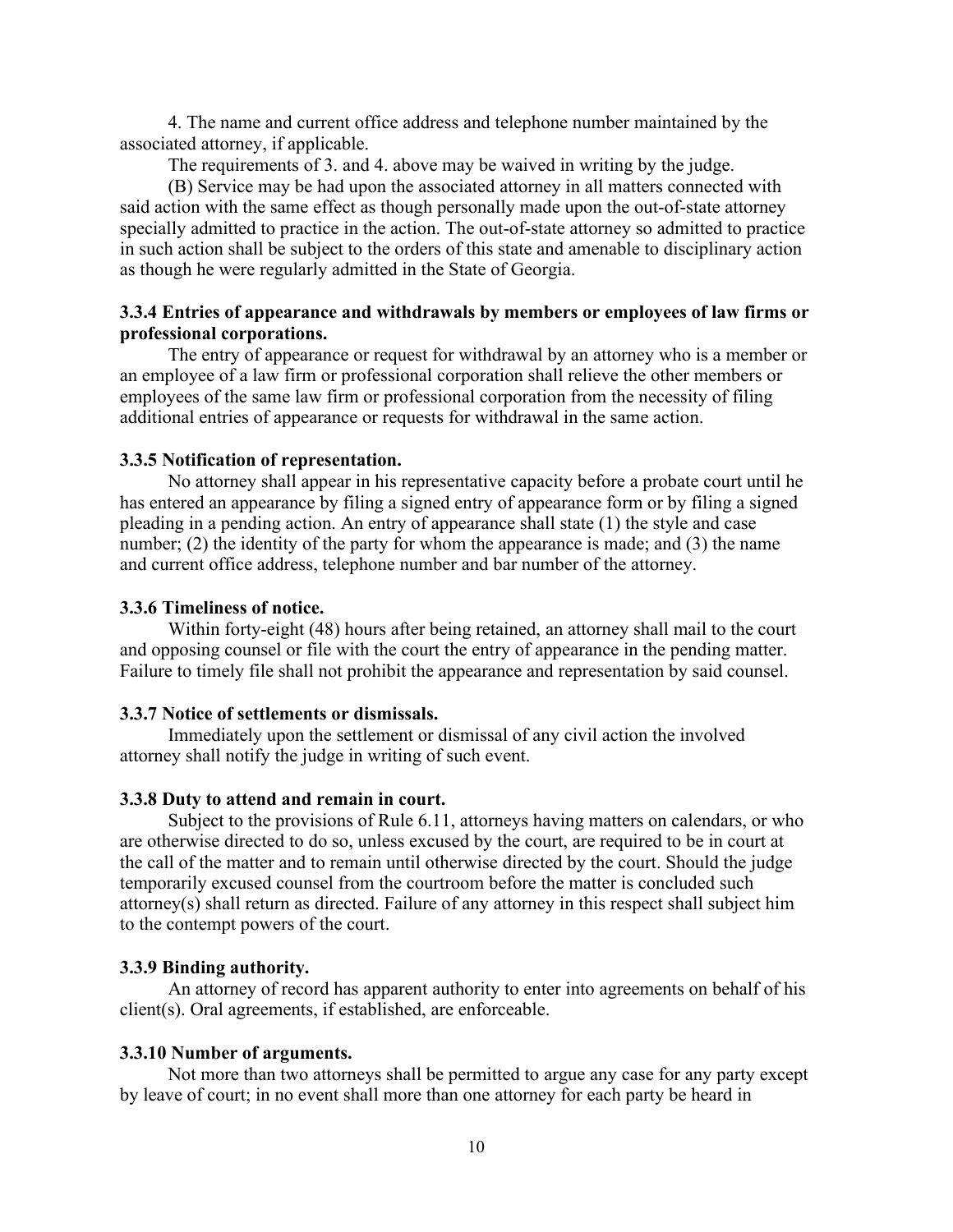concluding argument.

# **3.3.11 Notice of substitution of counsel.**

When an attorney has already filed an entry of appearance and the client wishes to substitute counsel, it will not be necessary for the former attorney to comply with Rule 3.3.2. Instead, the former attorney may file with the clerk a notice of substitution of counsel signed by the party and the former attorney. The notice shall contain the style of the case and the name, address, telephone number and bar number of the substitute counsel. A copy of the notice shall be served on the substitute counsel, opposing counsel or party if unrepresented, and the assigned judge. No other or further action shall be required by the former attorney to withdraw from representing the party. The substitution shall not delay any proceeding or hearing in the case.

# **3.3.12 Duty to utilize assigned judge; notification of previous presentation to another judge.**

Attorneys shall not present to any judge any matter or issue in any case which has been assigned to or a ruling made by another judge, except under the most compelling circumstances. In that event, any attorney doing so shall first advise the judge to whom the matter is presented that the action is assigned to or a ruling has been made by another judge. Counsel shall also inform the assigned or previous ruling judge as soon as possible that the matter was presented to another judge. Attorneys shall not present to a judge any matter which has been previously presented to another judge without first advising the former of the fact and the result of such prevision presentation.

# **Rule 4. Court Records**

### **4.1 Access to court files.**

All court records are public and are to be available for public inspection unless public access is limited by law or by the procedure set forth below.

# **4.2 Integrity of original court records.**

No original papers may be withdrawn from the probate court.

### **4.3 Copies of records.**

Copies of records may be obtained for a reasonable cost.

# **4.4. Limitations of access – motions and orders.**

Upon motion by any party to any action, the court may limit access to court files respecting that action which would otherwise be public. The order of limitation shall specify the part of the file to which access is limited, the nature and duration of the limitation, and the reason for limitation.

### **4.5 Limitation of access – finding of harm.**

An order limiting access shall not be granted except upon a finding that the harm otherwise resulting to the privacy of a person in interest clearly outweighs the public interest.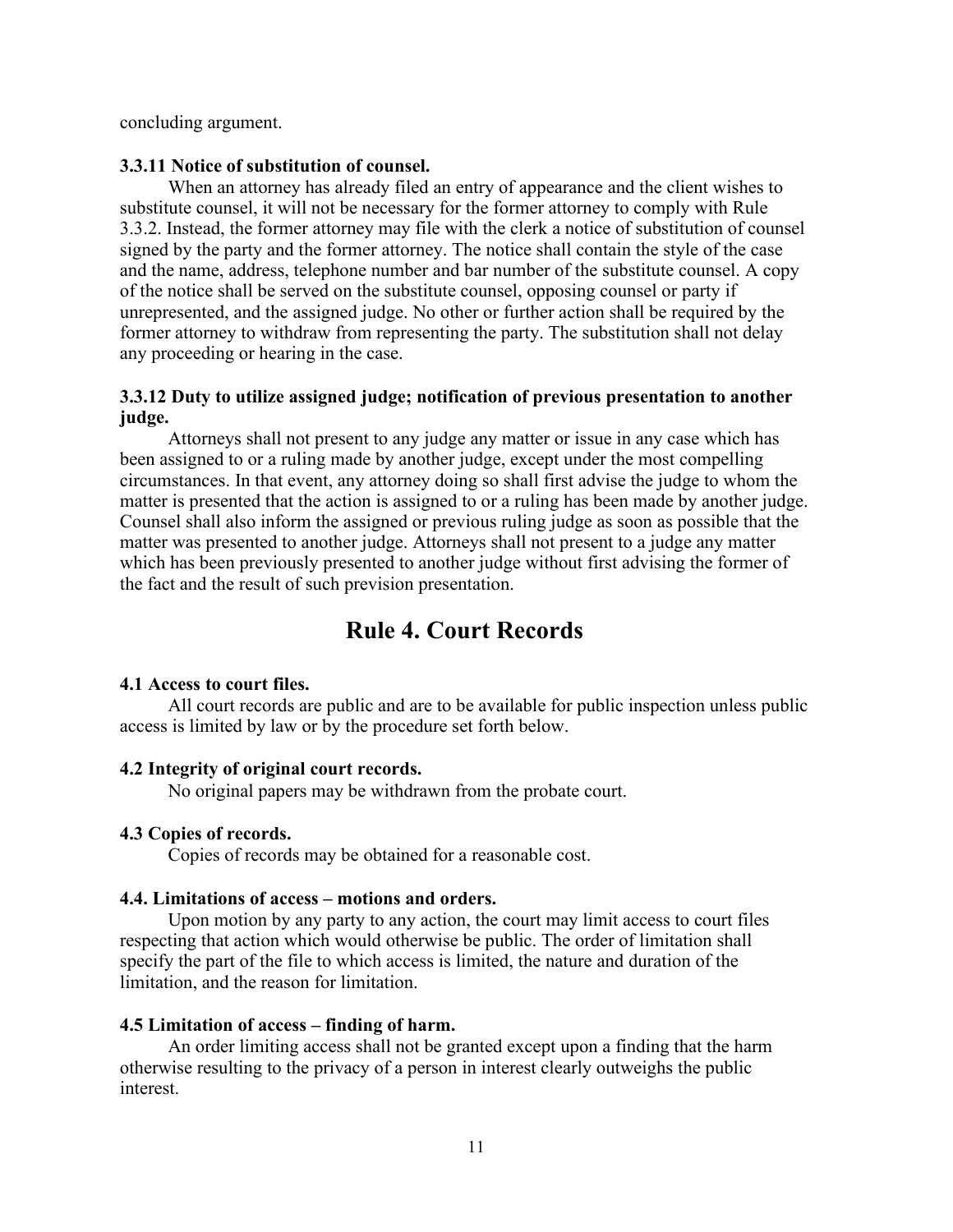### **4.6 Limitation of access – review.**

A copy of an order limiting access shall be transmitted to and subject to review by the Supreme Court.

### **4.7 Limitation of access – amendments.**

Upon notice to all parties of record and after hearing, an order limiting access may be reviewed and amended by the court entering such order or by the Supreme Court at any time on its own motion or upon the motion of any person for good cause.

# **Rule 5. Court Procedure**

### **5.1 Ex parte communications.**

Except as authorized by law, rule, or canon, judges shall neither initiate nor consider ex parte communications by interested parties or their attorneys concerning a pending or impending proceeding.

### **5.2 Ex parte orders.**

Under compelling circumstances, a motion for temporary limitation of access, not to exceed thirty (30) days, may be granted, ex parte, upon motion accompanied by supporting affidavit.

### **5.3 Pleadings and filing.**

### **5.3.1 Preparation of documents.**

To the extent practical, all materials presented for filing in any probate court shall be typed, legibly written or printed in black ink suitable for reproduction, on opaque white paper measuring  $8\frac{1}{2}$  x 11' of a good quality, grade, and weight, on only one side of the paper. Manuscript covers and backings shall be omitted whenever practical. Preparation of wills on  $8\frac{1}{2}$  x 11' paper is encouraged but not mandatory. Any documents filed electronically shall conform to the provisions set forth in 5.3.12.

### **Amended effective 6/16/2022.**

### **5.3.2 Time of docketing.**

(A) Filing. Actions shall be entered by the clerk in the proper docket immediately or within a reasonable period after being received in the clerk's office, provided the filing requirements pursuant to Rule 5.3.12 have been complied with by the filing party, except as provided in 5.3.12.

(B) Electronic filing. An electronic document is presumed filed upon its receipt by the electronic filing service provider. A provider shall automatically confirm the fact, date, and time of receipt of such electronic document to the filing party. Absent evidence of such confirmation, there shall be no presumption of filing.

(C) System filing errors for electronic filing. If electronic filing or service is presented or delayed because of a failure of the electronic filing system, a court shall provide for appropriate relief, including, but not limited to, the allowance of filings nunc pro tunc or the provisions of extensions to respond.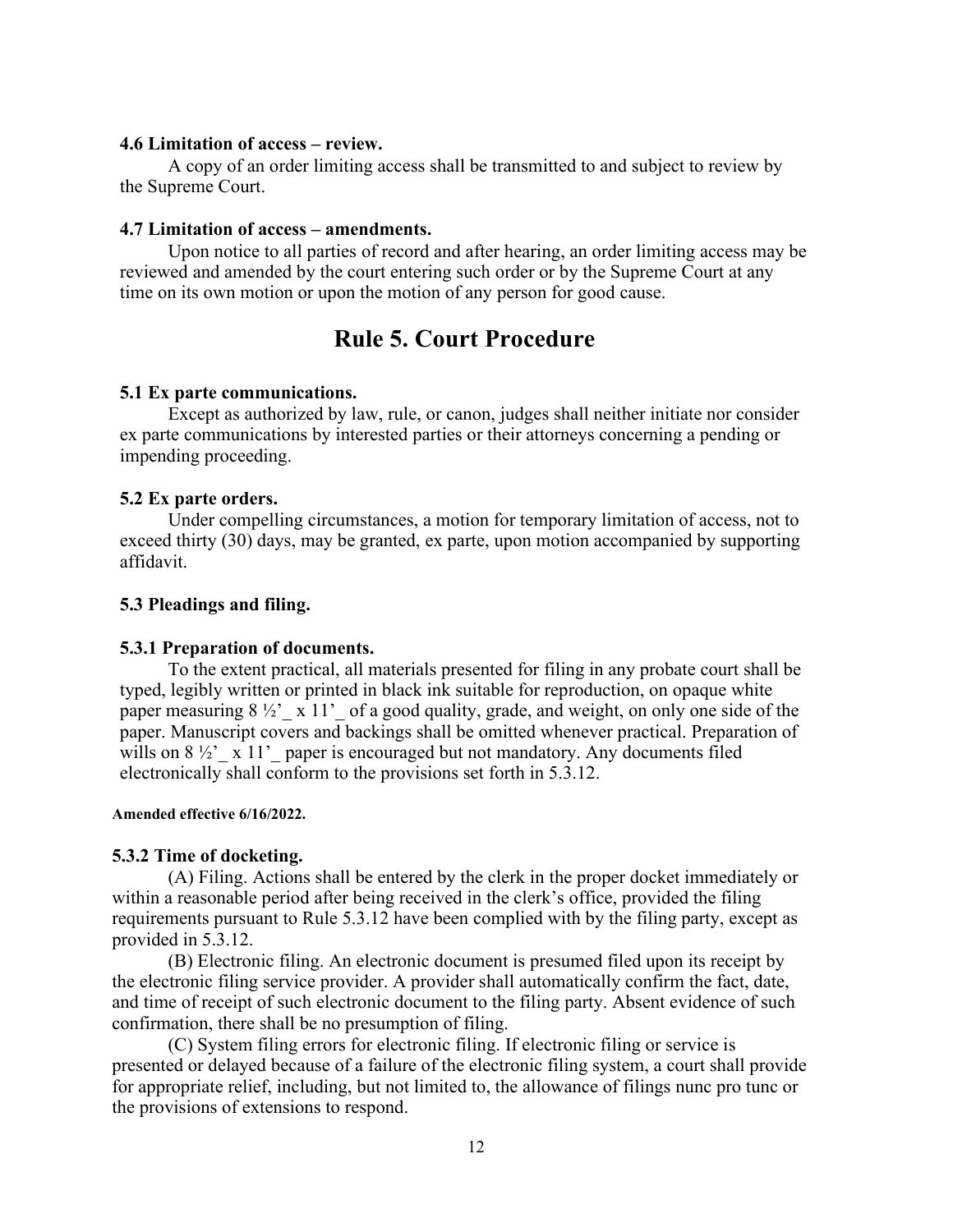### **Amended effective 6/16/2022.**

# **5.3.3 Caption.**

Every document or pleading presented or filing in a probate court shall bear a caption which sets out the exact nature of the pleading or the type of petition.

# **5.3.4 Signatures.**

All judgments, orders, pleadings and other documents shall bear the signature of the responsible attorney or party who prepared the document, and his name, proper address and telephone number shall be typed or printed underneath. If a party is represented in the matter by attorney of record, that attorney must sign the document to be filed for the document to be eligible for filing. Any document filed electronically shall conform to the provisions set forth in Rule 5.3.12 (B) 3.

# **Amended effective 6/16/2022.**

# **5.3.5 Location of original.**

All original documents, petitions, and pleadings shall remain in the custody of the court except as provided by the judge, these rules, or otherwise as provided by law.

# **5.3.6 When documents considered filed.**

The filing of pleadings and other papers with the court shall be made by filing them with the clerk, except that the judge may permit the papers to be filed with the judge, in which event the judge shall note thereon the filing date and forthwith transmit them to the office of the clerk.

### **Amended effective 6/16/2022.**

# **5.3.7 Effective date of orders.**

An order is effective on the date and at the time it is filed. An order may reflect an effective date prior to the time of filing if the order is signed nunc pro tunc.

# **5.3.8 Minutes and final record.**

There shall be one or more books, digital records, or microfilm records kept in accordance with OCGA § 15-9-37. After recording, the original may be destroyed according to the state retention schedule or stored off premises as provided by law.

# **5.3.9 Filing of transcripts.**

Any transcript requested by the judge shall be filed as directed by such judge, but the clerk shall not be required to record or preserve these in a bound book, electronic file, or on microfilm. See Rule 12.1 concerning appeals.

# **Amended effective 6/16/2022.**

# **5.3.10 File categories.**

The categories of files to be established by the clerk shall be such that documents are reasonably accessible either on paper or in digital format.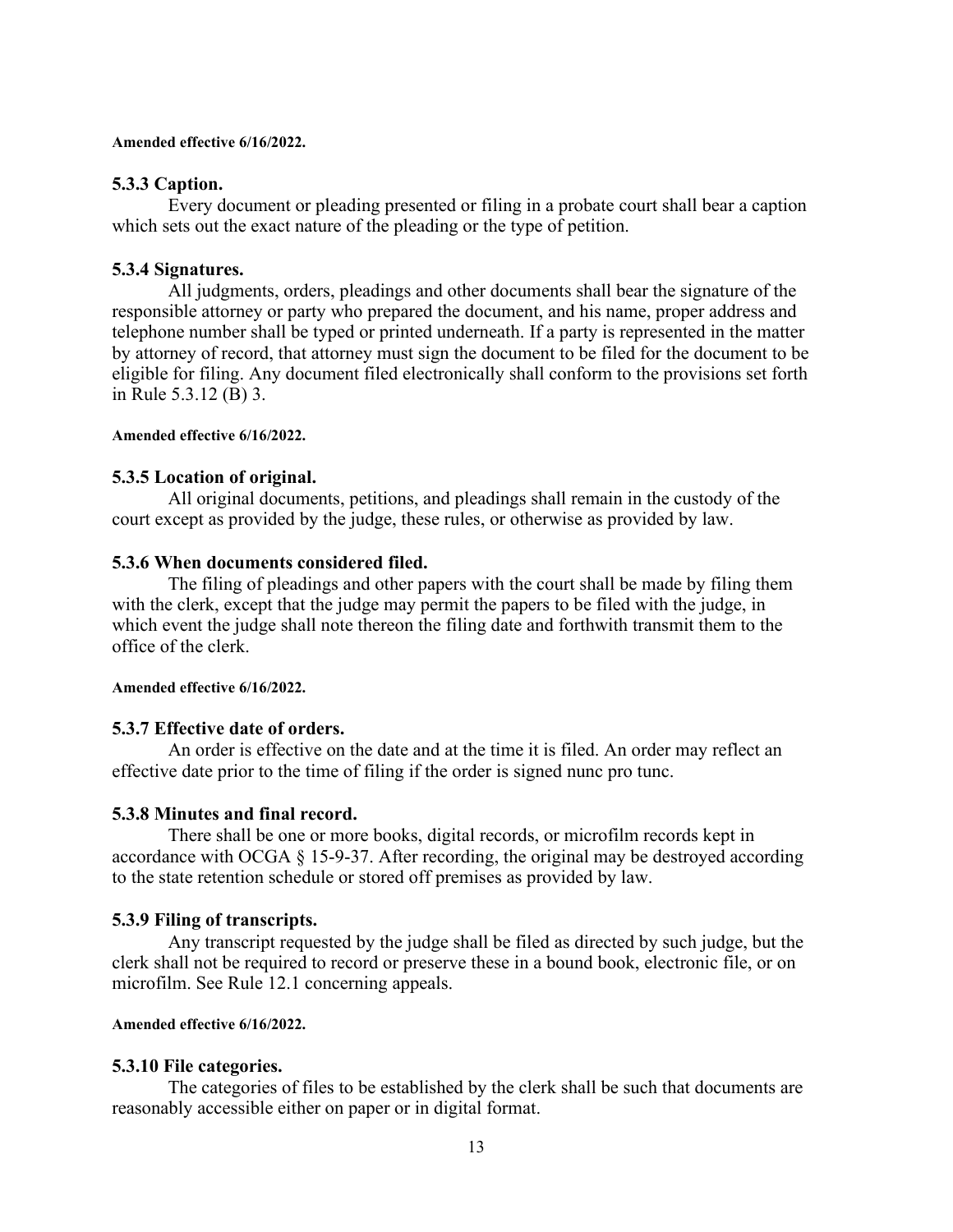### **5.3.11 File identification.**

Each matter shall be identified by year of filing, type of case and estate number.

## **5.3.12 Filing and electronic requirements.**

(A) Filing. Pleadings or petitions presented to the clerk for filing shall be filed only when accompanied by the proper filing fee, fee for sheriff service, or a pauper's affidavit, and, when applicable, any forms required by law or rule to completed by the parties. The attorney or party filing the petition shall furnish the necessary service copies.

(B) Electronic Filing. For electronic transmission of documents in electronic form to the court, all imaging must be in compliance with the imagining standards issued by the Judicial Council of Georgia. Filings submitted electronically shall comply with all other provisions of 5.3.12 (A) except the manner of filing.

1. Availability. Electronic filing may be made available in probate court in conformity with statewide minimum standards and rules for electronic filing adopted by the Judicial Council of Georgia. However, special provisions are required for all matters which require special confidentiality, including, but not limited to, matters under Title 29 of the Official Code of Georgia Annotated, weapons carry license applications, and matters under Title 37 of the Official Code of Georgia Annotated.

2. Documents that may be filed electronically. Where electronic filing is available, a document may be electronically filed in lieu of paper by the court, the clerk, and any registered filer unless electronic filing is expressly prohibited by law, these rules, or court order. Electronic filing is expressly prohibited for documents that according to law must be filed under seal or presented to a court in camera or for documents to which access is otherwise restricted by law or court order. This includes, but is not limited to, a last will and testament, a surety bond, and documents necessary for service. The original last will and testament and/or codicil of a decedent shall be filed with the probate court within ten days of any electronic filings unless otherwise authorized under OCGA § 53-4-46 or pursuant to Georgia law. The original last will and testament and/or codicil shall be filed before final order and letters testamentary will issue. The original hard copy of the surety bond shall always be filed with the court. The petitioner or the petitioner's attorney is responsible for submitting to the court prepared documents and envelopes so that service can be perfected by the clerk in hard copy format (i.e., completed return of service for the sheriff's department and envelopes, that are properly addressed and stamped with adequate postage). Documents to which public access is otherwise restricted by law, court order, or court rule, may be filed electronically. Once filed, access to such files shall be restricted from public access except by parties authorized by law, court order, or court rule.

3. Signatures.

(a) An electronically filed document is deemed signed by the registered filer submitting the document. The filer agrees that submitting the documents electronically creates the same good faith obligations as the original signature creates on a paper document. By electronically filing, the filer verifies that the signatures are authentic.

(b) Documents of consent and acknowledgement of the petition signed by a party other than the petitioner shall be created with a wet signature and written initials, when required, and properly notarized and sealed. These documents may be uploaded through the electronic filing system.

4. Electronic service. Upon filing, an electronically filed document- is deemed served on all parties and counsel who have waived any other form of service by registering with the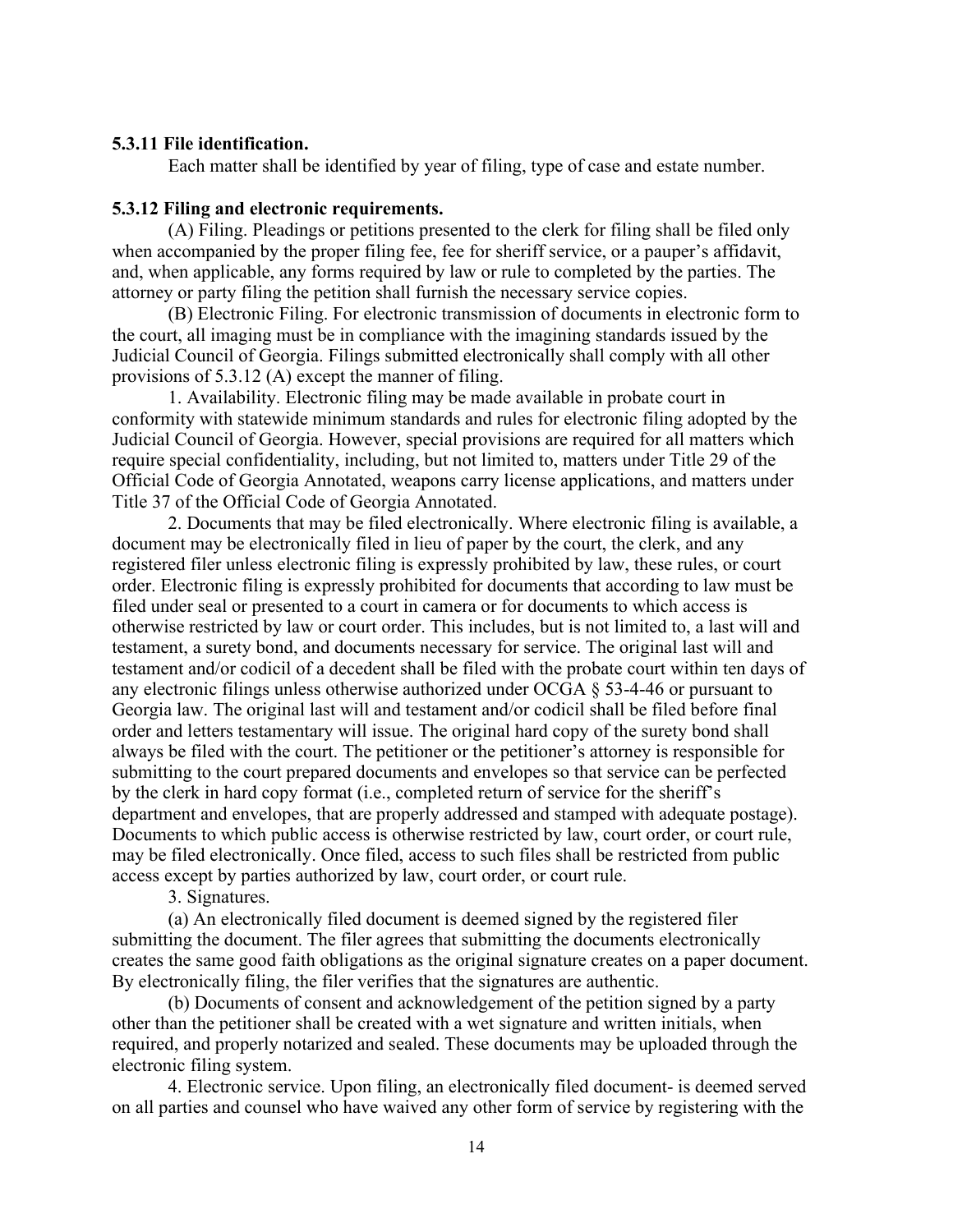electronic filing service to receive electronic service in the case, and who receive notice via the system of the document's filing.

5. Force and effect. Electronically filed court records have the same force and effect and are subject to the same right of public access as are documents filed by traditional means.

6. Self-represented parties. To protect and promote access to the courts, courts shall reasonably accommodate self-represented parties by accepting and then converting and maintaining in electronic form paper pleadings or other documents received from selfrepresented filers.

7. Procedure for handling misfiled or otherwise deficient or defective e-filings. Upon physical acceptance and review of an e-filing and discovery that it was misfiled or is otherwise deficient or defective, a clerk shall as soon as practicable provide the e-filer notice of the defect or deficiency and an opportunity to cure or, if appropriate, reject the filing altogether. In any case, the clerk shall retain a record of the action taken by the court in response, including date, time, and reason. Such records shall be maintained until a case is finally concluded, including the exhaustion of all appeals. Absent a court order to the contrary, such records shall be accessible to the parties and public upon request without the necessity for a subpoena.

### **Amended effective 6/16/2022.**

### **5.3.13 Return of service.**

Entry of return of service shall be made by the sheriff and other authorized person on a form provided by the clerk and filed with the clerk.

### **5.3.14 Advance costs.**

Statutory filing and associated costs shall be paid at the time of filing.,

# **5.4 Guardians ad litem.**

Guardians ad litem may be nominated by parties to the case, but it remains the responsibility of the court, in its discretion, to choose an appropriate party to serve as a guardian ad litem. A guardian ad litem must either be disinterested or have an interest identical or similar to the person for whom he is appointed, but may not have an interest which could possibly conflict with the person for whom he is appointed.

# **5.5 Investigation of fiduciaries; criminal background information of certain nominated temporary administrators, personal representatives, conservators, or guardians.**

### **5.5.1 Limited background check.**

Any person requesting appointment by a probate court in this State as temporary administrator or personal representative of an estate of a decedent or as guardian or conservator of an incapacitated adult or minor may be required to submit to a criminal background check by allowing the probate court in which the petition seeking such appointment is pending to access the criminal records information maintained by the Georgia Crime Information Center (GCIC) with reference to such person. The actual performance of a background check shall be in the discretion of the judge before whom the proceedings are pending, and there shall be no requirement that a criminal history be obtained for every such person. In order to allow access to GCIC records, any person requesting such appointment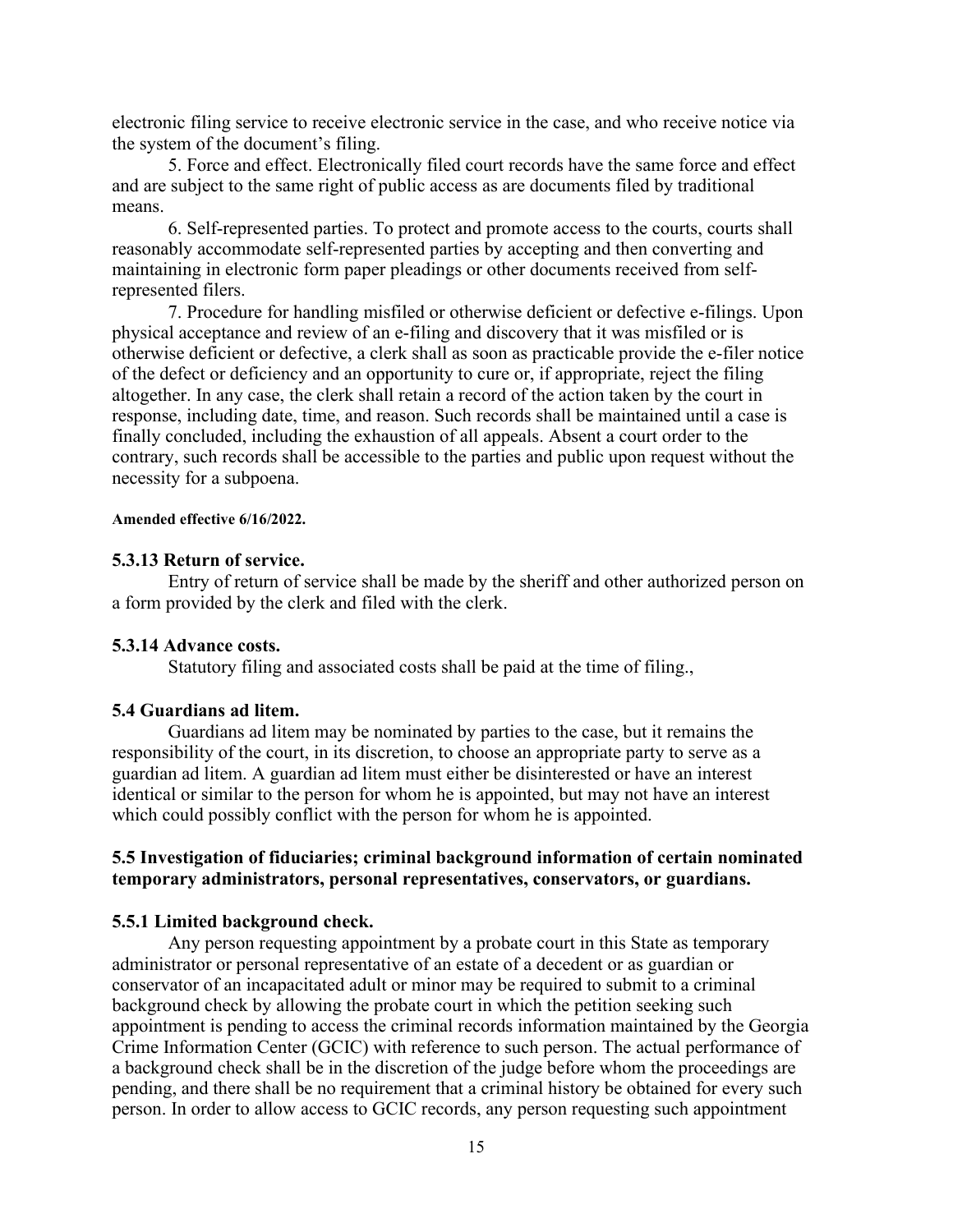shall, upon request by the probate court, sign a form consenting to the release of such information by the GCIC to the probate court.

# **5.5.2 National background check.**

If the person requesting appointment or nominated for appointment, is being considered for appointment as a guardian or conservator, the probate court may require the expanded background check as authorized by OCGA § 29-9-19. The use and disposition of the report shall be governed by the provisions of this Rule.

# **5.5.3 Use of information. Other household members.**

All information received by a probate court pursuant to this Rule shall be considered confidential and shall be disclosed by the probate court or its staff only as authorized by GCIC rules and regulations. Any records so obtained by a probate court shall be destroyed within thirty (30) days after the expiration of the time for filing of an appeal of the order of the probate court granting or denying such appointment; if an appeal is filed, such records shall be destroyed with thirty (30) days after the appeal is dismissed, withdrawn, or the remittitur is returned to the probate court. If deemed necessary by the probate court, all adult persons living in the household of the proposed ward may be required to undergo a criminal background check under Rule 5.5.1.

# **5.6 Citations.**

(A) Unless the court specifically assumes the responsibility, it is the responsibility of the petitioner to prepare a proper citation.

(B) Every citation shall include a statement that all objections to the petition must be in writing, setting forth the grounds of any such objections, and must be filed with the court at or before the time stated in the citation.

(C) Unless the court specifically assumes the responsibility, it is the responsibility of the petitioner to see that all citations which must be personally served are delivered to the proper sheriff's office or special agent for service of process.

(D) Unless the court specifically assumes the responsibility, it is the responsibility of moving party, in connection with any citation which must be served by mail, including without limitation a citation concerning an application for year's support, to provide to the court a properly stamped envelope, addressed to each interested party, with the return address of the probate court appearing thereon.

(E) Unless the court directs otherwise, the court will deliver all citations which are to be published in the county where the petition is filed to the legal newspaper of that county.

(F) If a citation is to be published only one time, then it shall be published at least ten (10) days in advance of the date established as the deadline for filing objections.

(G) The court may set a deadline by which service documents must be delivered to the court.

# **5.7 Settlement agreements.**

Probate courts shall have the power to approve settlement agreements as provided by law.

### **Amended effective 6/16/2022.**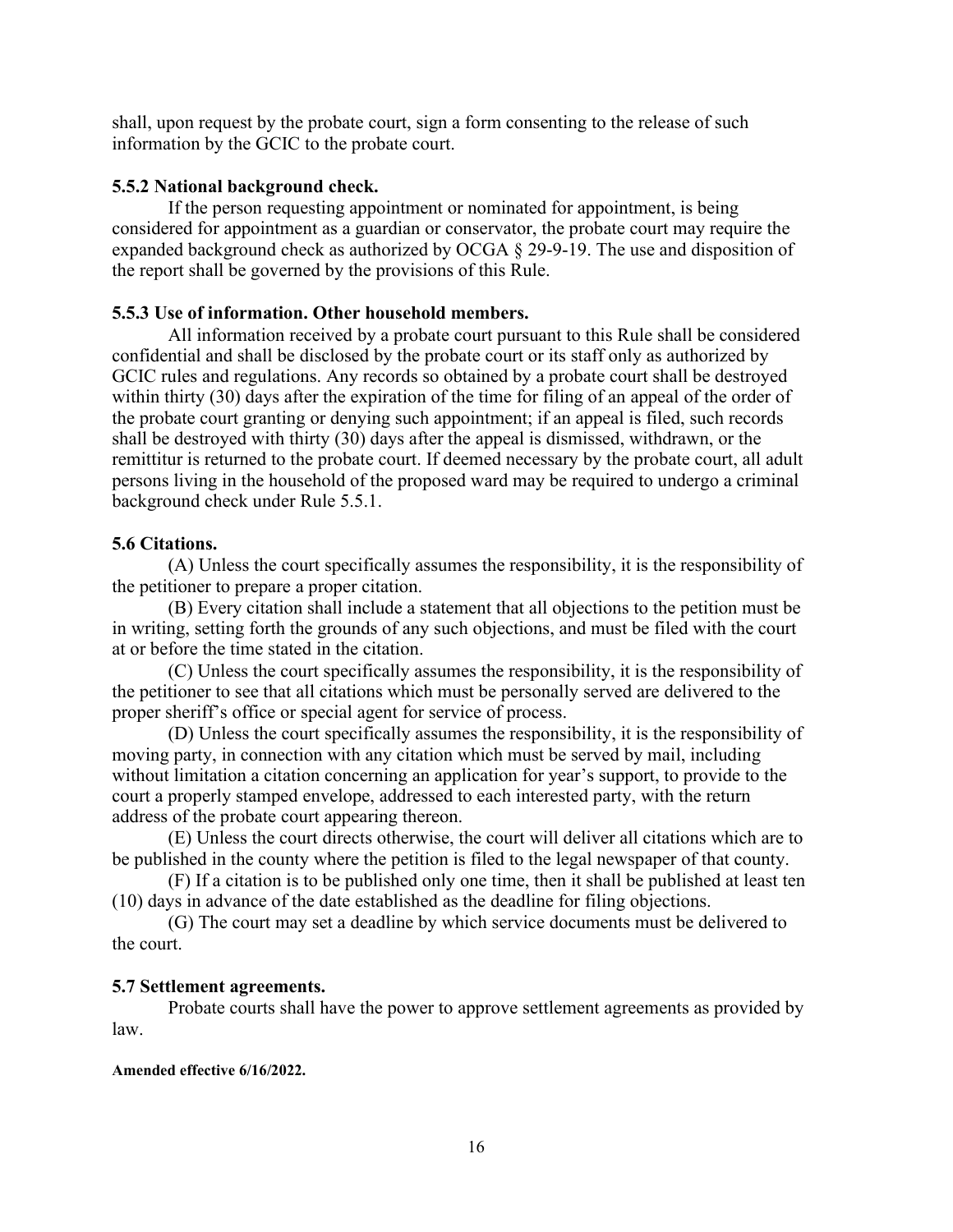### **5.8 Transfer/change of venue.**

(A) Subject to the provisions of OCGA  $\S$  9-11-12 and paragraph (C) of this rule, a timely motion in any pending civil action or proceeding (1) by any party, that jurisdiction is lacking or that venue is improper, or (2) by the court, sua sponte, that subject matter jurisdiction is lacking, shall be treated as a motion to transfer the action to another court, whether in the same or another county of this state.

(B) The moving party shall specify the court(s) having jurisdiction and in which venue properly would lie.

(C) If the basis of the motion is that a party necessary to the court's jurisdiction has been dismissed during or at the conclusion of the trail, the motion shall be made immediately and orally; any opposition shall be made orally. Should the motion to transfer be granted as to the remaining parties the claim against the party dismissed shall be severed, so that the order of dismissal will be final for purposes of appeal.

(D) Unless otherwise ordered by the court, notice of a written motion of transfer shall be served upon all parties, including any who failed to file pleadings in the matter at least ten (10) days before the motion is heard. A party opposing a written motion to transfer shall notify the court and all other parties in writing with ten (10) days after service upon that party of the motion to transfer; such notice shall designate the basis upon which it is claimed that the court in which the action pends has jurisdiction and upon which venue is claimed to be proper.

(E) When a motion to transfer is filed, the court may stay all other proceedings in the pending action until determination of the motion.

(F) No action or proceeding may be transferred except upon written order of the court in which the action pends (transfer court), reasonably notice of which shall be given to all parties. This order shall specify the court to which the matter is to be transferred (transferee court), and shall state that unless plaintiff pays all accrued court costs within twenty (20) days of mailing or delivery of the cost bill to plaintiff, the action shall automatically stand dismissed without prejudice.

The court ruling upon a motion to transfer may award reasonable attorney's fees to the prevailing party; if the court grants the motion, transfer costs of \$50 shall be taxed, unless the court expressly determines otherwise, in its discretion.

(G) When an order transferring an action is filed with the clerk of the court entering such order, the clerk shall promptly compute the courts costs, including the costs incident to preparing and transferring the record as provided in paragraph (H) of this rule, and shall notify counsel for plaintiff (or, the plaintiff, if there is no counsel of record) in writing of the amount of the court costs. Plaintiff shall pay the costs within twenty (20) days of mailing or delivery of the cost bill; if costs are not paid within that time, the action shall automatically stand dismissed, without prejudice.

(H) Upon timely payment of costs, the clerk of the transferor court shall make and retain copies of (1) the complaint or initial pleading, (2) the motion to transfer, if in writing, and (3) the order of transfer. The originals of all pleadings, orders, depositions and other papers on file shall be indexed and certified by the clerk of the transferor court and transmitted, with the transfer cost (if applicable), to the clerk of the transferee court in the manner provided by law for transmittal of records to appellate courts.

(I) Upon receipt of the items specified in paragraph (H) of this rule, the clerk of the transferee court shall assign the action an appropriate number and notify all parties and their respective counsel of record thereof. The action thereafter shall continue in the transferee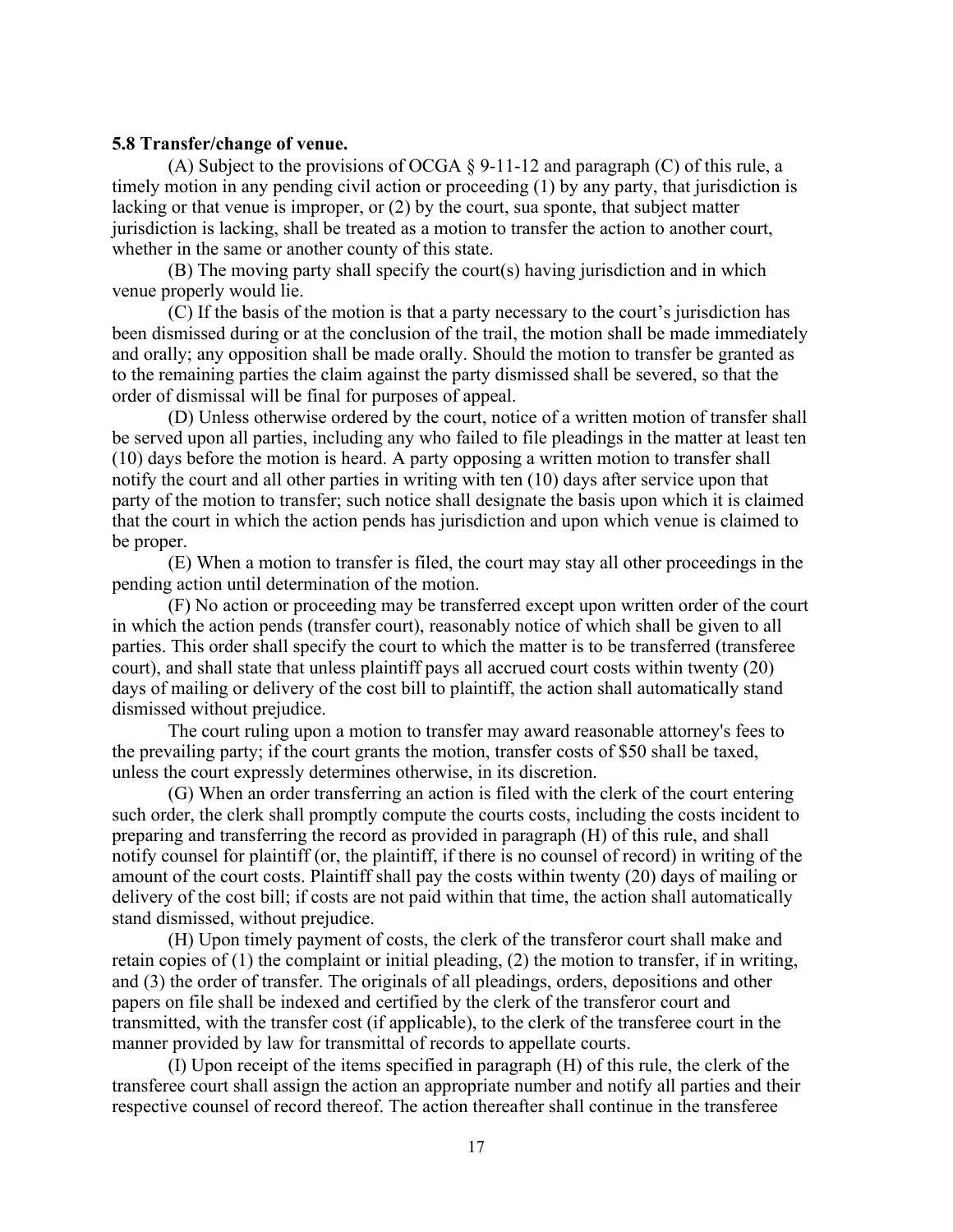court as though initially commenced there; all items specified in paragraph (H) of this rule shall be deemed amended accordingly. It shall not be necessary that service of process be perfected a second time upon parties defendant, except that any publication required to be made in a newspaper in the proper venue shall be republished. Any interlocutory or other order theretofore entered in the action, upon the motion of any party, shall be reviewed, and thereafter reissued or vacated by the court to which the action was transferred.

### **5.9 Standard forms.**

(A) A form, including any instructions, shall be considered adopted when it has been approved by a majority of a quorum of probate judges present at a meeting of the Council of Probate Court Judges of Georgia. The forms committee members may approve changes to forms and instructions.

(B) The effective date of any standard form shall be immediately following the date approved by the Supreme Court. Each newly-adopted form will either be published in full in an issue of such Advance Sheets or be available in each probate court of this state, at least one month prior to its effective date. Dissemination to each probate court may be accomplished electronically. A paper copy may be sent to any probate court upon request.

(C) These rules shall be construed to allow and facilitate the use of technology in electronic document preparation. No standard forms or these rules shall require filing party to mark or identify any changes in such forms unless they are material. Changes in such forms which are grammatical, changes in gender, changes in singular or plural, omission of optional or alternative language and the inclusion of variable information such as names and addresses shall not be deemed material; however, the format and sequence of the forms shall be preserved as far as practical.

(D) Each court will have a supply of printed copies of adopted standard forms. Each standard form will have a title and will contain numbered paragraphs. When an available standard form is not used for a probate court procedure, then the content of the substituted pleading or other document must conform to the standard form, indicating all material information added to or deleted from the standard form. Each material addition must be underlined, placed in bold or all capital letters, or otherwise clearly indicated, and material deletions must be shown with a single strike through or otherwise clearly indicated. At the end of any such document, the attorney must sign the following statement: "I certify that the content of the foregoing is identical in all material respects with Georgia probate court standard form entitled, standard form entitled, indicated as required by the Uniform Probate Court Rules." For purposes of this paragraph, instructions shall not be deemed to be part of any standard form.

(E) With respect to any procedure for which a standard form has been adopted, the court may, in its discretion, process or decline to process any document not on an available standard form and which does not contain the certificate described above.

(F) Any document prepared in accordance with this rule and with any other applicable rules shall be acceptable in any probate court in this state.

(G) For the purposes of this rule, any change or modification of a standard form which changes only the format in which dates are set forth shall not be considered to be the adoption of a new form, and any existing standard form may be modified or amended solely for the purpose of changing the format in which dates are set forth without affecting the effective date or otherwise changing the standard form. In the event such changes are made to a standard form, newly printed or created forms may be distributed to and by probate courts in lieu of older forms without such changes; however, older versions of standard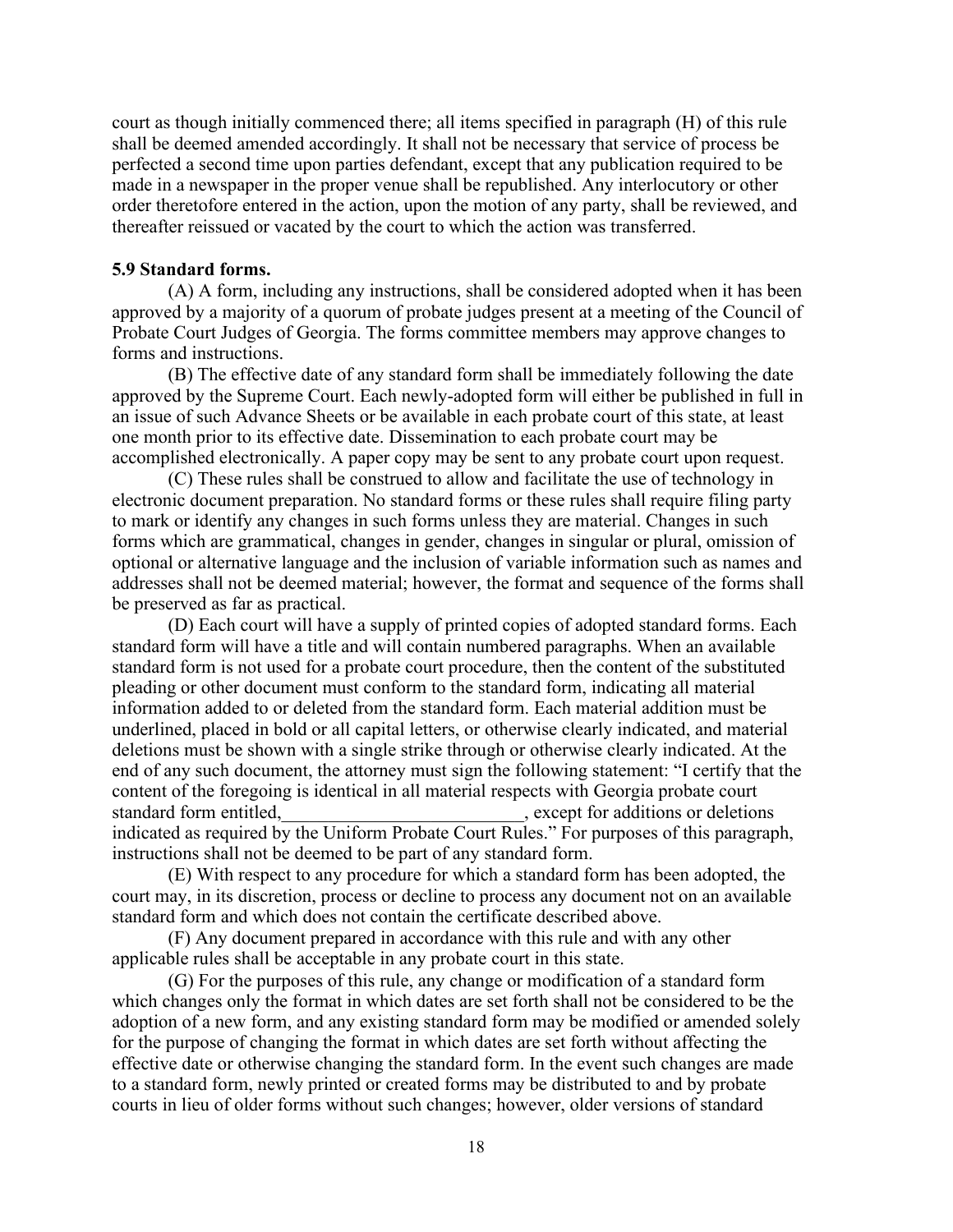forms not containing such changes shall be acceptable for filing in all probate courts until existing supplies are depleted. Any change or modification of a standard form which changes only the format in which dates are set forth shall not be considered to be a substituted document such as to require the certificate required under paragraph (D) of this rule.

(H) Minor changes in spelling, grammar, syntax, or punctuation which does not effect a procedural or substantive change to a form may be made by the standing Forms and Rules Committee of the Council of Probate Court Judges of Georgia and may be submitted to the Supreme Court for approval without action by a quorum of the full council.

# **Rule 6. Motions and Applications**

### **6.1 Filing.**

Every motion made prior to trial, except those consented to by all parties, when filed shall include or be accompanied by citations of supporting authorities and, where allegations of unstipulated fact are relied upon, supporting affidavits, or citations to evidentiary materials of record. The clerk shall promptly upon filing furnish a copy provided by the attorney of such motions and related materials to the judge.

# **6.2 Reply.**

Unless otherwise ordered by the judge, each party opposing a motion shall serve and file a response, reply memorandum, affidavits, or other respective material not later than thirty (30) days after service of the motion.

### **6.3 Hearing.**

Unless otherwise ordered by the court, all motions in civil actions, including those for summary judgment, may be decided by the court without oral hearing, except motions for new trials and motions for judgment notwithstanding the verdict.

Provided, however, oral argument on a motion for summary judgment shall be permitted upon written request made in a separate bearing the caption of the case and entitled "Request for Oral Hearing", and provided that such pleading is filed with the motion for summary judgment or filed not later than five (5) days after the time for response.

### **6.4 Motions for summary judgment.**

Upon any motion for summary judgment pursuant to the Georgia Civil Practice Act, there shall be annexed to the notice of motion a separate, short and concise statement of each theory of recovery and of each of the material facts as to which the moving party contends there is no genuine issue to be tried. The response shall include a separate, short and concise statement of each of the material facts as to which it is contended there exists a genuine issue to be tried.

#### **6.5 Time for filing summary judgment motions.**

Motions for summary judgment shall be filed sufficiently early so as not to delay the trial. No trial shall be continued by reason of the delayed filing of a motion for summary judgment.

### **6.6 Motions in emergencies.**

Upon written notice and good cause shown, the judge may shorten or waive the time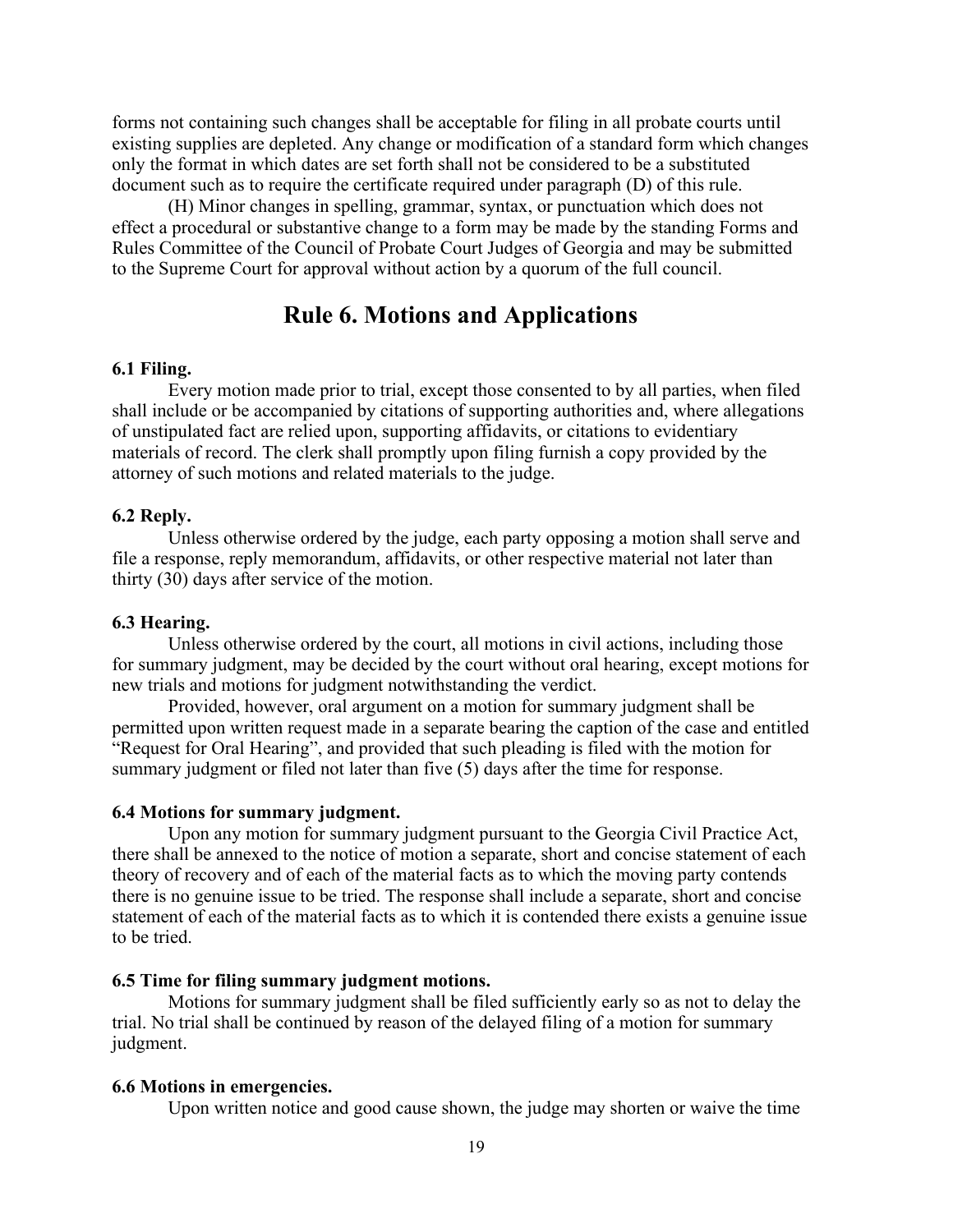requirement applicable to emergency motions, except motions for summary judgment, or grant an immediate hearing on any matter requiring such expedited procedure. The motion shall set forth in detail the necessity for such expedited procedure.

### **6.7 Motions for new trial (applies to Article 6 Probate Courts only).**

(A) Time for Hearing. In order to reduce delay between the conclusion of the trial and the filing of the notice of appeal, the trial court may hear motions for new trial immediately after filing and prior to the preparation of the transcript of proceedings. In any event, the motion for new trial shall be heard and decided as promptly as possible.

(B) Transcript Costs. Except where leave to proceed in form pauperis has been granted, an attorney or party who files a motion for new trial, or a notice of appeal which specifies that the transcript of evidence or hearing shall be included in the record, shall be personally responsible for compensating the court reporter for the cost of transcription. The filing of such motion or notice shall constitute a certificate by the attorney or party that the transcript has been ordered from the court reporter. The filing of such motion or notice prior to ordering the transcript from the reporter shall subject the attorney or party to disciplinary action by the court.

# **6.8 Default judgments pursuant to OCGA § 15-9-47.**

Default judgments may be entered in any case pending before the court in which an answer, caveat, or other responsive pleading has not been filed within the time required by law or by order of the court. If required by the court, the party seeking entry of a default judgment in any action shall certify to the court the date and type of service effected as shown by court records and that there has been no defensive pleading from any party against whom the default judgment is sought. When required, any such certificate shall be in writing and must be attached to the proposed default judgment when presented to the judge for signature.

Any party seeking to open a default must make the required showing in writing under oath. The court may then enter an order, without notice or hearing, granting or denying the request to open the default.

# **6.9 Leaves of absence.**

(A) Leaves for thirty (30) calendar days or less.

An attorney of record shall be entitled to a leave of absence for thirty (30) days or less from court appearance in pending matters which are neither on a published calendar for court appearance, nor noticed for a hearing during the requested time, by submitting to the clerk at least thirty (30) calendar days prior to the effective date for the proposed leave, a written notice containing:

- 1. A list of the actions to be protected, including the action numbers.
- 2. The reason for the leave of absence; and
- 3. The duration of the requested leave of absence.

A copy of the notice shall be sent, contemporaneously, to the judge before whom an action is pending and all opposing counsel. Unless opposing counsel files a written objection within ten (10) days with the clerk, with a copy to the court and all counsel of record, or the court responds denying the leave, such leave will stand granted without entry of an order. If objection is filed, the court, upon request of any counsel, will conduct a conference with all counsel to determine whether the court will, by order, grant the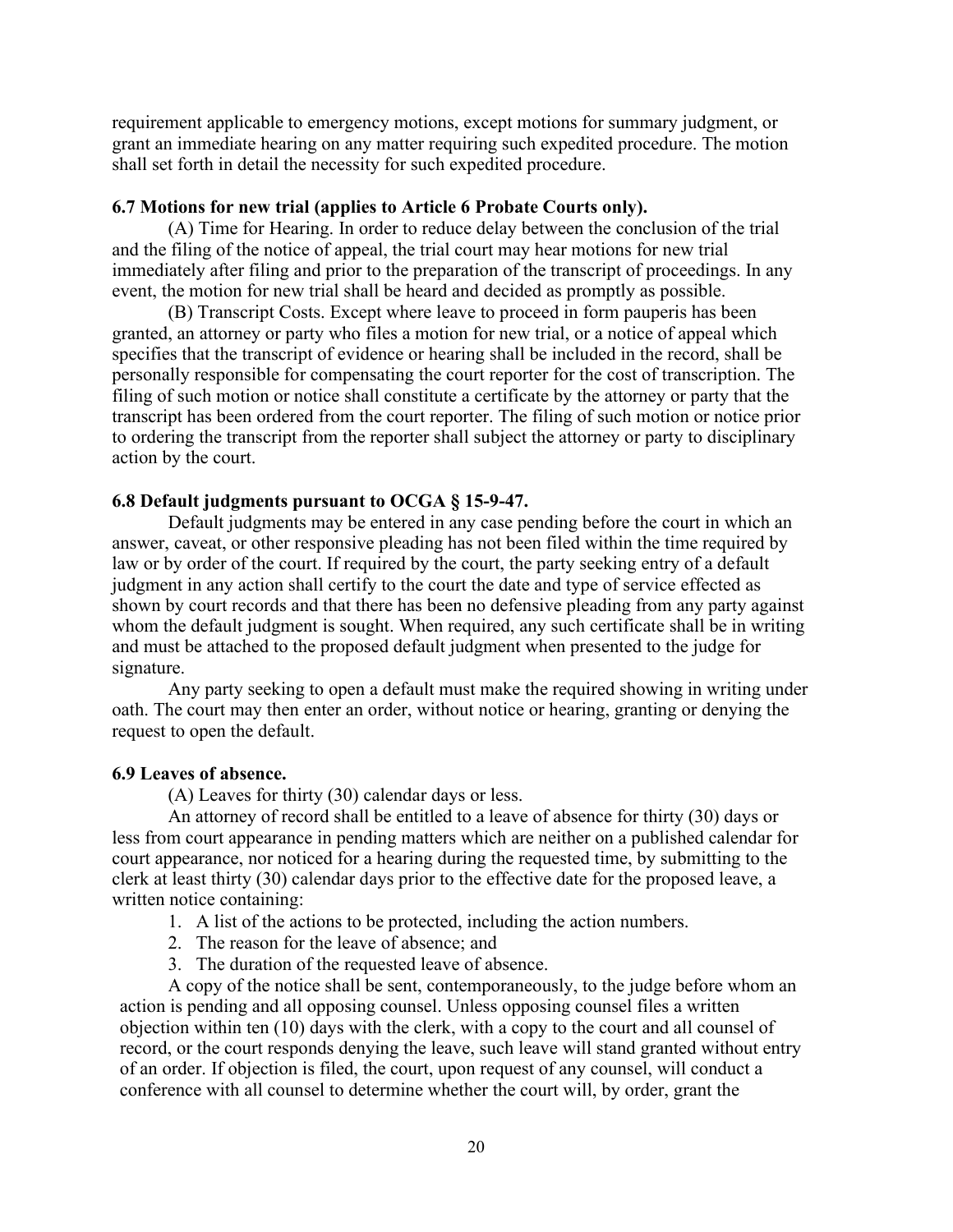requested leave of absence.

The clerk shall retain leave of absence notices in a chronological file sixty (60) days after the leave period; thereafter, the notices may be discarded.

(B) Leaves for more than thirty (30) calendar days or those either on a published calendar, noticed for a hearing, or not meeting the time requirements of Rule 6.9 (A).

Application for leaves of absence for more than thirty (30) days, or those either on a published calendar, noticed for a hearing, or not submitted within the time limits contained in Rule 6.9 (A) above, must be in writing, filed with the clerk, and served upon opposing counsel at least ten (10) days prior to submission to the appropriate judge of the court in which an action pends. This time period may be waived if opposing counsel consents in writing to the application. This procedure permits opposing counsel to object or to consent to the grant of the application, but the application is addressed to the discretion of the court. Such application for leave of absence shall contain:

1. A list of the actions to be protected, including the action numbers;

- 2. The reason for the leave of absence;
- 3. The duration of the requested leave of absence; and
- 4. When any hearings or trials have been scheduled and, if so, the date of said hearing or trial.

(C) Excusal from court appearances.

A leave when granted shall relieve any attorney from all trials, hearings, depositions, and other legal appearances in that matter.

This rule shall not extend any deadline set by law or the court.

### **6.10 Recusal**

(A) Motions.

All motions to recuse or disqualify a judge presiding in a particular case or proceeding shall be in writing, accompanied by an affidavit asserting the facts upon which the motion is founded, and timely filed. Filing and presentation to the judge shall not be later than five days after the affiant first learned of the alleged grounds for disqualification, and not later than ten days prior to the hearing or trial which is the subject of recusal or disqualification, unless good cause be shown for failure to meet such requirements. In no event shall the motion be allowed to delay the trial or proceeding.

(B) Duty of the trial judge.

When a judge shall temporarily cease to act upon the merits of the matter and shall immediately determine the timeliness of the motion and the legal sufficiency of the affidavit and make a determination, assuming any of the facts alleged in the affidavit to be true, whether recusal would be warranted. If is found that the motion is timely, the affidavit is sufficient, and the recusal would be authorized if some or all of the facts set forth in the affidavit are true, the judge shall immediately forward the matter to the Chief Superior Court Judge of the same circuit. The allegations of the motion shall stand denied automatically. The trial judge shall otherwise- oppose the motion. In reviewing a motion to recuse, the judge shall use the criteria set forth in Rule 6.10 (F).

(C) Voluntary recusal.

If a judge, either on his own motion or that of one of the parties, voluntarily disqualifies himself, the case shall be immediately transferred to the Chief Superior Court Judge of the same circuit to hear or assign the matter for hearing or trial according to the qualifications set forth in Rule 6.10 (D). A voluntary recusal shall not be construed as either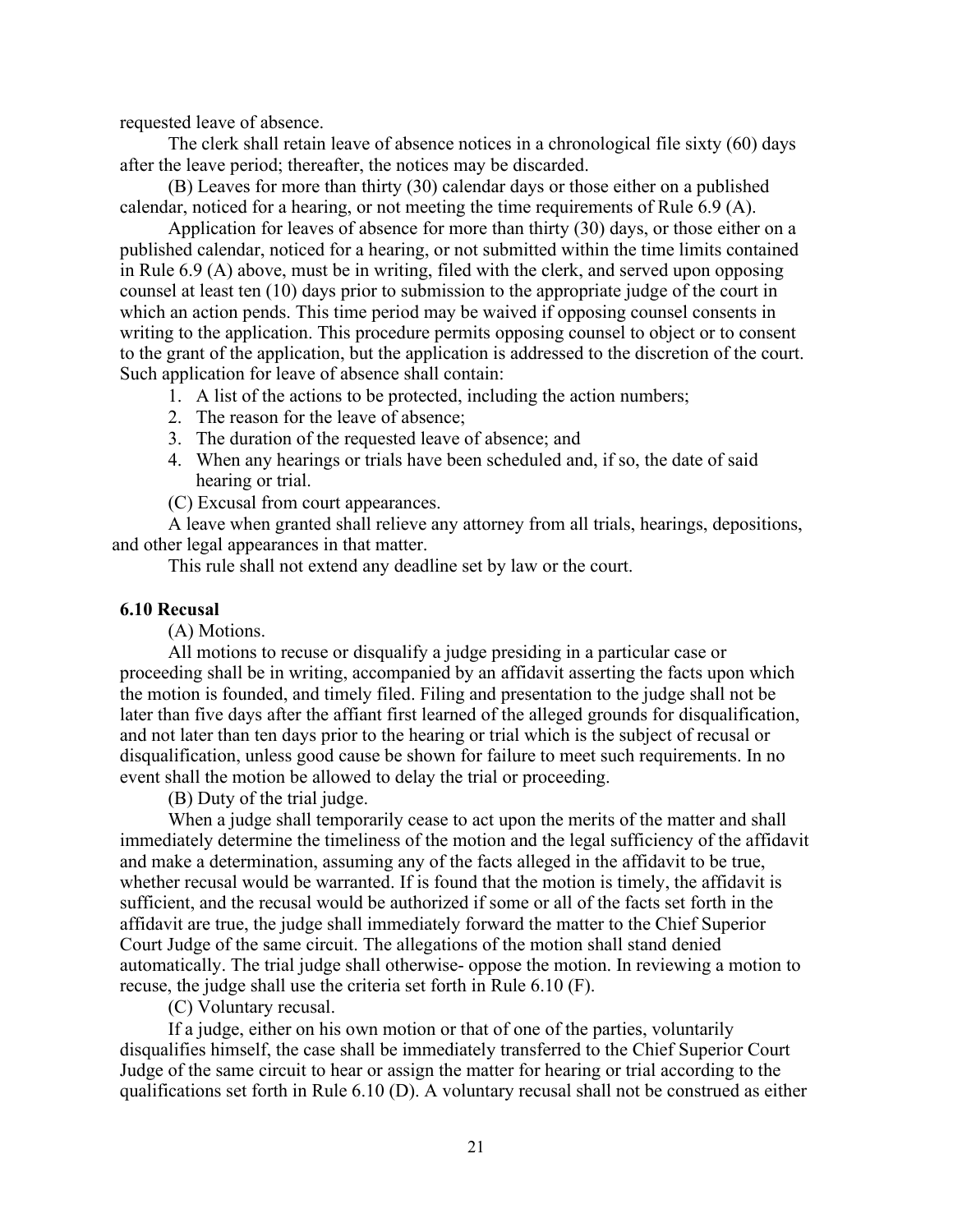an admission or a denial to any allegations that have been set out in the motion and shall not be competent evidence in any other case or proceeding.

The Chief Superior Court Judge from the same circuit shall hear the motion to determine whether the recusal is warranted. The Chief Superior Court Judge may assign any or all of such duties to a probate judge from another county, senior probate judge, sitting or retired judge or attorney admitted to the State Bar of Georgia, according to the requirements set forth in the Official Code of Georgia Annotated for the probate court of that county. When the motion to recuse is filed in an Article 6 Probate Court, the judge or attorney assigned to determine the motion to hear the case shall have been admitted to the practice of law for at least seven years.

(E) Selection of a judge.

If a recusal motion is sustained, the Chief Superior Court Judge of the same circuit as the recused judge or the judge appointed by the Chief Superior Court Judge shall also hear the trial of the case or appoint another judge or attorney to hear the case, according to the qualifications set forth in Rule 6.10 (D).

In any hearing on a motion to recuse or disqualify a judge, the challenged judge shall neither select nor participate in the selection of the judge to hear the motion. If recused or disqualified, the recused or disqualify a judge, the challenged judge shall neither select nor participate in the selection of the judge to hear the motion. If recused or disqualified, the recused or disqualified judge shall not select nor participate in the selection of the person assigned to hear further proceedings in the involved action. Any determination of disqualification shall not be competent evidence in any other case or proceeding.

(F) Criteria.

The following criteria shall be used to determine whether or not the recusal is necessary:

- 1. Actual bias or impartiality;
- 2. Judge's personal knowledge of facts in dispute;
- 3. Judge's relationship to party or counsel;
- 4. Impartiality that might reasonably be questioned (speeches by others shall not be considered that of the judge);
- 5. Economic interest in the proceedings by the judge or judge's spouse, child, family, or household member. When determining impartiality with respect to campaign contributions the following may be considered:
- (a) Amount of the contribution or support;
- (b) Timing of support;
- (c) Actual contributor's or supporter's relationship to the parties;
- (d) Impact of support or contribution;
- (e) Nature of contributor's prior political activities and prior relationship with the judge;
- (f) Nature of case pending and its importance or the parties or counsel; or
- (g) Any other factors relevant to issue of campaign support that cause the judge's impartiality to be questioned;
- 6. Public, non-courtroom, statements that commit or appear to commit the judge to a particular conclusion; and
- 7. Judge is previous party, employee, witness or party to a case.

### **Amended effective 5/9/2019.**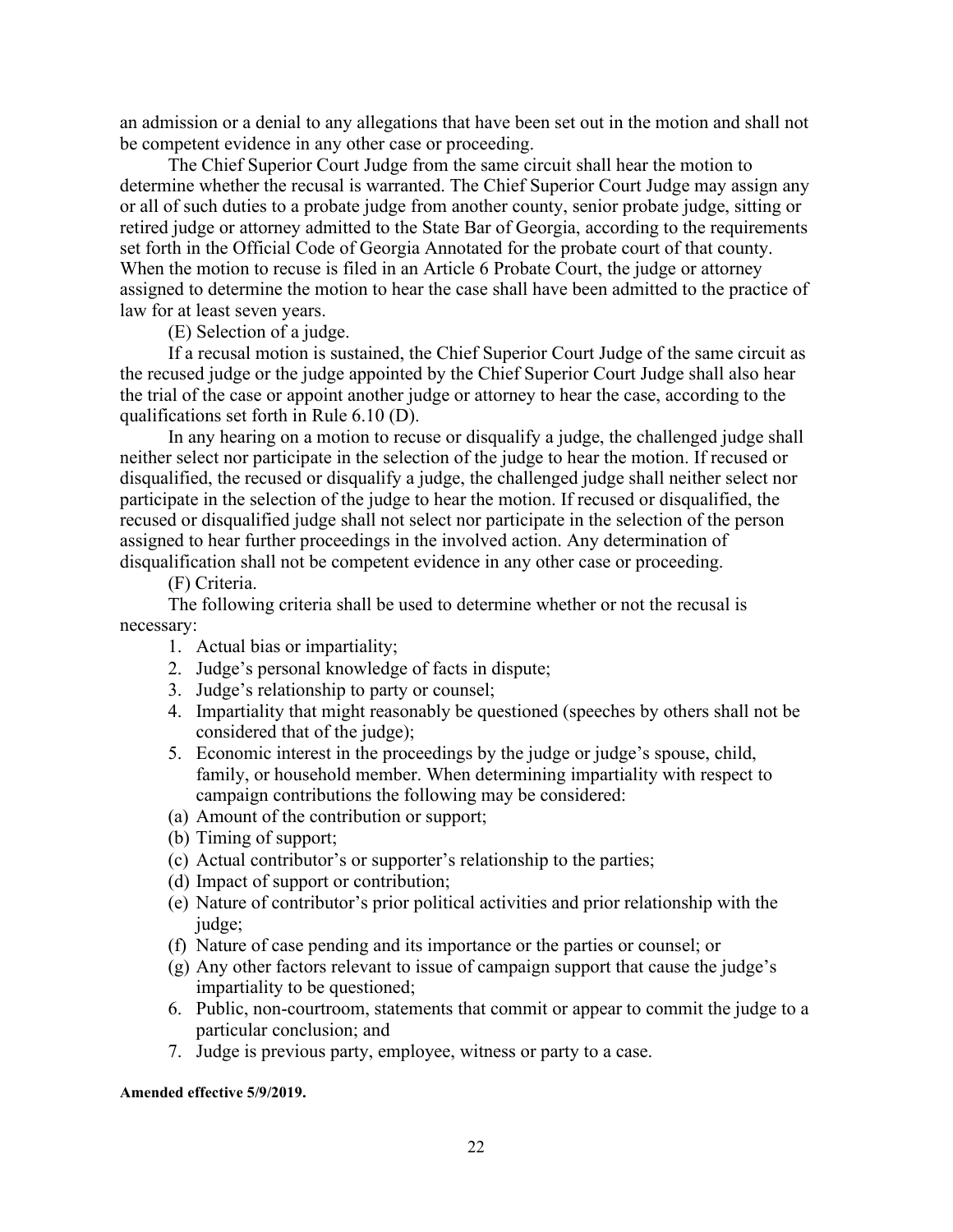### **6.11 Conflicts – state and federal courts.**

(A) An attorney shall not be deemed to have a conflict unless:

1. The attorney is lead counsel in two or more of the actions affected; and

2. The attorney certifies that the matters cannot be adequately handled, and the client's interest adequately protected by other counsel for the party in the action or by other attorneys in lead counsel's firm; certifies that in spite of compliance with this rule, the attorney has been unable to resolve these conflicts; and certifies in the notice a proposed resolution by list of such cases in the order of priority specified by this rule.

(B) When an attorney is scheduled for a day certain by trial calendar, special setting or court order to appear in two or more courts (trial or appellate; state or federal), the attorney shall give prompt written notice as specified in (A) above of the conflict to opposing counsel, to the clerk of the court and to the judge before whom each action is set for hearing (or, to an appropriate judge if there has been no designation of a presiding judge). The written notice shall contain the attorney's proposed resolution of the appearance conflicts in accordance with the priorities established by this rule and shall set forth the order of cases to be tried with a listing of the date and data required by (B) 1.-4 as to each case arranged in the order in which the cases should prevail under this rule. In the absence of objection from opposing counsel or the courts, the proposed of conflict resolution shall stand as offered. Should a judge wish to change the order of cases to be tried, such notice shall be given promptly after agreement is reached between the affected judges. Attorneys confronted by such conflicts are expected to give written notice such that it will be received at least seven (7) days prior to the date of conflict. Absent agreement, conflicts shall be promptly resolved by the judge or the clerk of each affected court in accordance with the following order of priorities:

1. Criminal (felony) actions shall prevail over civil actions. Criminal actions in which demand for speedy trail has been timely filed pursuant to OCGA § 17-7-170 and/or 17-7- 171 shall automatically take precedence over all other actions unless otherwise directed by the court in which the speedy trial demand is pending;

2. Jury trial shall prevail over non-jury matters, including trials and administrative proceedings.

3. Within the category of non-jury matters, the following will have priority: (a) parental terminations, (b) trials, (c) all other non-jury matters including appellate arguments, hearings and conferences;

4. Within each of the above categories only, the action which was first filed shall take precedence.

(C) Conflict resolution shall not require the continuance of the other matter or matters not having priority. In the event any matter listed in the letter notice is disposed of prior to the scheduled time set for any other matter listed, or subsequent to the scheduled time set, but prior to the end of the calendar, the attorney shall immediately notify all affected parties, including the court affected, of the disposal and shall, absent good cause shown to the court, proceed with the remaining case or cases in which the conflict was resolved by the disposal in order of priorities as set forth heretofore.

# **Rule 7. Civil Discovery**

# **7.1 Time for discovery.**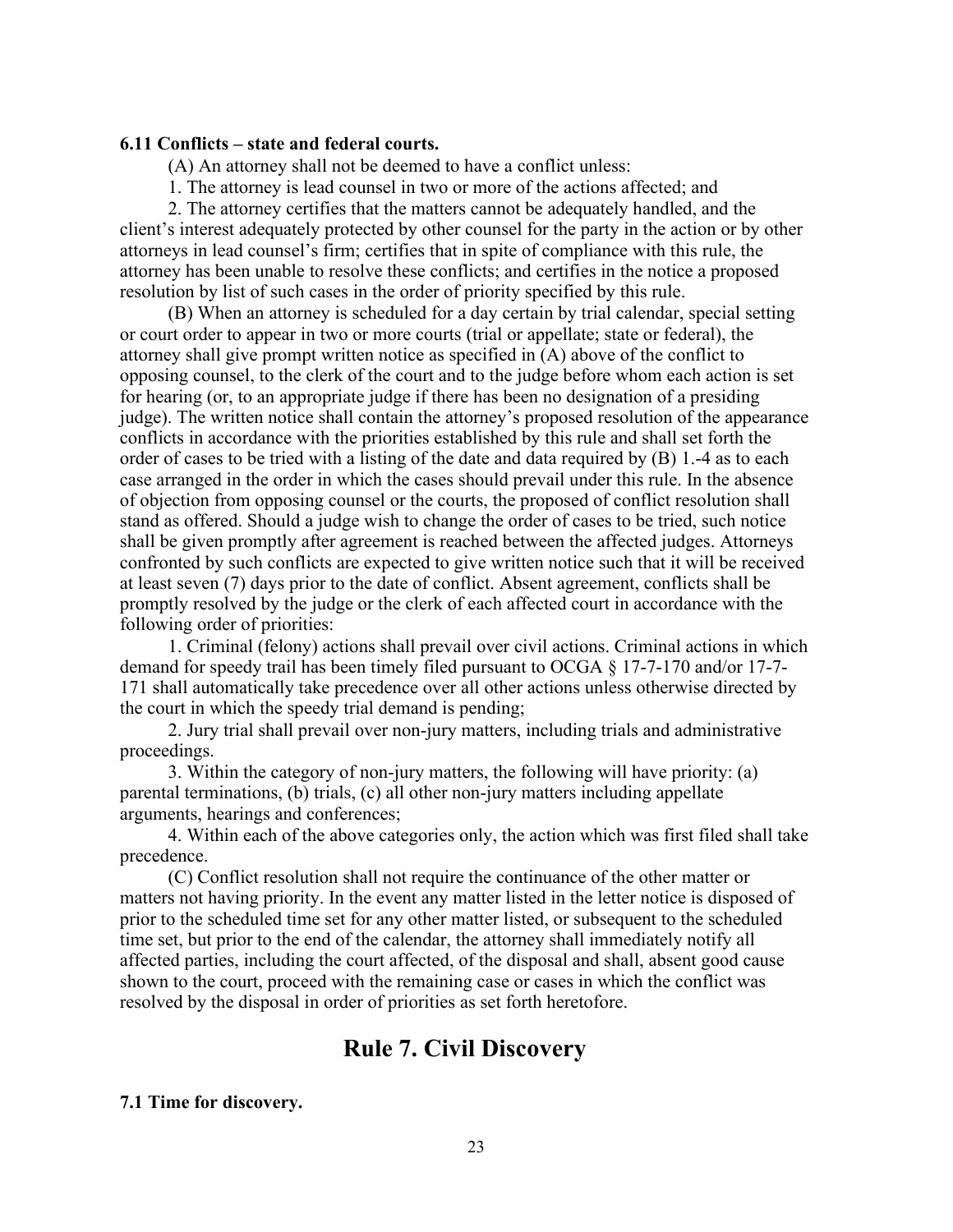(A) In non-Article 6 Probate Courts, in order for a party to utilize the court's compulsory process to compel discovery, any desired discovery procedures must first be commenced promptly, pursued diligently and completed without unnecessary delay, and within two (2) months after the filing of the answer, unless for cause shown the time has been extended or shortened by court order.

(B) In Article 6 Probate Courts as defined in Rule 2.7, in order for a party to utilize the court's compulsory process to compel discovery, any desired discovery procedures must first be commenced promptly, pursed diligently and completed without first unnecessary delay, and within six (6) months after the filing of the answer, objection, or other response. At any time, the court, in its discretion, may extend, reopen or shorten the time for discovery.

### **7.2 Filing requirements.**

(A) Depositions and other original discovery material shall not be filed with the court unless or until required by the provisions of OCGA  $\S$  9-11-29.1 (a) (1)-(5).

(B) A party serving interrogatories, requests for production of documents, requests for admission, and answers or responses thereto upon counsel, a party or a non-party may file with the court a certificate indicating the pleading which was served, the date of service (or that the same has been delivered for service with the summons), and the person served.

#### **7.3 Depositions upon oral examination.**

Unless otherwise authorized by the court or stipulated by the parties, the duration of a deposition is limited to one (1) day of seven (7) hours. The court must allow additional time if needed for a fair examination of the deponent or if the deponent or another person or other circumstance impedes or delays the examination.

### **7.4 Failure to make discovery and motion to compel discovery.**

(A) Prior to filing a motion to compel discovery, counsel for the moving party shall confer with counsel for the opposing party in a good faith effort to resolve the matters involved. At the time of filing the motion, counsel shall also file a statement certifying that such conference has occurred, and that the effort to resolve by agreement the issues raised failed. If some of the issues have been resolved by agreement, the statement shall specify the issues remaining unresolved.

(B) Motions to compel discovery in accordance with OCGA § 9-11-37 shall:

1. Quote verbatim or attach a copy as an exhibit of each interrogatory, request for admission, or request for production to which objection is taken;

2. Include the specific objection or response said to be insufficient;

3. Include the grounds assigned for the objection (if not apparent from the objection); and

4. Include the reasons assigned as supporting the motion. Such objections and grounds shall be addressed to the specific interrogatory, request for admission, or request for production and may not be made generally.

# **Rule 8. Pre-trial Proceedings**

### **8.1 Procedures.**

The judge may set pre-trial conferences sua sponte or upon motion. In scheduling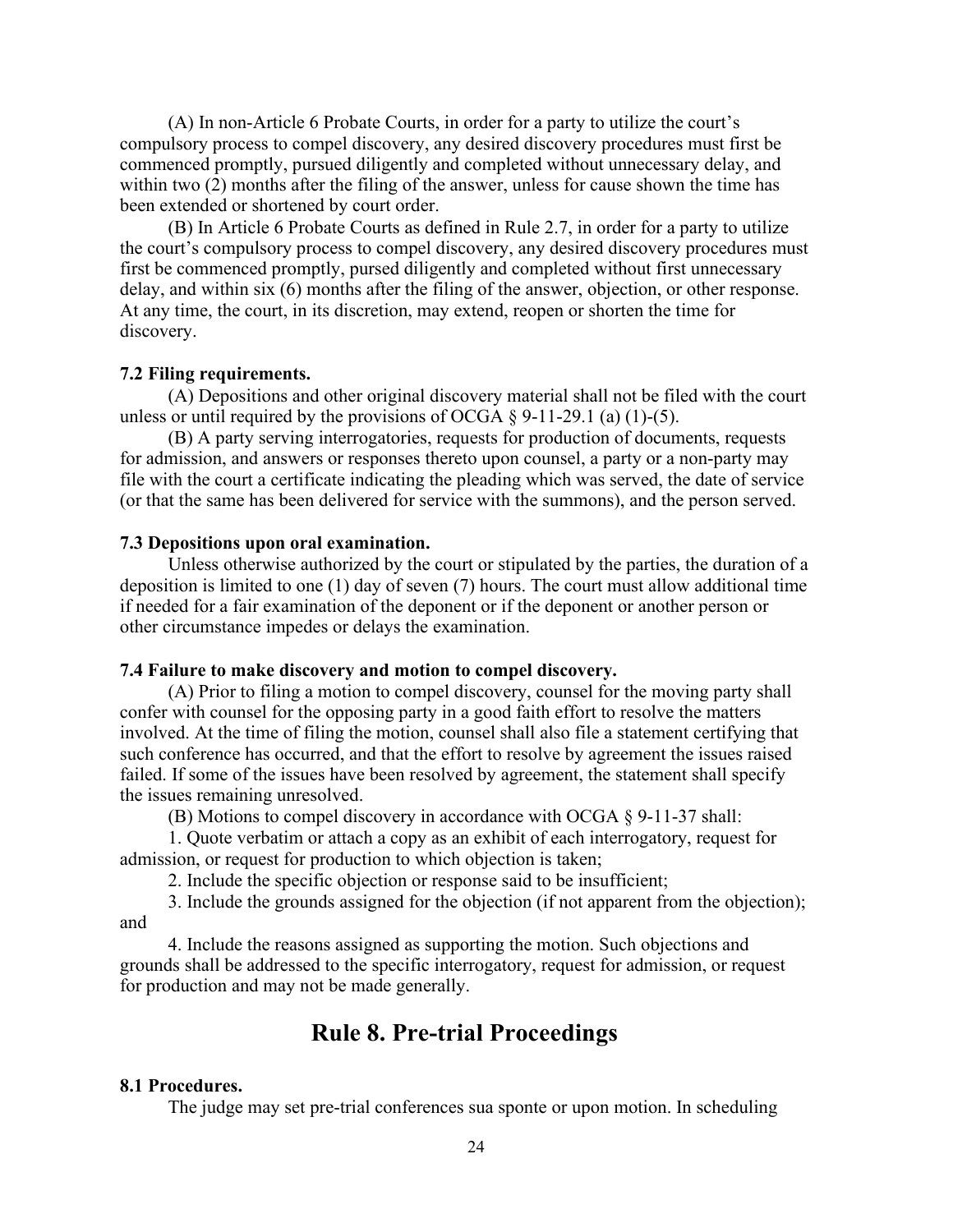motions for pre-trial conferences the court shall give consideration to the nature of the action, its complexity and the reasonably time requirements for preparation for pre-trial. In the event a pre-trial conference is ordered, the following shall apply.

A calendar will be published or a written order issued specifying the time and place for the pre-trial conference. The court will consider the issues stated in OCGA  $\S$  9-11-16. The pre-trial hearing shall be attended by the attorneys who will actually try the action. With the consent of the court, another attorney of record in the action may attend if authorized to define the issues and enter into stipulations. At the commencement of the pretrial conference, or prior thereto upon written order of the court, counsel for each party shall present to the court a written proposed pre-trial order in substantially the form required by the rules. Failure of counsel to appear at the pre-trial conference without legal excuse or to present a proposed pre-trial order shall authorize the court to remove the action from any trial calendar, enter such pre-trial order as the court shall deem appropriate, or impose any other appropriate sanction, except dismissal of the action with prejudice.

### **8.2 Pre-trial order.**

At the pre-trial conference, or prior to that day as specified in the pre-trial calendar, counsel for each party shall have prepared and shall file with the court a proposed pre-trial order in substantially the following form. The words "plaintiff" and "defendant" may be changed if other words are more appropriate.

### IN THE PROBATE COURT OF

#### \_\_\_\_\_\_\_COUNTY STATE OF

### GEORGIA

(STYLE OF CASE) ESTATE NO.

### PRE-TRIAL ORDER

The following constitutes a Pre-Trial Order entered in the above-styled case afterconference with counsel for the parties:

(1) The names, addresses and telephone numbers of the attorneys who will conduct thetrial are as follows:

Plaintiff

# Defendant

**Other** 

(2) The estimated time required for trial is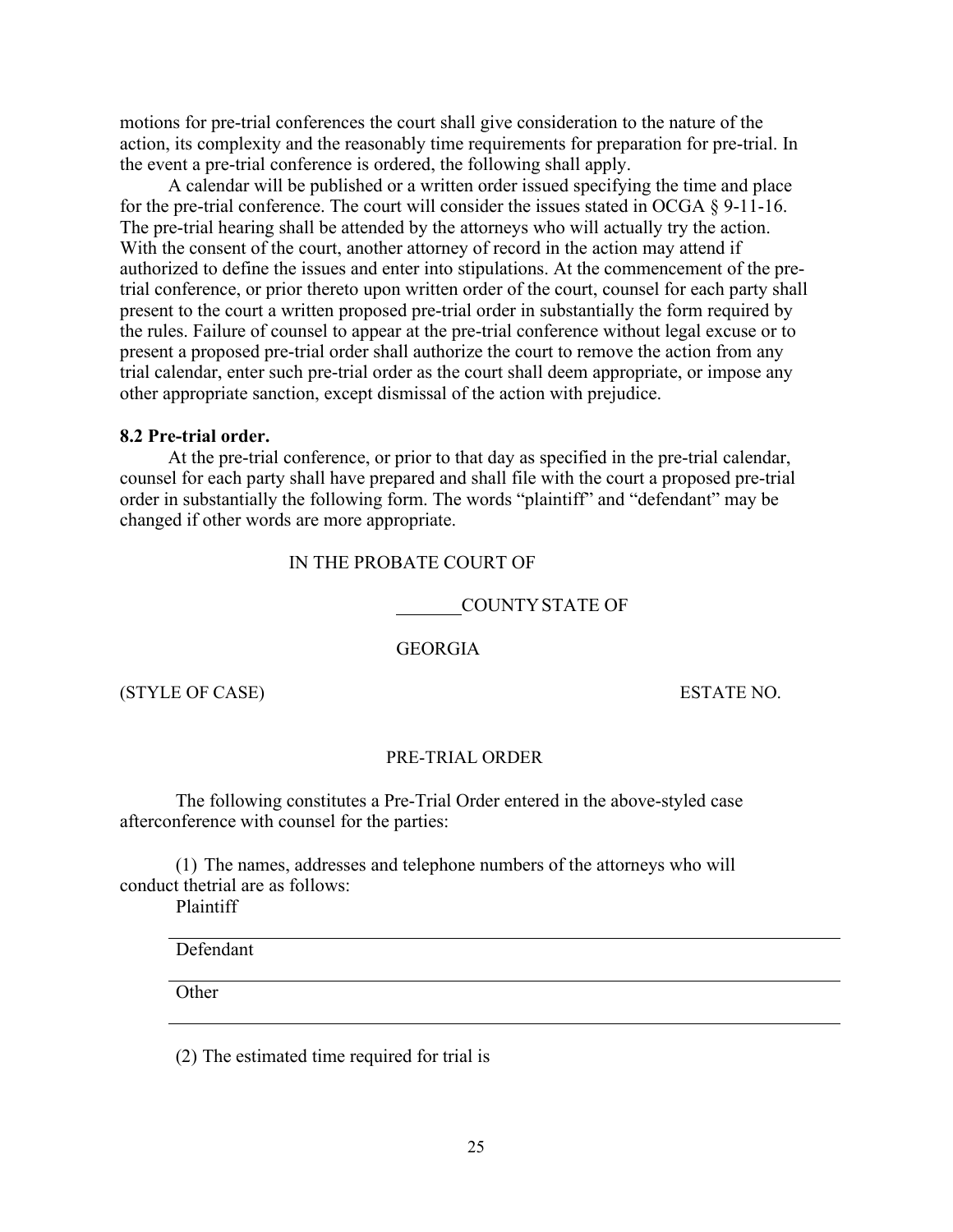(3) There are no motions or other matters pending for consideration by the court except as follows:

 $\_$  , and the set of the set of the set of the set of the set of the set of the set of the set of the set of the set of the set of the set of the set of the set of the set of the set of the set of the set of the set of th

(4) If applicable, the jury will be qualified as to relationship with the following:

(5) a. All discovery has been completed, unless otherwise noted, and the court will not consider any further motions to compel discovery except for good cause shown. The parties, however, shall be permitted to take depositions of any person(s) for the preservation of evidence for use at trial.

b. Unless otherwise noted, the names of the parties as shown in the caption to this order are correct and complete and there is no question by any party as to the misjoinder or nonjoinder of any parties.

(6) The following is the Plaintiff's brief and succinct outline of the case and contentions:(USE SPACE AS NEEDED)

(7) The following is the Defendant's brief and succinct outline of the case andcontentions: (USE SPACE AS NEEDED)

(8) The issues for determination are as follows:

(9) The following facts are stipulated:

(10) The following is a list of all documentary and physical evidence that will be tenderedat the trial by the Plaintiff or Defendant. Unless noted, the parties have stipulated as to the authenticity of the documents listed and the exhibits listed may be admitted without further proofof authenticity. All exhibits shall be marked by counsel prior to trial so as not to delay the trial.

a. By the Plaintiff:

b. By the Defendant:

(11) Special authorities relied upon by Plaintiff relating to peculiar evidentiary or otherlegal questions are as follows: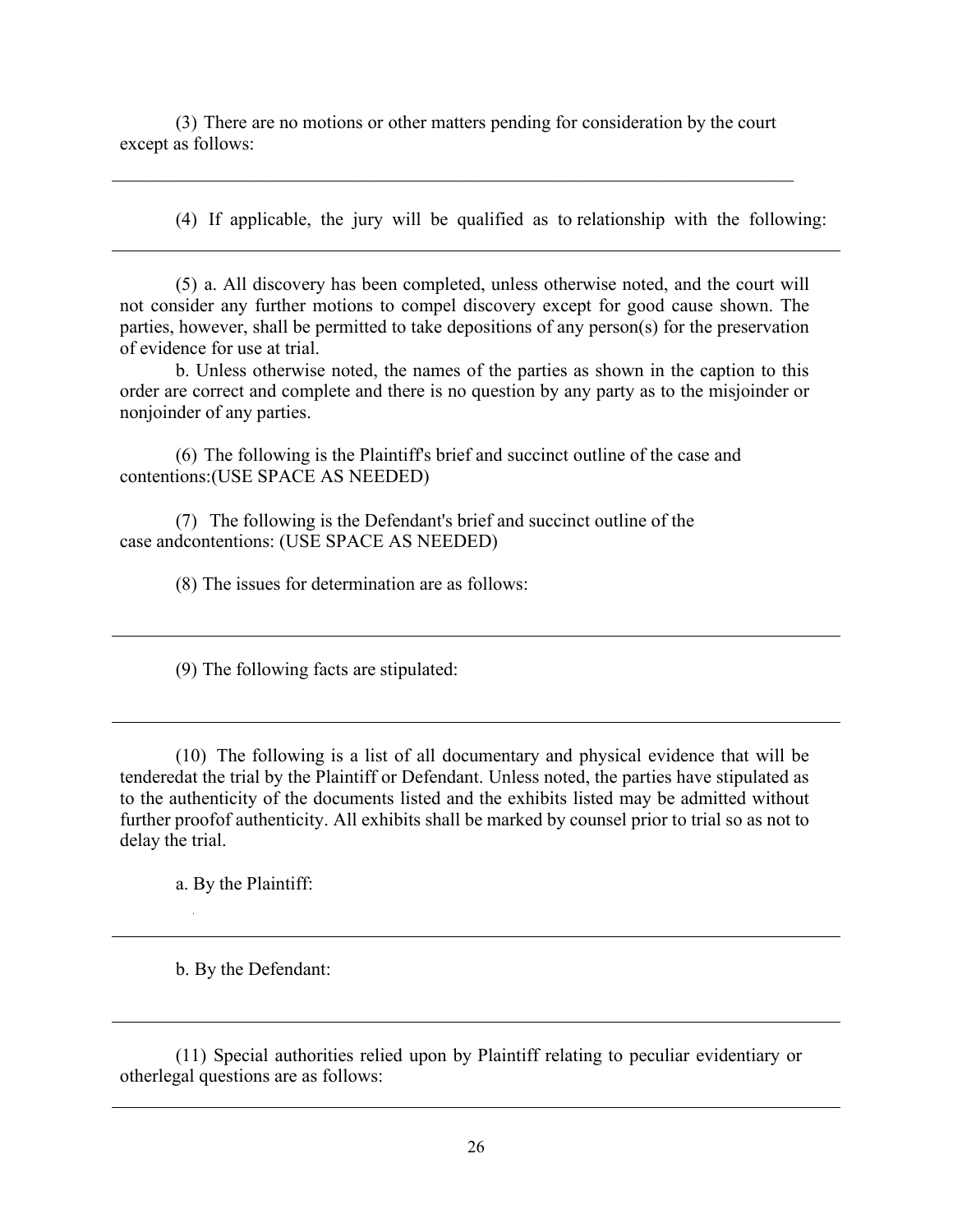(12) Special authorities relied upon by Defendant relating to peculiar evidentiary or otherlegal questions are as follows:

(13) If applicable, requests and exceptions to charge

All requests to charge shall be numbered consecutively on separate sheets of paper and submitted to the court in duplicate by counsel for all parties at the commencement of trial, unlessotherwise provided by pre-trial order; provided, however, that additional requests may be submitted to cover unanticipated points that arise thereafter.

(14) The testimony of the following persons may be introduced by depositions:

Any objection to the depositions or questions or arguments in the depositions shall becalled to the attention of the court prior to trial.

(15) The following are lists of witnesses the a. Plaintiff *will* have present at trial:

b. Plaintiff *may* have present at trial:

c. Defendant *will* have present at trial:

d. Defendant may have present at trial:

Opposing counsel may rely on representation by the designated party that he *will* have a witness present unless notice to the contrary is given in sufficient time prior to trial to allow the other party to subpoena the witness or obtain his testimony by other means.

(16) If applicable, the forms of all possible verdicts to be considered by the jury are as follows:

(17) a. The possibilities of settling the case are: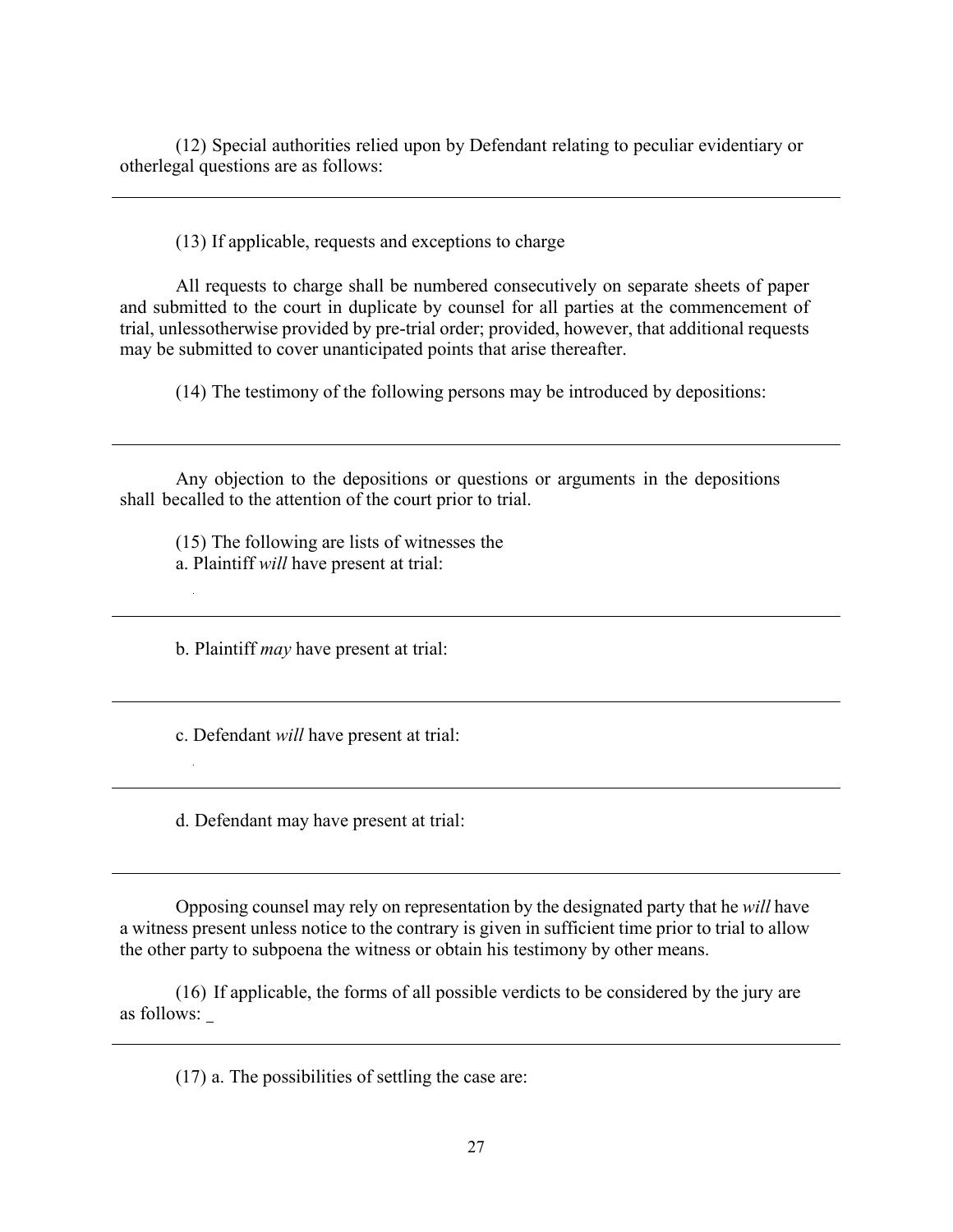b. The parties do/do not want the case reported. If they do, will arrange forthe reporter.

c. The cost of take-down will be paid by:

d. Other matters:

Submitted by:

It is hereby ordered that the foregoing, including the attachments thereto, constitutes the PRE-TRIAL ORDER in the above case and supersedes the pleadings which may not be further amended except by order of the court to prevent manifest injustice.

This  $\qquad \qquad \text{day of} \qquad 20$ .

Judge, Probate Court \_\_\_\_\_\_\_\_\_\_\_\_County

# **Rule 9. Custody of Evidence – Civil Cases**

# **9.1 Prior to and during the trial or hearing.**

A clerk or court reporter in possession of documents, electronic documents, audio and video recordings of whatever form, exhibits, and other material objects or any other items admitted as evidence in a civil case shall, if such items are separated from the original case file, maintain a log or inventory of all such items with the case number, party names, descriptions of the items, the name and official position of the custodian, and the location of the storage of the items. Dangerous or contraband items shall be placed in the custody of a clerk and be maintained in the courthouse or other such location as allowed by law and be available during court proceedings and accessible to the court reporter. Unless retained in the original case file, all such items admitted as evidence shall be identified or tagged by a clerk or court reporter with the case number and the exhibit number and be recorded in the log or inventory. Within thirty (30) days after disposition of the case, the court reporter, if in possession of items admitted into evidence, shall transfer such items of evidence along with the evidence log or inventory to a clerk of the originating court. A clerk shall update the log or inventory to show the current custodian and the location of the evidence.

# **9.2 Once the trial is concluded.**

Evidence in the possession of a clerk or court reporter shall be maintained in accordance with the law. The designated custodian shall be responsible for the recording on the evidence log or inventory the name of the counsel or party, the date, and the purpose for the release of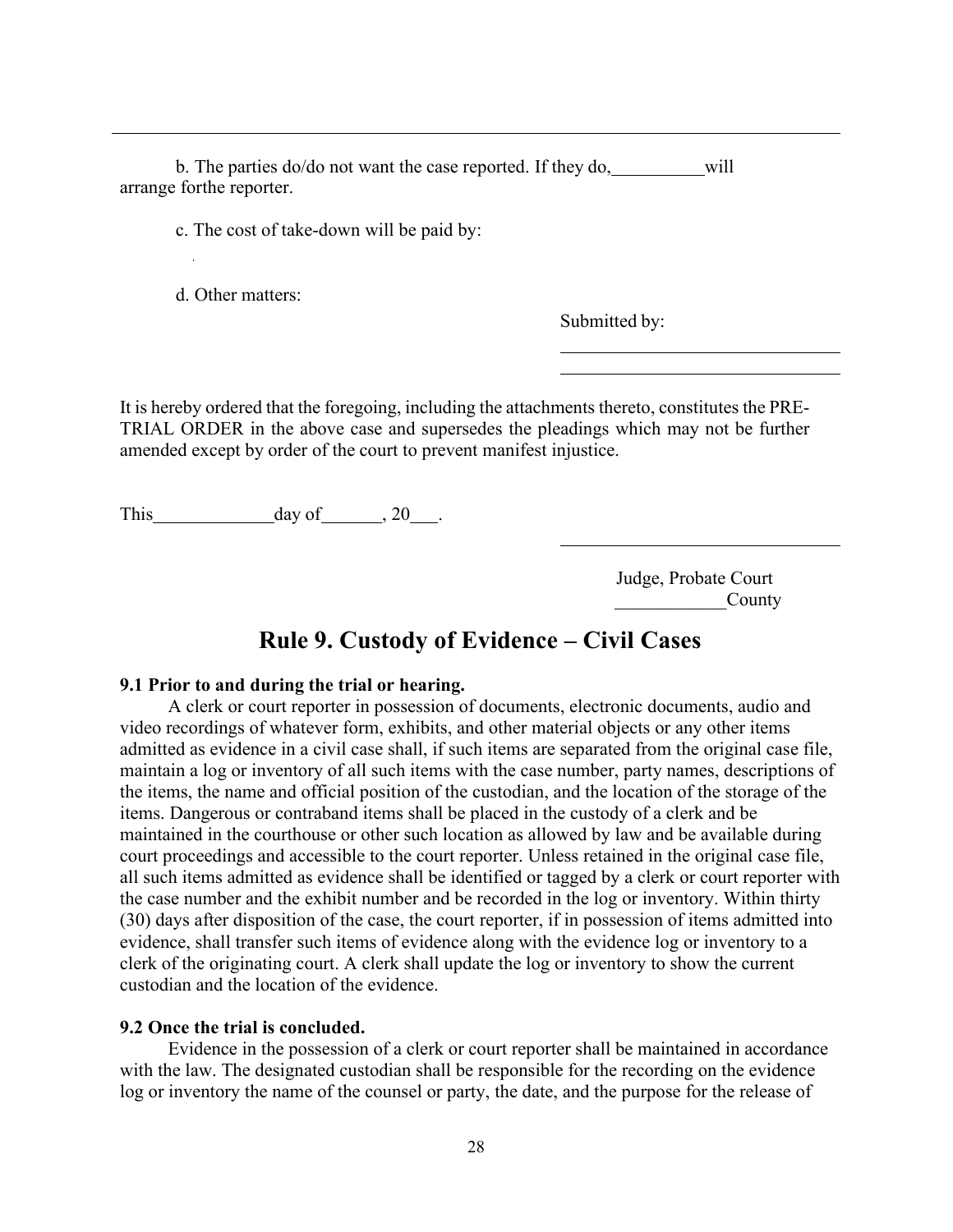any such items of evidence. Subsequent to admission of any items into evidence by the court, no substitution for the item admitted into evidence shall be made except by leave of the court. Any counsel or party seeking to make a substitution for admitted evidence after the close of evidence shall file a motion for an order authorizing such substitution. Upon granting of an order for substitution, the order shall be entered into the log or inventory. Dangerous or contraband items shall be transferred to the sheriff or other appropriate law enforcement agency along with a copy of the log or inventory. The sheriff or other law enforcement agency shall acknowledge the transfer with a signed receipt and the receipt shall be retained with the log or inventory created and maintained by a clerk. A clerk and the sheriff or other law enforcement agency shall each maintain a log or inventory of such items of evidence. In all cases, the court reporter shall be granted the right of access to such items of evidence necessary to complete the transcript of the case. In any case in which no court reporter was retained, a clerk shall keep and store the evidence or ensure that it is maintained in an appropriate location.

The log or inventory of any evidence separated from the original case file shall be maintained in the original case file. Upon the expiration of the time for the filing of an appeal during which no motion for new trial or appeal has been filed by any party, a clerk court reporter, sheriff or other law enforcement agency may, and shall upon written request, return any item of admitted evidence to the counsel or party who tendered the same; provided, however, that no item which is contraband or illegal to possess in the state of Georgia shall be returned to any counsel or party, and all such items shall, upon the expiration of the time for the filing of an appeal during which no motion for new trial or appeal has been filed by any party, be delivered over to the sheriff of the county for appropriate disposition. Upon the expiration of the time for the filing of an appeal during which no motion for new trial or appeal has been filed by any party, a clerk, court reporter, sheriff or other law enforcement agency may notify in writing the counsel or party who tendered any admitted evidence in the possession of such clerk, court reporter, sheriff or law enforcement agency, to retrieve such item(s) within thirty (30) days of the written notice, and upon the failure of the counsel or party to retrieve same within such thirty (30) days, the clerk, court reporter, sheriff or law enforcement agency may dispose of the item(s).

| $EXH. \#$ | <b>DESCRIPTION</b> | <b>RELINQUISHED BY</b>              | <b>DATE/TIME OF</b><br><b>TRANSFER</b> | <b>RECEIVING</b><br><b>AGENCY</b> | <b>RECEIVING</b><br><b>AGENT</b> | PHYSICAL<br><b>LOCATION</b><br><b>TRANSFERRED TO</b> |
|-----------|--------------------|-------------------------------------|----------------------------------------|-----------------------------------|----------------------------------|------------------------------------------------------|
|           |                    | Signature of<br>Relinquishing Clerk |                                        |                                   | Signature of<br>Receiving Clerk  |                                                      |
|           |                    | Type or<br>Print Name               |                                        |                                   | Type or<br>Print Name            |                                                      |
|           |                    | Signature of<br>Relinquishing Clerk |                                        |                                   | Signature of<br>Receiving Clerk  |                                                      |
|           |                    | Type or<br>Print Name               |                                        |                                   | Type or<br>Print Name            |                                                      |

# Suggested Minimum Requirements for an EvidenceMaintenance Log

# **Rule 10. Hearings and Trials**

# **10.1 Court protocol.**

(A) Head coverings.

Head coverings are prohibited in the courtroom except in cases where the covering is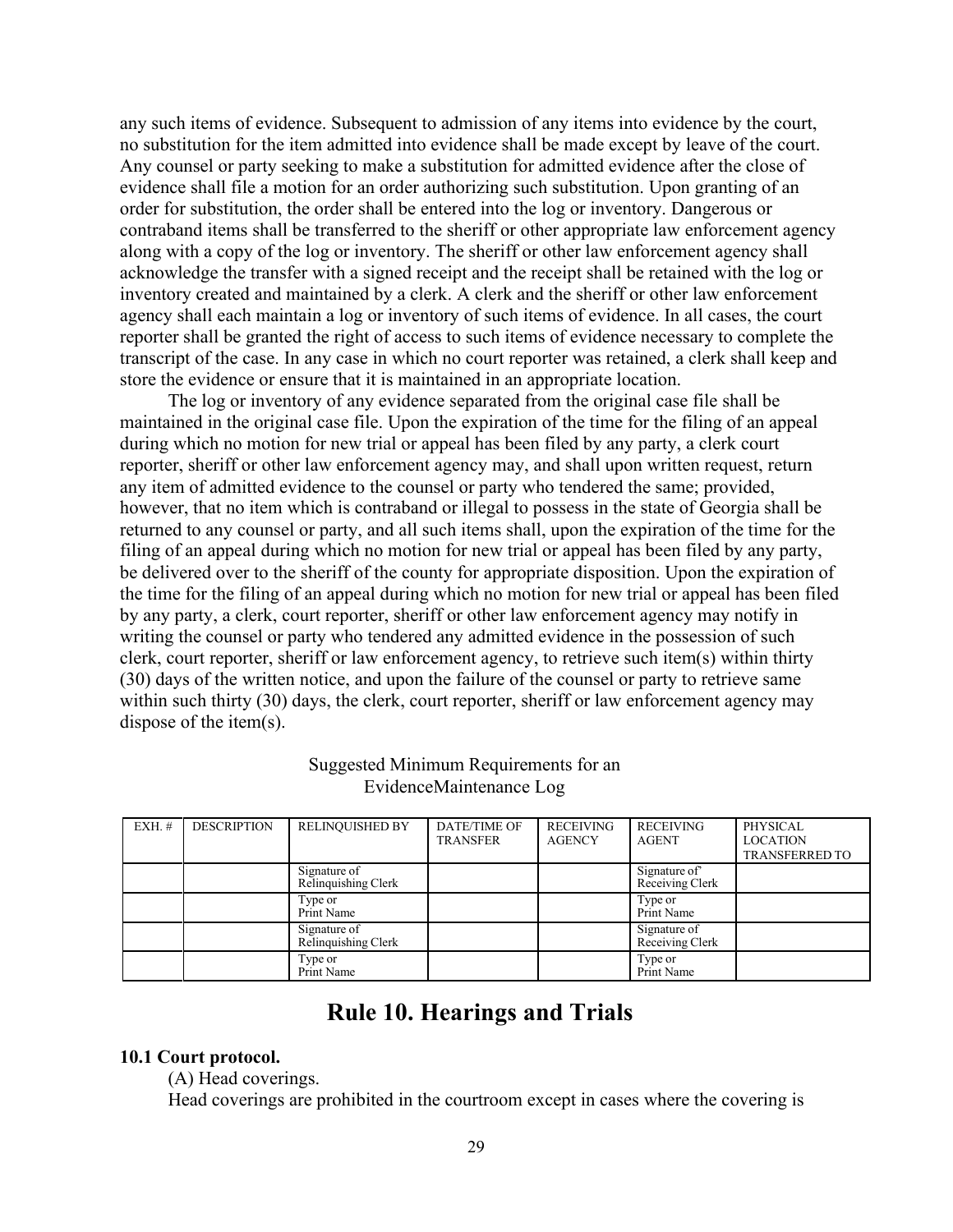worn for medical or religious reasons. To the extent security requires a search of a person wearing a permitted head covering, the individual has the option of having the inspection performed by a same-sex officer in private. The individual is allowed to replace his or her own head covering after the inspection is complete.

(B) Accommodations.

1. Request for accommodations. Any party or witness who needs special accommodation for a disability or other assistance shall inform the court of such need not less than five days prior to the scheduled hearing or trial, or immediately upon learning of his required appearance at such hearing or trial if notice is received by the individual less than five days prior thereto. The party, the attorney representing the party, or the person calling the witness shall ensure compliance with this rule. Failure to comply with this rule shall result in remedies as set out in Rule 10. 1 (B) (2).

2. Failure to notify court. If a party or party's attorney fails to timely notify the court of a need for an accommodation, the court may assess costs against that party for any delay caused by the need to arrange for the accommodation unless that party establishes good cause for the delay.

3. Appointment necessary for meaningful participation. Notwithstanding any failure of a party or party's attorney to notify the court of a need for an accommodation, the court shall make appropriate accommodation whenever it becomes apparent from the court's own observation or from disclosures by any other person that a participant in a proceeding is in need of an accommodation to the extent reasonably necessary to meaningfully participate in the proceeding.

4. Change or cancellation. If the time or date of a proceeding is changed or canceled by the parties and an accommodation has been arranged by the curt, the party that requested the notice of any changes is essential in order to cancel or reschedule an accommodation, thus precluding unnecessary cost of an accommodation and a fee payment by the court. If a party fails to timely notify the court of a change or cancellation, the court may assess any reasonable cost of an accommodation it may have incurred upon that party unless the party can show good cause for its failure to provide a timely notification

### **Amended effective 5/9/2019.**

### **10.2 Interpreters.**

(A) Request.

In all civil and criminal cases, the party or party's attorney shall inform the court in the form of a notice of the need for a qualified interpreter, if known, within a reasonable time – at least five days where practicable – before any hearing, trial, or other court proceeding. Such notice shall be filed and shall comply with any other service requirements established by the court. The notice shall:

- 1. Designate the participants in the proceeding who will need the services of an interpreter;
- 2. Estimate the length of the proceeding for which the interpreter is required;
- 3. State whether the interpreter will be needed for all proceedings in the case; and
- 4. Indicate the language(s), including sign language for the Deaf or Hard of Hearing, for which the interpreter is required.

(B) Diligent effort by court.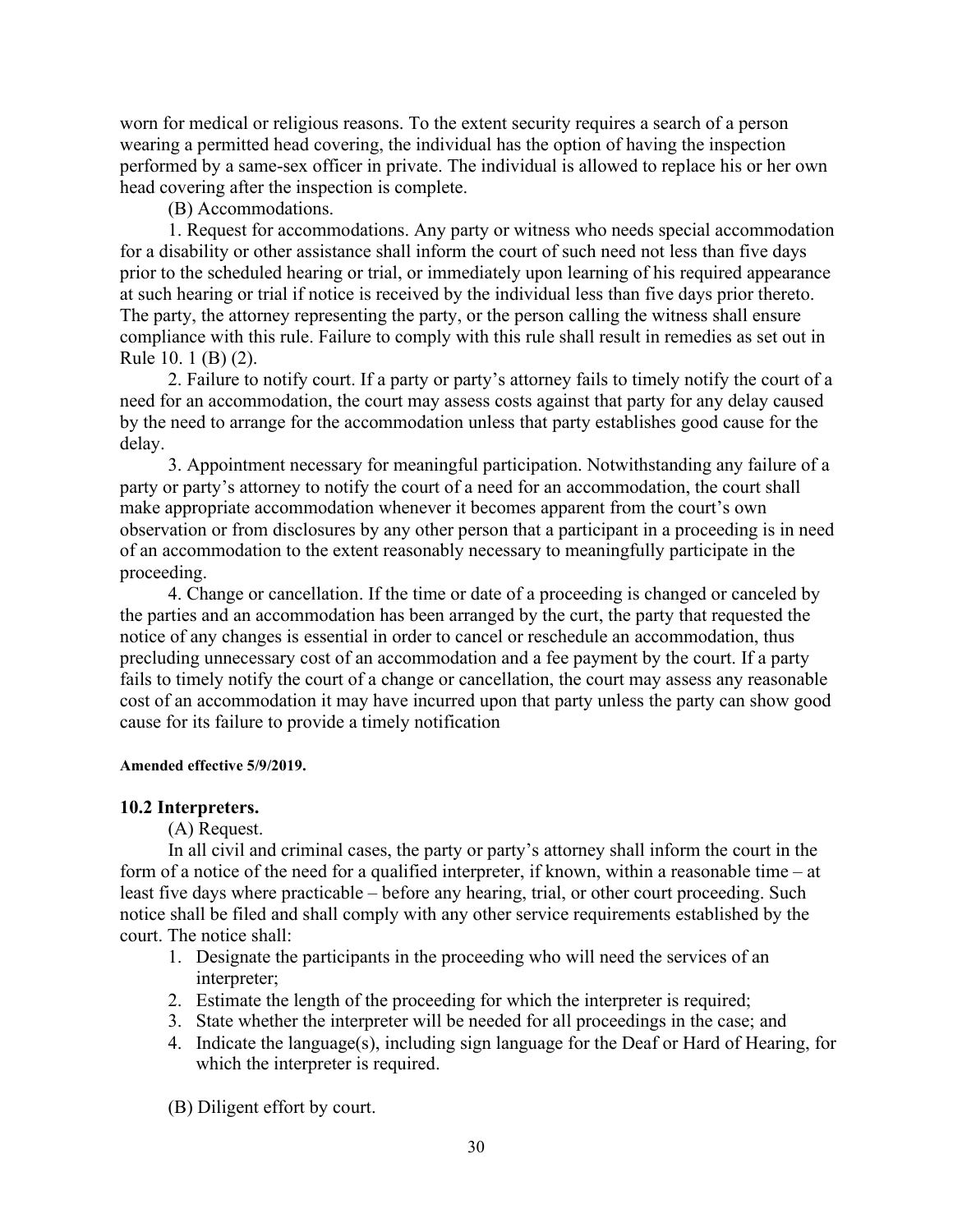Upon receipt of such notice, the court shall make a diligent effort to locate and appoint a licensed interpreter, at the court's expense, in accordance with the Supreme Court of Georgia's Rule on Use of Interpreters for Non-English Speaking and Hearing Impaired Persons. If the court determines that the nature of the case (e.g., an emergency) warrants the use of a non-licensed interpreter, then the court shall follow the procedures as outlined in the Supreme Court of Georgia's Commission on Interpreters' Instructions for Use of a Non-Licensed Interpreter. Despite its use of a non-licensed interpreter, the court shall make a diligent effort to ensure that a licensed interpreter is appointed for all subsequently scheduled proceedings, if one is available.

### (C) Failure to notify court.

If a party or party's attorney fails to timely notify the court of a need for a court interpreter, the court may assess costs against that party for any delay caused by the need to obtain a court interpreter unless that party establishes good cause for the delay. When timely notice is not provided or on occasions when it may be necessary to utilize an interpreter not licensed by the Supreme Court of Georgia's Commission on Interpreters (COI), the Registry for Interpreters of the Deaf (RID), or other industry-recognized credentialing entity, such as a telephonic language service or a less qualified interpreter or a video-conferencing service, the court should weight the need for immediacy in conducting a hearing against the potential compromise of due process, or the potential of substantive injustice, if interpreting is inadequate. Unless immediacy is a primary concern, some delay might be more appropriate than the use of an interpreter not licensed by the COI, RID, or other recognized credentialing entity.

### (D) Appointment necessary for meaningful participation.

Notwithstanding any failure of a party or party's attorney to notify the court of a need for a court interpreter, the court shall appoint a court interpreter whenever it becomes apparent from the court's own observations or form disclosures by any other person that a participant in a proceeding is unable to hear, speak, or otherwise communicate in the English language to the extent reasonably necessary to meaningfully participate in the proceeding.

## (E) Change or cancellation.

If the time or date of a proceeding is changed or canceled by the parties and interpreter services have been arranged by the court, the party that requested the interpreter must notify the court 24 hours in advance of the change or cancellation. Timely notice of any changes is essential in order to cancel or reschedule an interpreter, thus precluding unnecessary travel by the interpreter and a fee payment by the court. If a party fails to timely notify the court of a change or cancellation, the court may assess any reasonably interpreter expenses it may have incurred upon that party unless the party can show good cause for its failure to provide a timely notification.

#### **Amended effective 5/9/2019.**

### **10.3 Cell phones.**

Cell phones shall not be audible in the courtroom, and their use may be further restricted by the judge.

### **10.4 Court reporters.**

Unless otherwise notified by the court, if any party desires that a hearing or trial be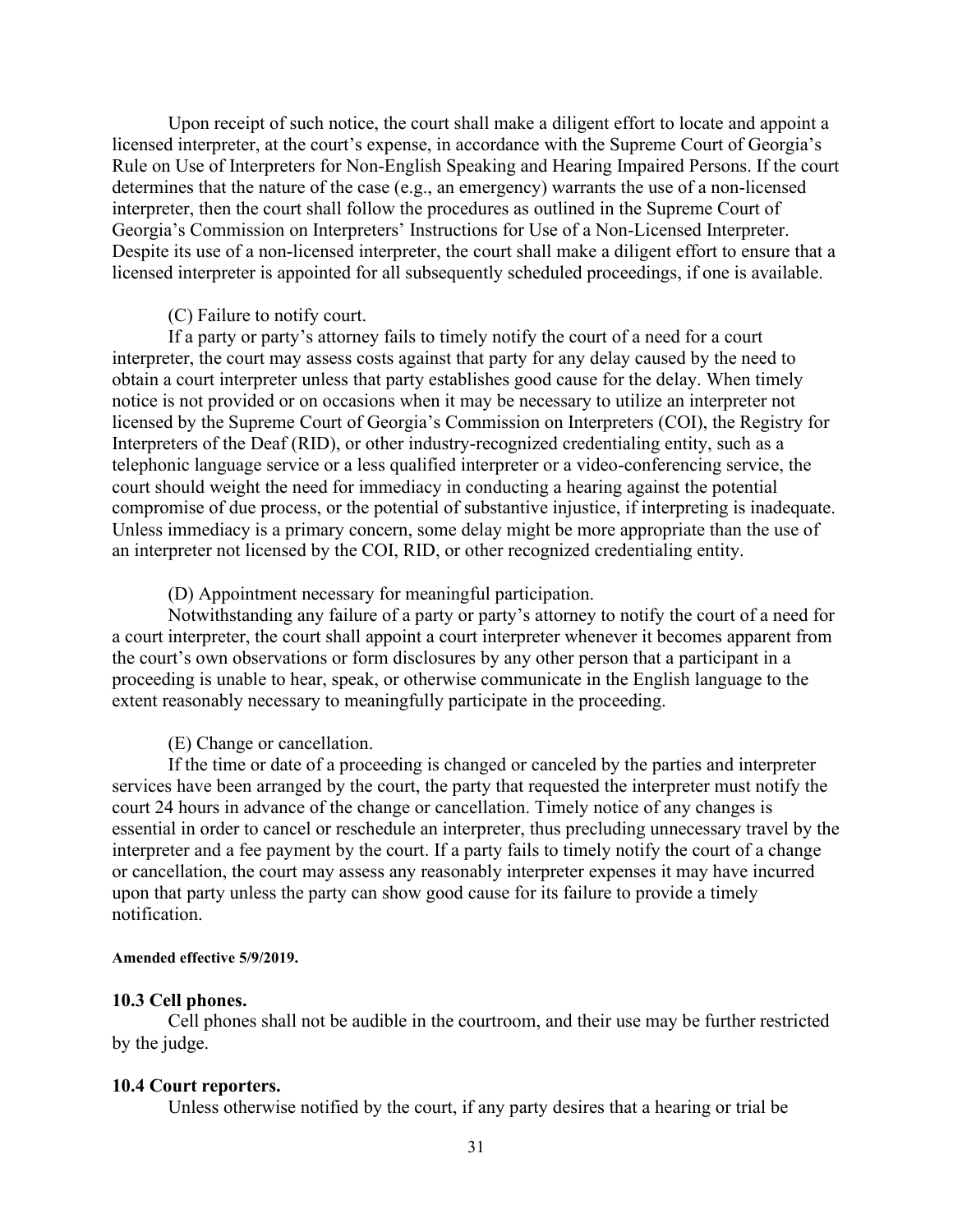reported by a court reporter, then it shall be the duty of such party to arrange, at his own expense, for a court reporter to be present at the hearing or trial. Such party shall immediately notify the court and opposing counsel in writing when such arrangements have been made. No delay or continuance of any hearing or trial shall be granted in order to allow any party to make such arrangements, except for good cause shown. If the court will arrange for a court reporter to be present at a particular hearing or trial, then the court will so inform the parties in the notice of hearing, pre-trial order, or other appropriate notice.

# **10.5 Setting contested hearings.**

Hearings on contested matters shall be set by the court upon the request of any interested party, at the next available hearing date, and notice shall be given by first class mail at least ten (10) days in advance to all interested parties. An interested party represented by an attorney shall be notified by giving notice to his attorney.

### **10.6 Continuances.**

Any request for continuance shall be made in conformance with OCGA § 9-10-150 et seq.

### **10. 7 Excusals from courtroom.**

During the course of a proceeding no one except the judge may excuse a party, a witness (including one who has testified), or counsel from the court courtroom.

### **10.8 Arguments.**

(A) Sequence. When the burden of proof rests with the petitioner, the petitioner is entitled to the opening and concluding arguments except that if the respondent introduces no evidence or admits a prima facie case, he shall be entitled to open and conclude.

(B) Length. In all misdemeanor cases, closing arguments shall be limited to one-half hour per side without obtaining a special leave of the court before the argument is opened.

(C) Participants. Not more than two attorneys shall be permitted to argue any case for any party except by leave of court; in no event shall more than one attorney for each party be heard in concluding argument.

# **10.9 Dismissal for failure to appear.**

On its own motion or upon motion for the opposite party, the court may dismiss without prejudice any action, or where appropriate, any pleading filed on behalf of any party upon the failure to properly respond to the call of the action for trial or other proceeding. The court may adjudge any attorney in contempt for failure to appear without legal excuse upon the call of any proceeding.

### **10.10 Electronic and photographic news coverage of judicial proceedings.**

Unless otherwise provided by rule of the Supreme Court or otherwise ordered by the judge after appropriate hearing (conducted after notice to all parties and counsel of record) and findings, representatives of the print and electronic public media may be present at and unobtrusively make written notes and sketches pertaining to any judicial proceedings in the courts. However, due to the distractive nature of electronic or photographic equipment, representatives of the public media utilizing such equipment are subject to the following restrictions and conditions: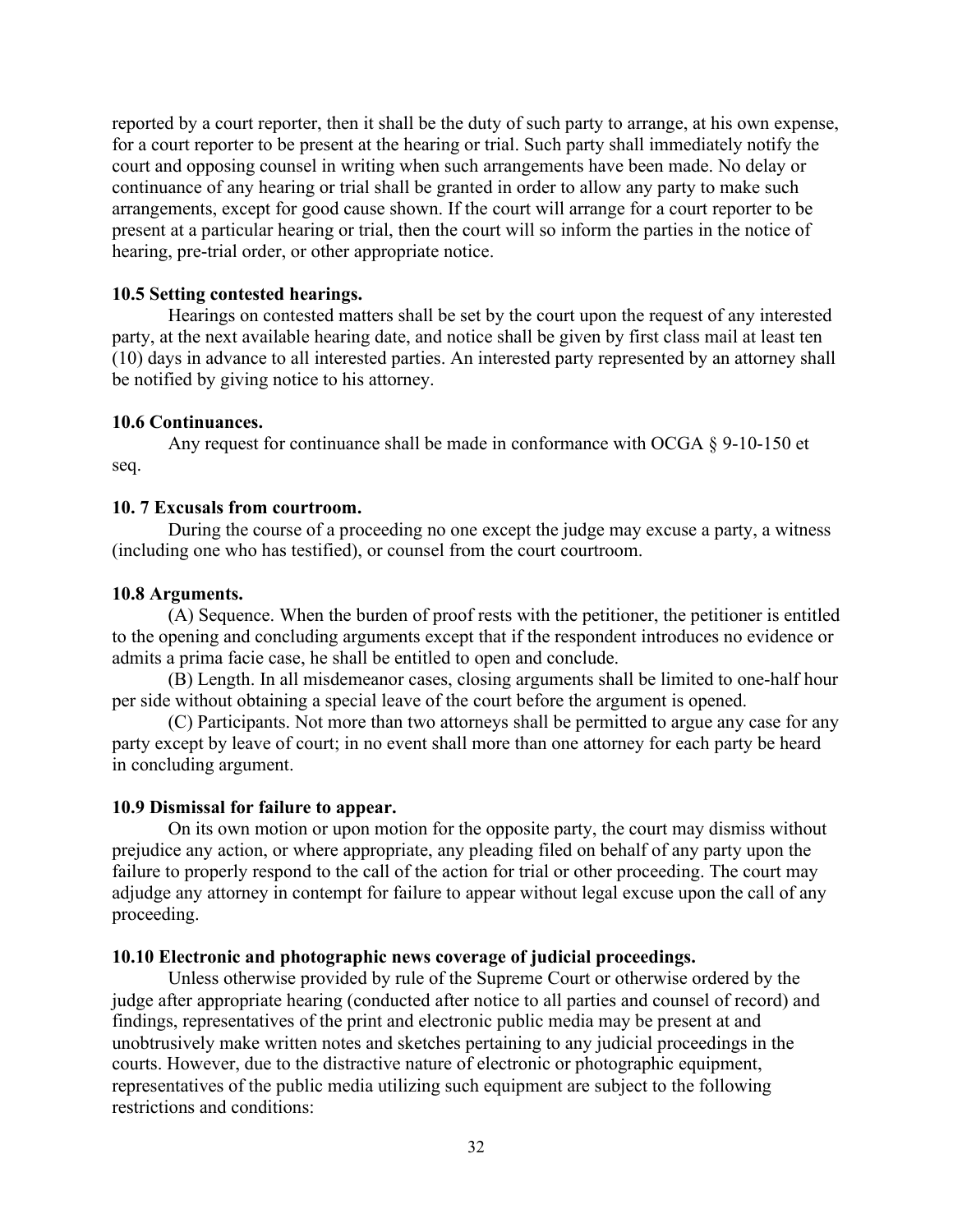Persons desiring to broadcast/record/photograph official court proceedings must file a timely written request (form attached as Exhibit A) with the judge involved prior to the hearing or trial, specifying the particular case or proceedings for which such coverage is intended; the type of equipment to be used in the courtroom; the trial, hearing or proceeding to be covered; and the person responsible for installation and operation of such equipment.

Approval of the judge to be broadcast/record/photograph a proceeding, if granted, shall be granted without partiality or preference to any person, news agency, or type of electronic or photographic coverage, who agrees to abide by and conform to these rules, up to the capacity of the space designated therefore in the courtroom. Violation of these rules will be grounds for a reporter/technician to be removed or excluded from the courtroom and held in contempt.

The judge, in his discretion, may require pooled coverage which would allow only one still photographer, one television camera and attendant, and one radio or tape recorder outlet and attendant. Photographers, electronic reporters and technicians shall be expected to arrange among themselves pooled coverage if so directed by the judge and to present the judge with a schedule and description of the pooled coverage. If the covering persons cannot agree on such a schedule or arrangement, the judge may, in his discretion, designate the schedule and arrangements for pooled coverage.

The positioning and removal of cameras and electronic devices shall be done quietly and, if possible, before or after the court session or during recesses; in no event shall such disturb the proceedings of the court. In ever such case, equipment should be in place and ready to operate before the time court is scheduled to be called to order.

Overhead lights in the courtroom shall be switched on and off only by court personnel. No other lights, flashbulbs, flashes or sudden light changes may be used unless the judge approves beforehand.

No adjustment of central audio system shall be made except by persons authorized by the judge. Audio recordings of the court proceedings will be from one source, normally by connection to the court's central audio system. Upon prior approval of the court, other microphones may be added in an unobstructive manner to the court's public address system.

All television cameras, still cameras and tape recorders shall be assigned to a specific portion of the public area of the courtroom or specifically designed access areas, and such equipment will not be permitted to be removed or relocated during the court proceedings.

Still cameras, movie and television cameras and broadcasting and recording devices must operate quietly. If any equipment is determined by the judge to be of such noise as to be distractive to the court proceedings, then such equipment can be excluded from the courtroom by the judge.

Photographs and televising of the public and the courtroom are allowed, if done without disruption to the court proceedings.

Reporters, photographers, and technicians must have and produce upon request of court officials credentials identifying them and the media company for which they work.

Court proceedings shall not be interrupted by a reporter or technician with a technical or an equipment problem.

Reporters, photographers, and technicians should do everything possible to avoid attracting attention to themselves. Reporters, photographers, and technicians will be accorded full right of access to court proceedings for obtaining public information within the requirements of due process of law, so long as it is done without detracting from the dignity and decorum of the court.

Other than as permitted by these rules and guidelines, there will be no photographing or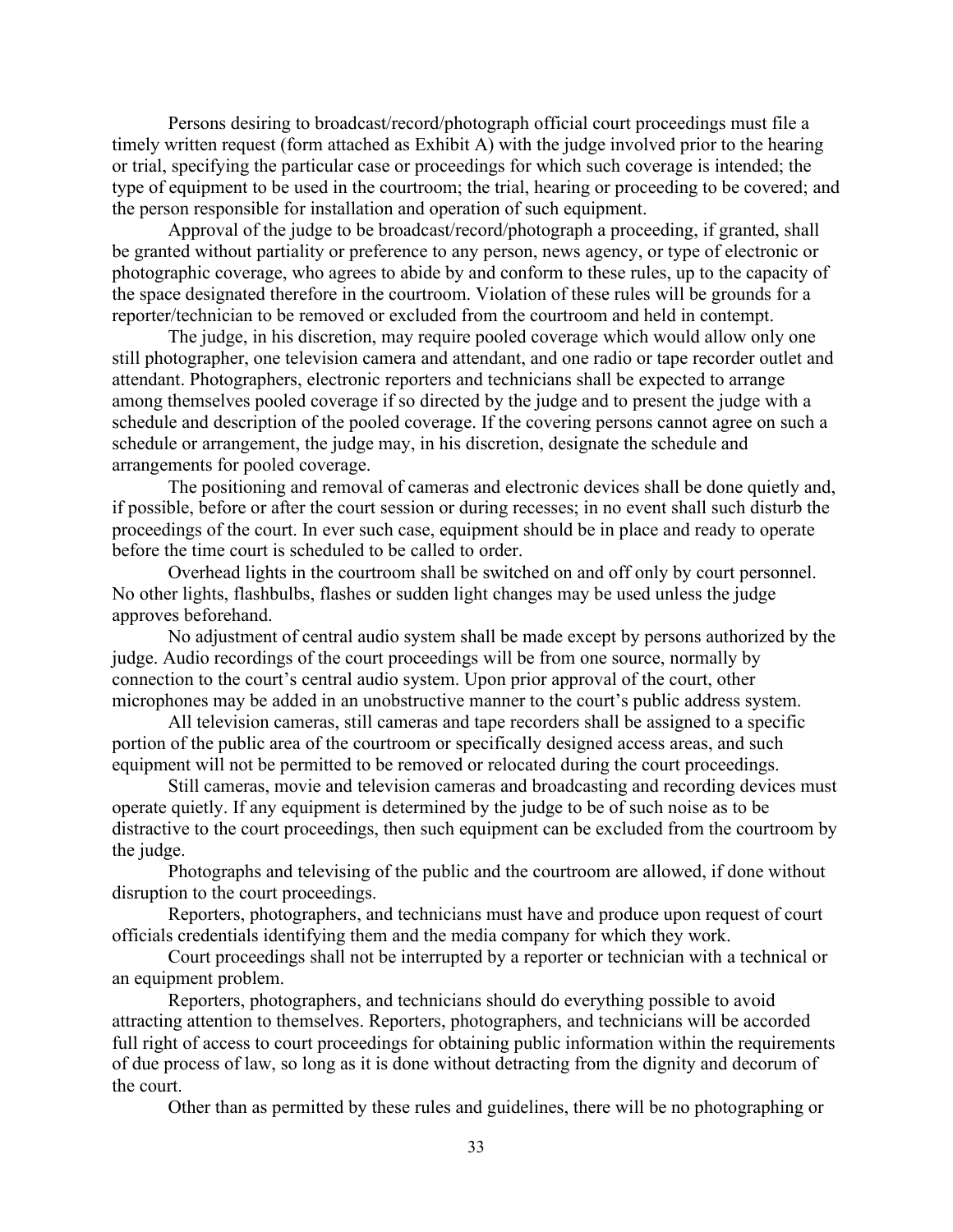radio or television broadcasting, including videotaping pertaining to any judicial proceedings on the courthouse floor where the trial, hearing or proceeding is being held or any other courthouse floor whereon is located a probate court courtroom, whether or not the court is actually in session.

No interviews pertaining to a particular judicial proceeding will be conducted in the courtroom except with the permission of the judge.

All media plan heretofore approved by the Supreme Court for probate courts are hereby repealed.

# EXHIBIT "A"

# IN THE PROBATE COURT OF

**COU** 

# NTYSTATE OF GEORGIA

(STYLE OF CASE) ESTATE OR FILE NO.

# REQUEST TO INSTALL RECORDING AND/OR PHOTOGRAPHING EQUIPMENT PURSUANT TO RULES AND GUIDELINES FOR ELECTRONIC AND PHOTOGRAPHIC NEWS COVERAGE OF JUDICIAL PROCEEDINGS.

Pursuant to Rule 10.10 of the Uniform Probate Court Rules, the undersigned hereby requests permission to install equipment in courtroom in order to record, photograph or televise all or portions of the proceedings in the above-captioned case.

Consistent with the provisions of the rules and guidelines, the undersigned desires to installthe following described equipment: in the following locations:

. The proceedings that the undersigned desires to record, photograph or televise commence on (DATE) . Subject to direction from the court regarding possible pooled coverage, the undersigned wishes to install this equipment in the courtroom on (DATE) . The personnel who will be responsible for the installation and operation of this equipment duringits use are: (IDENTIFY APPROPRIATE PERSONNEL) .

The undersigned hereby certifies that the equipment to be installed and the locations and operation of such equipment will be in conformity with the rules and guidelines issued by the court.

This day of  $\frac{1}{20}$ , 20.

(Individual Signature)

(Representing/Firm)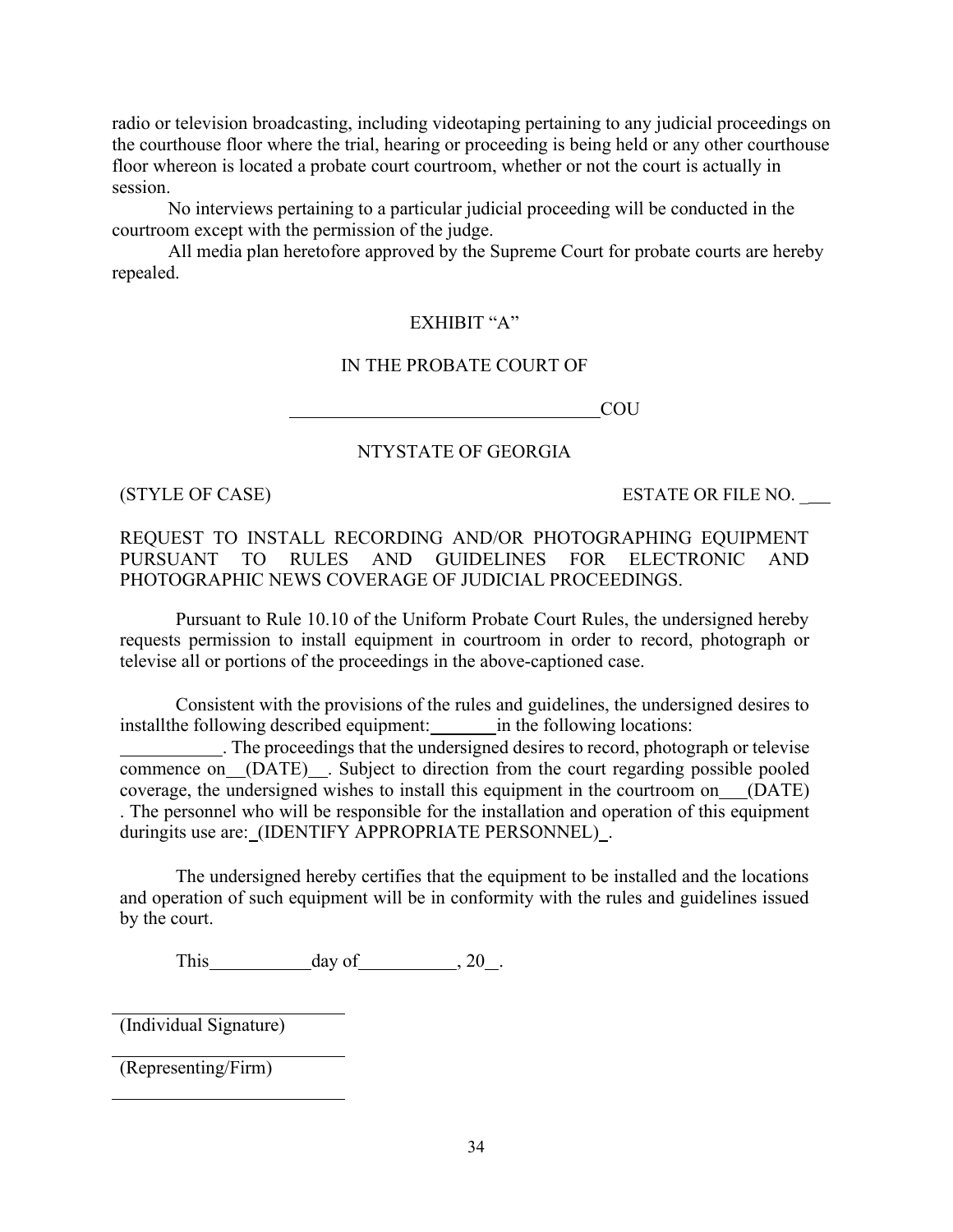(Position)

(Address)

(Telephone

Number)

APPROVED:

Judge, Probate Court

County

### **10.11 Jury trials (Article 6 Probate Courts)**

(A) Demand and procedure.

Right to Jury Trial. The right to a jury trial must be asserted by a written demand within thirty (30) days after the filing of the first pleading of the party or within fifteen (15) days after the filing of the first pleading of an opposing party, whichever is later, except that with respect to a petition pursuant to OCGA § 29-4-10 and 29-5-10, relating to guardianship or conservatorship of an incapacitated adult, if any interested party desires a trial by jury, such party must make such request for a jury trial within ten (10) days after the date of mailing of the notice provided for by OCGA  $\S$  29-4-12 (c) and 29-5-10 (c). If a party fails to assert the right to a jury trial, the right shall be deemed waived and may not thereafter be asserted. All laws with reference to the number, composition, qualifications, impaneling, challenging, and compensation of jurors in superior courts shall apply to, and be observed by, the Article 6 Probate Courts in civil cases.

(B) Voir dire.

The court may propound, or cause to be propounded by counsel, such questions of the jurors as provided in OCGA  $\S$  15-12-133; however, the form, time required, and number of such questions is within the discretion of the court. The court may require that questions be asked once only to the full array of the jurors, rather than to every juror one at a time, provided that the question be framed and the response given in a manner that will provide the propounder with an individual response prior to the interposition of challenge. Hypothetical questions are discouraged, but may be allowed in the discretion of the court. It is improper to ask how a juror would act in certain contingencies or on a certain hypothetical state of facts. No question shall be framed so as to require a response from a juror which might amount to a prejudgment of the action. Questions calling for an opinion by a jury on matters of law are improper. The court will exclude questions which have been answered in substance previously by the same juror. It is discretionary with the court to permit examination of each juror without the presence of the remainder of the panel. Objections to the mode and conduct of voir dire must be raised promptly or they will be regarded as waived.

(C) Selection of juries.

After completion of examination of jurors upon their voir dire, the parties and their counsel shall be entitled, upon request, to fifteen (15) minutes to prepare for jury selection; thereafter, during the selection of jurors, the court in its discretion, upon first warning counsel, may restrict to not less than one minute the time within each party may exercise a peremptory challenge; a party shall forfeit a challenge by failing to exercise it within the time allowed.

(D) Requests and exceptions to charge.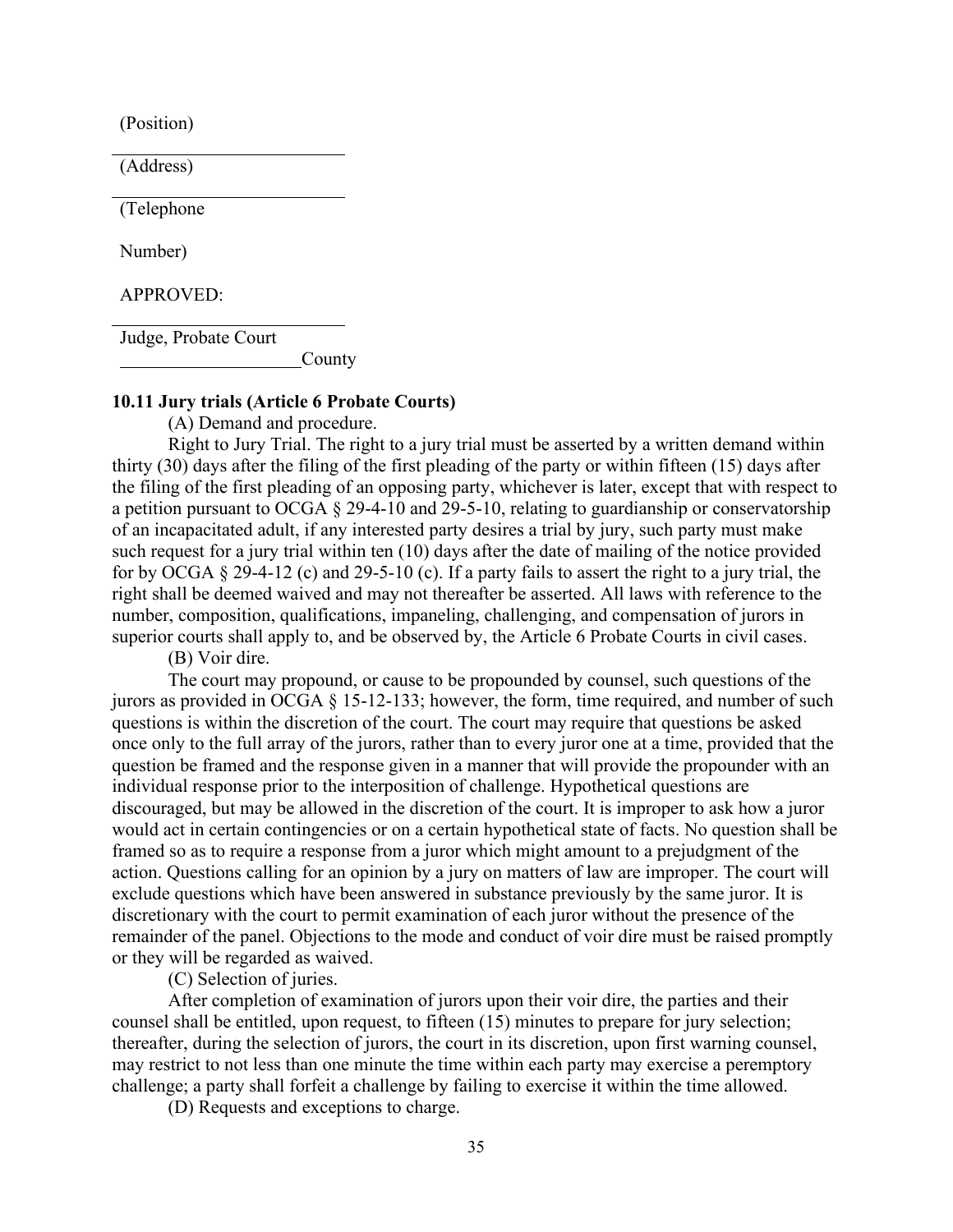All requests to charge shall be numbered consecutively on separate sheets of paper and submitted to the court in duplicate by counsel for all parties at the commencement of trial, unless otherwise provided by pre-trial order; provided, however, that additional requests may be submitted to cover unanticipated points which arise thereafter.

# **Rule 11. Telephone and Videoconferencing**

# **11.1 Telephone conferencing.**

The trial court, on its own motion or upon the request of any party, may in its discretion conduct pre-trial or post-trial proceedings in civil actions by telephone conference with attorneys for all affected parties. The trial judge may specify:

- (A)The time and the person who will initiate the conference;
- (B) The party which is to incur the initial expense of the conference call, or the apportionment of such costs among the parties, while retaining the discretion to make an adjustment of such costs upon final resolution of the case by taxing same as part of the costs; and
- (C) Any other matter or requirement necessary to accomplish or facilitate the telephone conference.

# **11.2 Videoconferencing.**

(A) Matters which may be conducted by videoconference:

- 1. Determination of indigence and appointment of counsel;
- 2. Hearings on appearance and appeal bonds;
- 3. Initial appearance hearings;
- 4. Probable cause hearings;
- 5. Applications for arrest warrants;
- 6. Applications for search warrants;
- 7. Arraignment or waiver of arraignment;
- 8. Pre-trial diversion and post-sentencing compliance hearings;

9. Entry of pleas in criminal cases;

- 10. Impositions of sentences upon pleas of guilty or nolo contendere;
- 11. Probation revocation hearings;
- 12. Post-sentencing proceedings in criminal cases;
- 13. Acceptance of special pleas of insanity (incompetency to stand trial);

14. Situations involving inmates with highly sensitive medical problems or who pose a high security risk;

15. Testimony of youthful witnesses;

16. Appearances of interpreters; and

17. All mental health, alcohol and drug hearings held by probate court pursuant to OCGA Title 37 provided that the confidentiality prescribed by OCGA Title 37 be preserved.

Notwithstanding any provisions of this rule, a judge may order a person's personal appearance in court for any hearing.

(B) Confidential attorney-client communication.

Provisions shall be made to preserve the confidentiality of attorney-client

communications and privilege in accordance with Georgia law. In all criminal proceedings, the defendant and defense counsel shall be provided with a private means of communications when in different locations.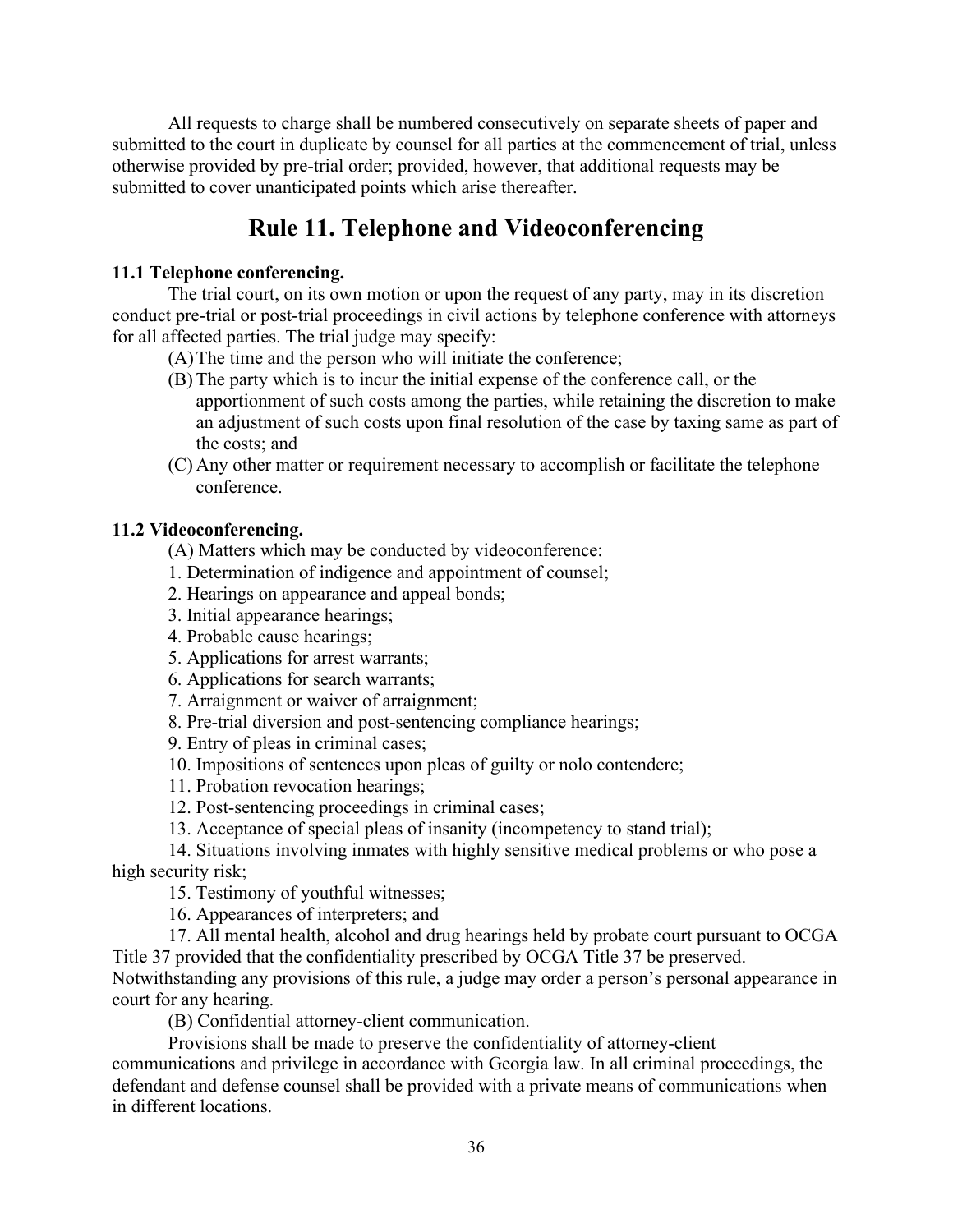### (C) Witnesses.

In any pending matter, a witness may testify via teleconference. Any party desiring to call a witness by videoconference shall file a notice of intention to present testimony by videoconference at least thirty (30) days prior to the date scheduled for such testimony. Any other party may file an objection to the testimony of a witness by videoconference within ten (10) days of the filing of the notice of intention. In civil matters, the discretion to allow testimony via videoconference shall rest with the trial judge. In any criminal matter, a timely objection shall be sustained; however, such objection shall act as a motion for continuance and a waiver of any speedy trial demand.

(D) Recording of hearings.

A record of any proceedings conducted by videoconference shall be made in the same manner as all such similar proceedings not conducted by videoconference. However, upon the consent of all parties, that portion of the proceedings conducted by videoconference may be recorded by an audio-visual recording system and such recording shall be part of the record of the case and transmitted to courts of appeal as if part of a transcript (E) Technical standards.

Any video-conferencing system utilized under this rule must conform to the following minimum requirements:

1. All participants must be able to see, hear, and communicate with each other simultaneously;

2. All participants must be able to see, hear, and otherwise observe any physical evidence or exhibits presented during the proceeding, either by video, facsimile, or other method;

3. Video quality must be adequate to allow participants to observe each other's demeanor and nonverbal communications; and

4. The location from which the trial judge is presiding shall be accessible to the public to the same extent as such proceeding would if not conducted by videoconferencing. The court shall accommodate any request by interested parties to observe the entire proceeding.

# **Rule 12. Appeals**

### **12.1 Appeals – preparation of record.**

(A) Non-Article 6 Probate Courts.

The record which is transmitted to the superior court in connection with any de novo appeal from the probate court shall include certified copies of all documents which will be recorded in the official record books of the probate court. In addition, a certified copy of any alleged will which is denied probate will be transmitted even though it will not be recorded on the probate court records. No exhibits, transcripts of hearings, depositions, interrogatories, notices to produce documents, or any other materials which reflect the evidence presented in the probate court shall be transmitted to the superior court in connection with a de novo appeal. Instead, any such materials in the possession of the court (other than documents required by law to be kept on file with the probate court) shall be returned to the attorney may then present them at the superior court hearing if he desires.

(B) Article 6 Probate Courts.

The record which is transmitted to the appropriate appellate court shall be prepared in the same manner as appeals from the superior court are prepared, as nearly as practicable.

(C) Fees for Article 6 Probate Courts.

The judge shall be entitled to the same fee as the clerk of the superior court as provided by law for services rendered in jury trials and in appeals to the Supreme Court or Court of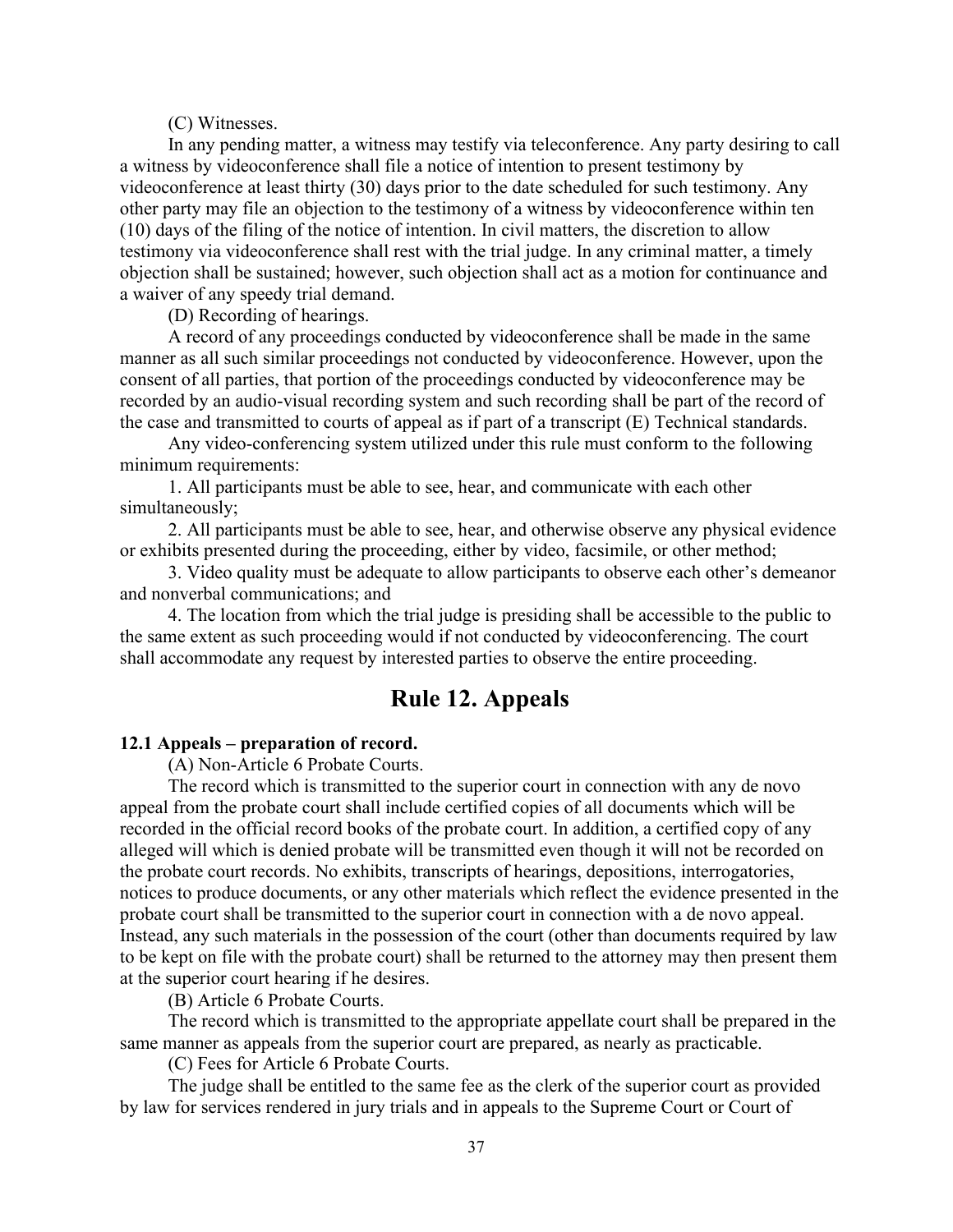Appeals if said fee is not prescribed by OCGA § 15-9-60.

# **Rule 13. Council of Probate Court Judges of Georgia**

There shall be a council known as "The Council of Probate Court Judges of Georgia." The council shall be composed of the judges of the probate courts of this state. The council is authorized to organize itself and to develop a constitution and bylaws. The officers of said council shall consist of a president, president-elect, vice president, secretary-treasurer, and such officers and committees as the council shall deem necessary. It shall be the purpose of the Council of Probate Court Judges of Georgia to effectuate the constitutional and statutory responsibilities conferred on it by law and to further the improvement of the probate courts and the administration of justice. Expenses of the administration of the council shall paid from state funds appropriated for that purpose or from other funds available to the council. The council through its officers may contract with a person or firm including any member of the council for the production of educational material and compensate said member for producing such material, provided that funds are available to the council at the time of execution of the contract or will be available at the time of the completion of the contract and provided that the terms of the contract are disclosed to the full council and made available to the general public and news media. At the request of the council, the executive director of the Council shall be authorized to act as the agent of the council for the purpose of supervising and implementing the contract.

**Amended effective 5/9/2019.**

# **Rule 14. Mandatory Continuing Judicial Education (MCJE)**

### **14.1 Probate Judges Training Council.**

The probate court judges shall elect one representative from each district to the Probate Judges Training Council. The Council of Probate Court Judges of Georgia may add up to four additional members to the training council. Said members shall be selected from the members of the Council of Probate Court Judges of Georgia at large and will serve for two-year terms. Such members may succeed themselves they are reappointed by the council. If a vacancy occurs for the additional members added, the council shall determine how to fill the vacancy. The members shall serve as specified in OCGA  $\S$  15-9-102. It shall be the duty of the Training Council to advise and coordinate with the Institute of Continuing Judicial Education of Georgia concerning educational programs for the probate judges and probate judges-elect.

#### **Amended effective 5/9/2019.**

#### **14.2 Program requirements.**

(A) Each new judge must satisfactorily complete the required new judge orientationtraining course as prescribed by the Probate Judges Training Council and the Institute of Continuing Judicial Education at the first occasion such a course is offered. Such judge shall complete an attendance record of such training issued by the Institute of Continuing Judicial Education of Georgia and file it with the Probate Judges Training Council.

(B) Every judge, including senior judges and full-time associate judges, shall be required to complete additional training prescribed by the Probate Judges Training Council and the Institute of Continuing Education of Georgia during each year he or she serves as a judge of the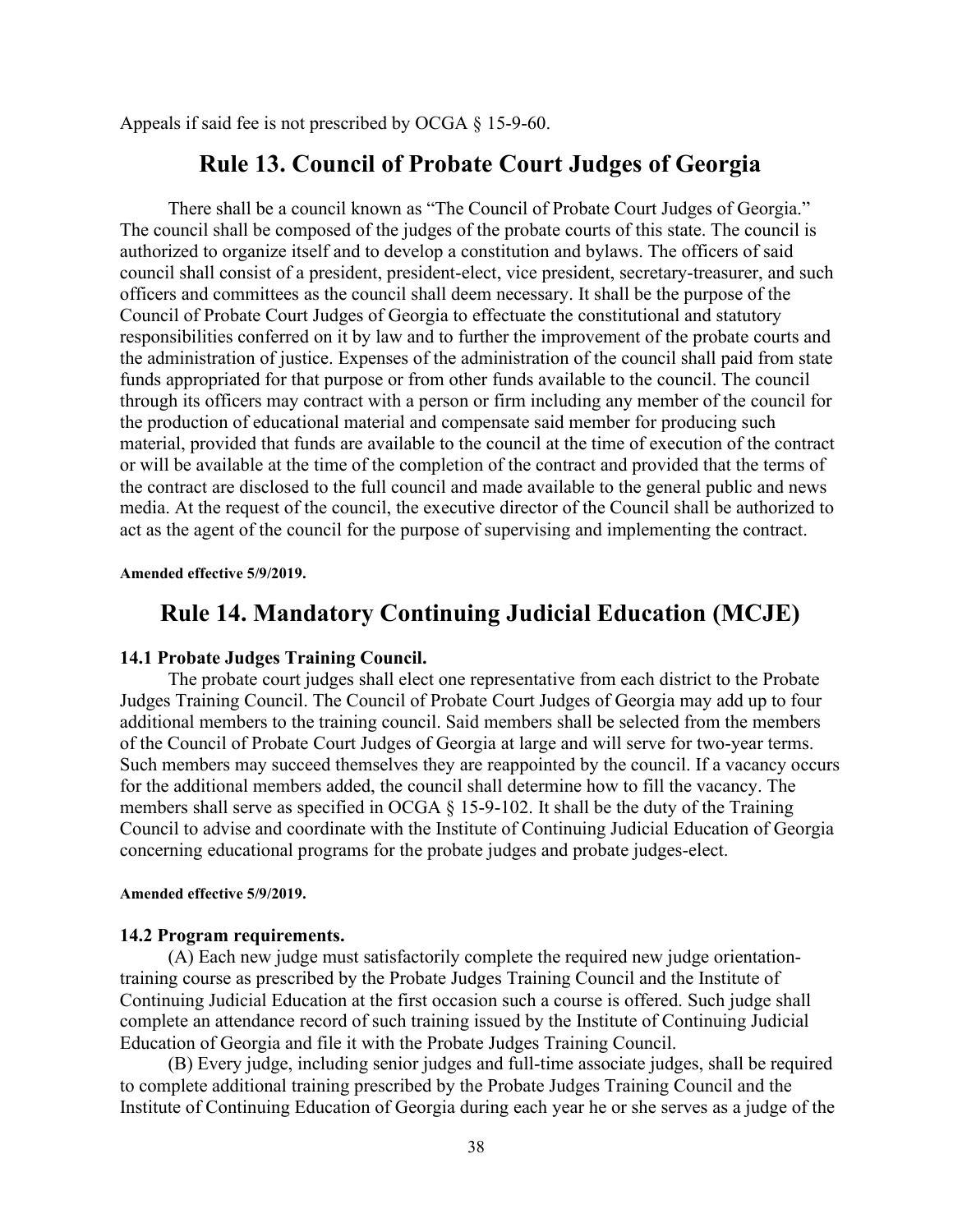probate court and complete an attendance record of such training issued by the Institute of Continuing Judicial Education of Georgia and file it with the Probate Judges Training Council.

Qualifying additional training shall include:

1. State-wide programs sponsored by the Probate Judges Training Council and the Institute of Continuing Judicial Education;

2. District, regional, or distance learning training programs offered through the Probate Judges Training Council; provided, however, that such district programs may not account for more than three hours per year;

3. For Article 6 Probate Court judges with expanded jurisdiction, programs of continuing legal education accredited by the State Bar of Georgia's Commission on Continuing Lawyer Competency, such as all relevant programs offered by the Institute of Continuing Legal Education; provided, however, that such programs may not account for more than six hours per year;

4. Teaching any of the above programs, or related programs, shall include the following credits:

(a) Three additional hours for each hour of instructional responsibility as a lecturer when no handout paper is prepared, and six hours for each hour of each lecture when a handout paper is required.

(b) Two hours for each hour as a panelist.

(c) Three hours as a mock trial coach, two hours as a mock trial judge, and one hour as a mock trial evaluator.

(d) When the same lecture or other instructional activity is repeated in a single calendar year, additional credit shall be given equivalent to the actual time spent.

(C) Any judge who fails to successfully complete the required new judges training as required by subsection (a) of OCGA  $\S$  15-9-1.1 or who fails to earn the required cumulative annual minimum credit hours of training during any one year period after the new judge orientation may be given a six-month administrative extension by the Probate Judges Training Council to fulfill this requirement. Individual requests for extensions beyond the initial six months extension for reasons of disability, hardships or extenuating circumstance may be approved on a case-by-case basis by the Probate Judges Training Council. Upon failure to earn the required hours within the extension period, the Probate Judges Training Council shall promptly notify the Judicial Qualifications Commission, which will recommend the removal of the judge from office to the Supreme Court unless the Judicial Qualifications Commission finds that failure was caused by circumstances beyond the control of the probate judge.

(D) All expenses of mandatory training authorized or required by the Probate Judges Training Council including tuition shall be paid by the probate judge or judge elect participating in the training. The probate judge or judge elect shall be reimbursed by the Institute of Continuing Judicial Education of Georgia to the extent that funds are available for such purpose. If such funds are not available, each probate judge or judge elect shall be reimbursed from county funds by action of the county governing authority.

(E) Judges who serve concurrently as a judge of another class of court may be eligible to receive cross-training credit. The Probate Judges Training Council shall prescribe guidelines for cross-training credit.

#### **Amended effective 5/9/2019.**

### **14.3 Administration of the program.**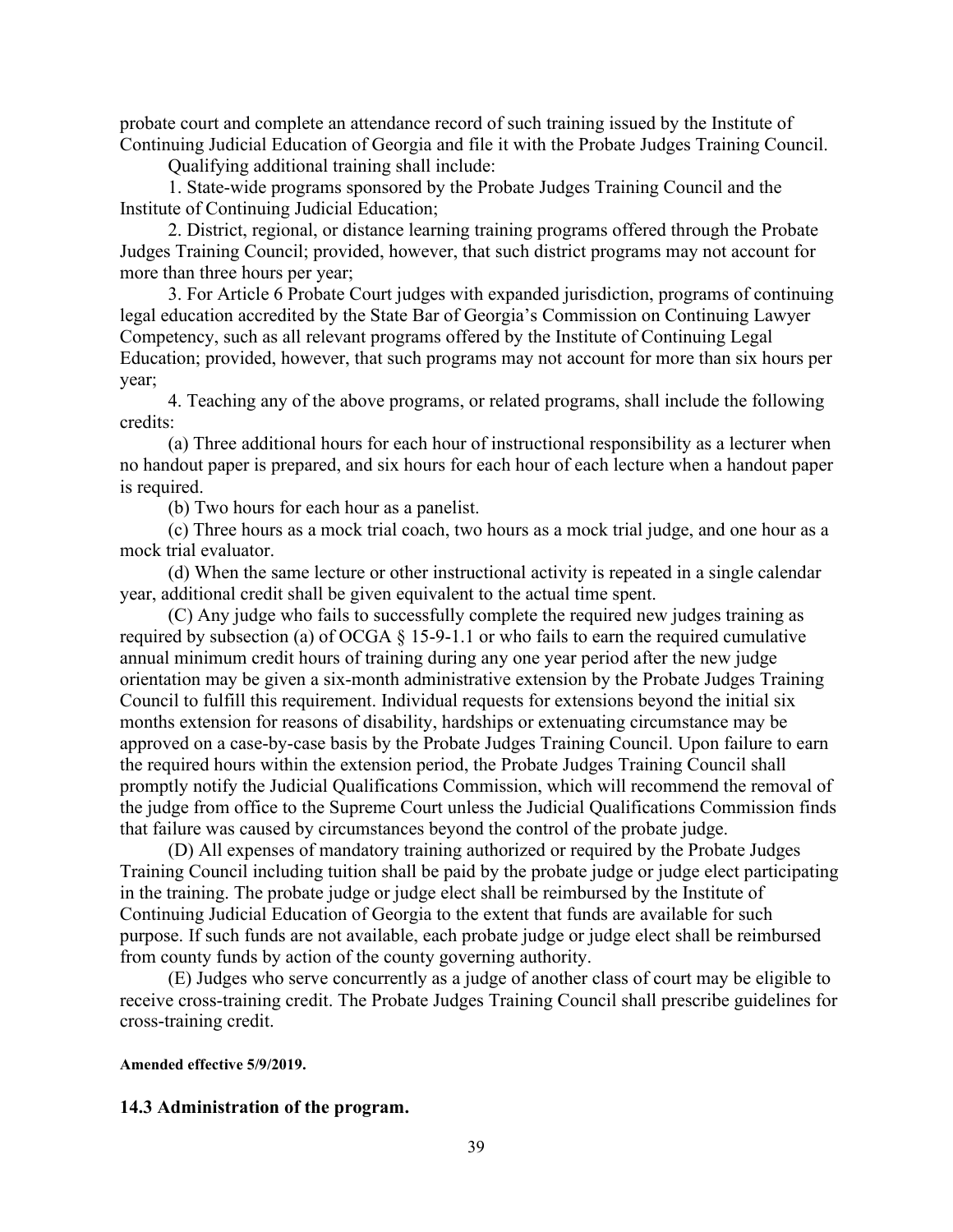Administrative implementation of the mandatory continuing judicial education shall be conducted solely by the Probate Judges Training Council.

# **Rule 15. Criminal Proceedings**

# **15.1 Bail in criminal cases.**

(A) Misdemeanor cases.

Bail in misdemeanor cases shall be set as provided in OCGA §§ 17-6-1; 17-6-1.1; and  $17-6-2.$ 

(B) Categories of bail.

The court may set bail which may be secured by:

1. Cash – by a deposit with the clerk, or by internal procedure of an amount equal to the required cash bail; or

2. Property – by real estate located within the State of Georgia with unencumbered equity, not exempted, owned by the accused by surety, as approved by the sheriff of the county where the property is located; or

3. Recognizance – in the discretion of the court; or

4. Professional – by a professional bail bondsman authorized by the sheriff and in compliance with the rules and regulations for execution of a surety bail bond.

(C) Conditions and restrictions by court.

Bail may be conditioned upon such other specified and reasonable conditions as the court may consider just and proper. The court may restrict the type of security permitted for the bond although the local governing body shall determine what sureties are acceptable when a surety bond is permitted.

(D) Amendment of bail.

The probate court has the authority to amend any bail previously authorized.

(E) Bail on bind over or jury demand.

Whenever a probate court has set bail on cases that are bound over to another court for any reason, the bond shall be transferred as required by law.

**Amended effective 5/9/2019.**

### **15.2 Maintenance of criminal evidence.**

A clerk or the court reporter, in possession of documents, electronic documents, audio and video recordings of whatever form, exhibits, and other material objects or any other items admitted as evidence in a criminal case shall, if such items are separated from the original case file, maintain a log or inventory of all such items with the case number, party names, descriptions of the items, the name and official position of the custodian, and the location of the storage of the items. Unless retained in the original case file, all such items admitted as evidence shall be identified or tagged by a clerk or court reporter with the case number and the exhibit number and be recorded in the log or inventory. Within thirty (30) days after disposition of the case, the court reporter, if in possession of items admitted into evidence, shall transfer such items of evidence along with the evidence log or inventory to a clerk of the originating court. A clerk shall update the log or inventory to show the current custodian and the location of the evidence. Dangerous or contraband items shall be transferred to the sheriff or other appropriate law enforcement agency along with copy of the log or inventory. The sheriff or other law enforcement agency shall acknowledge the transfer with a signed receipt and the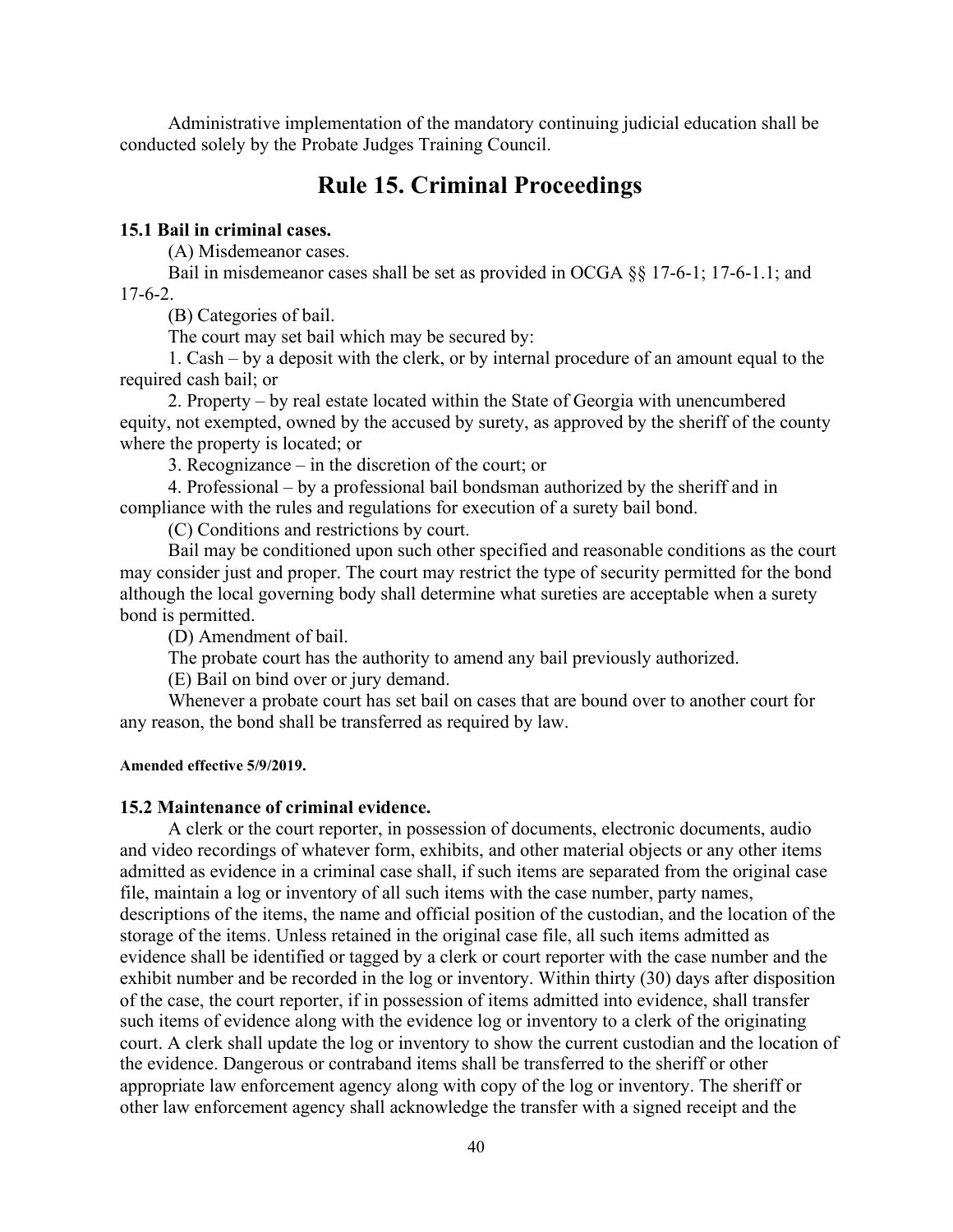receipt shall be retained with the log or inventory created and maintained by a clerk. A clerk and the sheriff or other law enforcement agency shall each maintain a log or inventory of such items of evidence. In all cases, the court reporter shall be granted the right of access to such items of evidence necessary to complete the transcript of the case. In any case in which no court reporter was retained, a clerk shall keep and store the evidence or ensure that it is maintained in an appropriate location.

Evidence in the possession of a clerk or court reporter, during court proceeding, shall be maintained in accordance with the provisions of OCGA § 17-5-55 and other applicable law. The designated custodian shall be responsible for recording on the evidence log or inventory the name of the counsel or party, the date, and the purpose for the release of any such items of evidence. Subsequent to admission of any item into evidence by the court, no substitution for the item admitted into evidence shall be made except by leave of the court. Any counsel or party seeking to make a substitution for admitted evidence after the close of evidence shall file a motion for an order authorizing such substitution. Upon granting of an order for substitution, the order shall be entered into the log or inventory.

The log or inventory of any evidence separated from the original case file shall be maintained in the original case file. Upon the expiration of the time for the filing of an appeal during which no motion for new trial or appeal has been filed by any party, a clerk, court reporter, sheriff or other law enforcement agency may, and shall upon written request, return any item of admitted evidence to the counsel or party who tendered the same; provided, however, that no item which is contraband or illegal to possess in the state of the Georgia shall be returned by any counsel or party, and all such items shall, upon the expiration of the time for the filing of an appeal during which no motion for new trial or appeal has been filed by any party, be delivered over to the sheriff of the county for appropriate disposition. Upon the expiration of the time for the filing of an appeal during which no motion for new trial or appeal has been filed by any party, a clerk, court reporter, sheriff or other law enforcement agency may notify in writing the counsel or party who tendered any admitted evidence in the possession of such clerk, court reporter, sheriff or law enforcement agency, to retrieve such item(s) within thirty (30) days of the written notice, and, upon the failure of the counsel or party to retrieve same within such thirty (30) days, a clerk, court reporter, sheriff or law enforcement agency may dispose may dispose of the item(s).

### **15.3 Arraignment.**

(A) Calendar.

The judge or the judge's designee shall set the time of arraignment unless arraignment is waived either by the defendant or by operation of law. Notice of the date, time, and place of arraignment shall be delivered to the clerk and sent to attorneys of record, defendants, and bondsmen.

(B) Call for arraignment.

Before arraignment, the court shall inquire whether the accused is represented by counsel and, if not, inquire into the defendant's desires and financial circumstances. If the defendant desires an attorney and is indigent, the court shall authorize the immediate appointment of counsel.

Upon the call of the case for arraignment, the accused or the attorney for the accused shall answer whether the accused pleads guilty or not guilty or desires to enter a plea of nolo contendere to the offense or offenses charged; a plea of not guilty shall constitute a joining of the issue.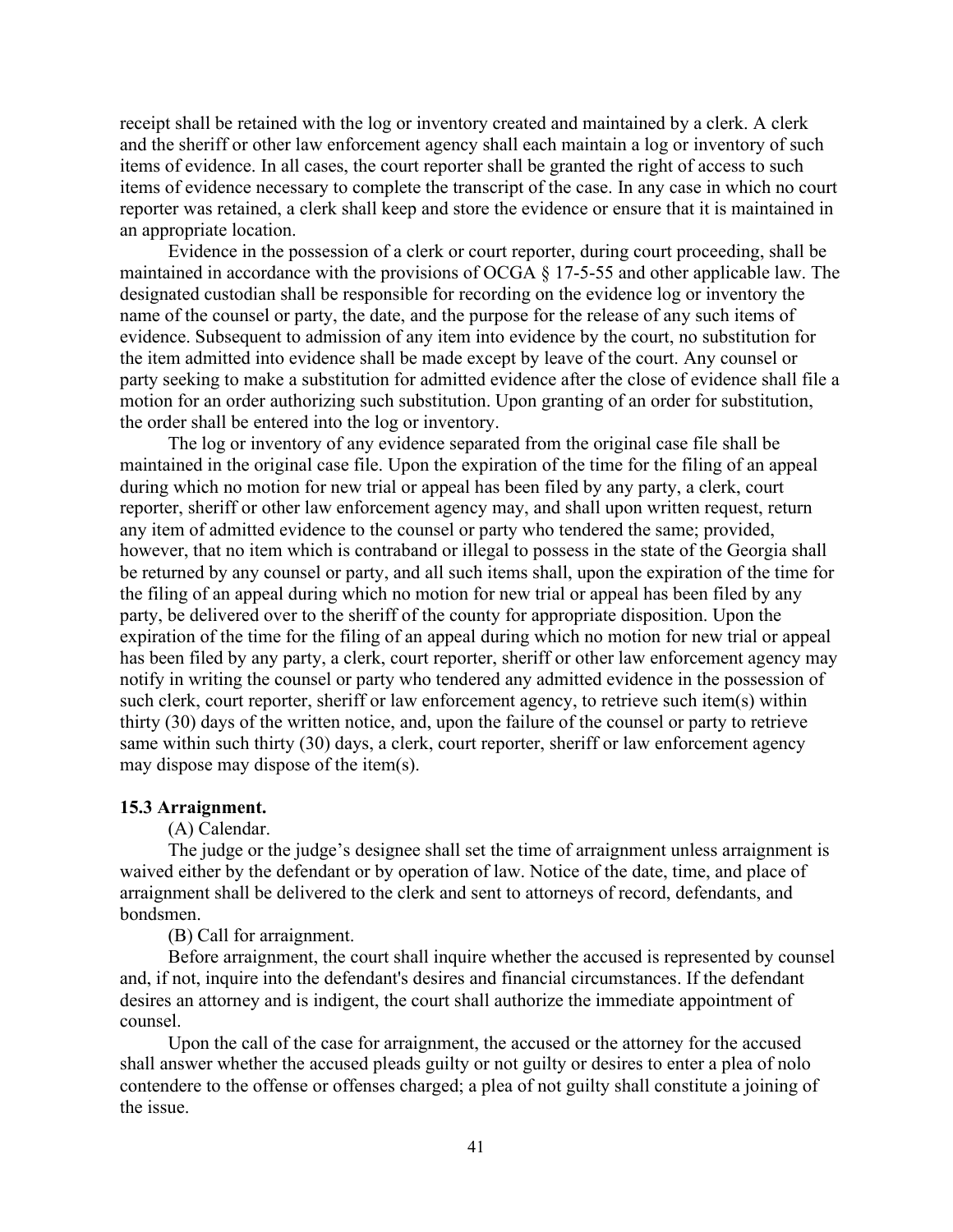#### **Amended effective 5/9/2019.**

### **15.4 Motions, demurrers, special pleas, etc.**

(A) Time for filing.

All motions, demurrers, and special pleas shall be made and filed at or before the time set by law, unless time therefore is extended by the judge in writing prior to trial.

(B) Time for hearing.

All such motions, demurrers, special pleas and notices shall be heard and considered at such time, date, and place as set by the judge. Generally, such will be heard at or after the time of arraignment and prior to the time at which such case is scheduled for trial.

(C) Notice of intention of defense to raise issue of insanity, mental illness, or intellectual disability.

Uniform Superior Court Rules 31.4 and 31.5, as amended from time to time, and as applicable to probate courts, are hereby adopted verbatim.

### **Amended effective 5/9/2019.**

# **15.5 Criminal trial calendar.**

(A) Calendar preparation.

All cases shall be set for trial within a reasonable time after arraignment. The judge or the judge's designee shall prepare a trial calendar, shall deliver a copy thereof to the clerk, and shall give notice in person or by mail to each counsel of record, the bondsman (if any) and the defendant at the last address indicated in court records, not less than seven (7) days before the trial date. The calendar shall list the dates that cases are set for trial, the cases to be tried at that session of court, the case numbers, the names of the defendants and the names of the defense counsel.

(B) Removal from calendar.

No case shall be postponed or removed from the calendar except by the judge.

# **15.6 Pleas.**

### **15.6.1 Alternatives**

(A) A defendant may plead, guilty, not guilty, or in the discretion of the judge, nolo contendere.

A plea of guilty or nolo contendere should be received only from the defendant personally in open court, except when the defendant is a corporation, in which case the plea may be entered by counsel or a corporate officer. In misdemeanor cases, upon the request of a defendant who has made, in writing, a knowing, intelligent and voluntary waiver of his right to be present, the court may accept a plea of guilty or nolo contendere in absentia.

(B) A defendant may plead nolo contendere only with the consent of the judge. Such a plea should be accepted by the judge only after due consideration of the views of the parties and the interest of the public in the effective administration of justice. Procedurally, a plea of nolo contendere should be handled under these rules in a manner similar to a plea of guilty.

### **Amended effective 6/16/2022.**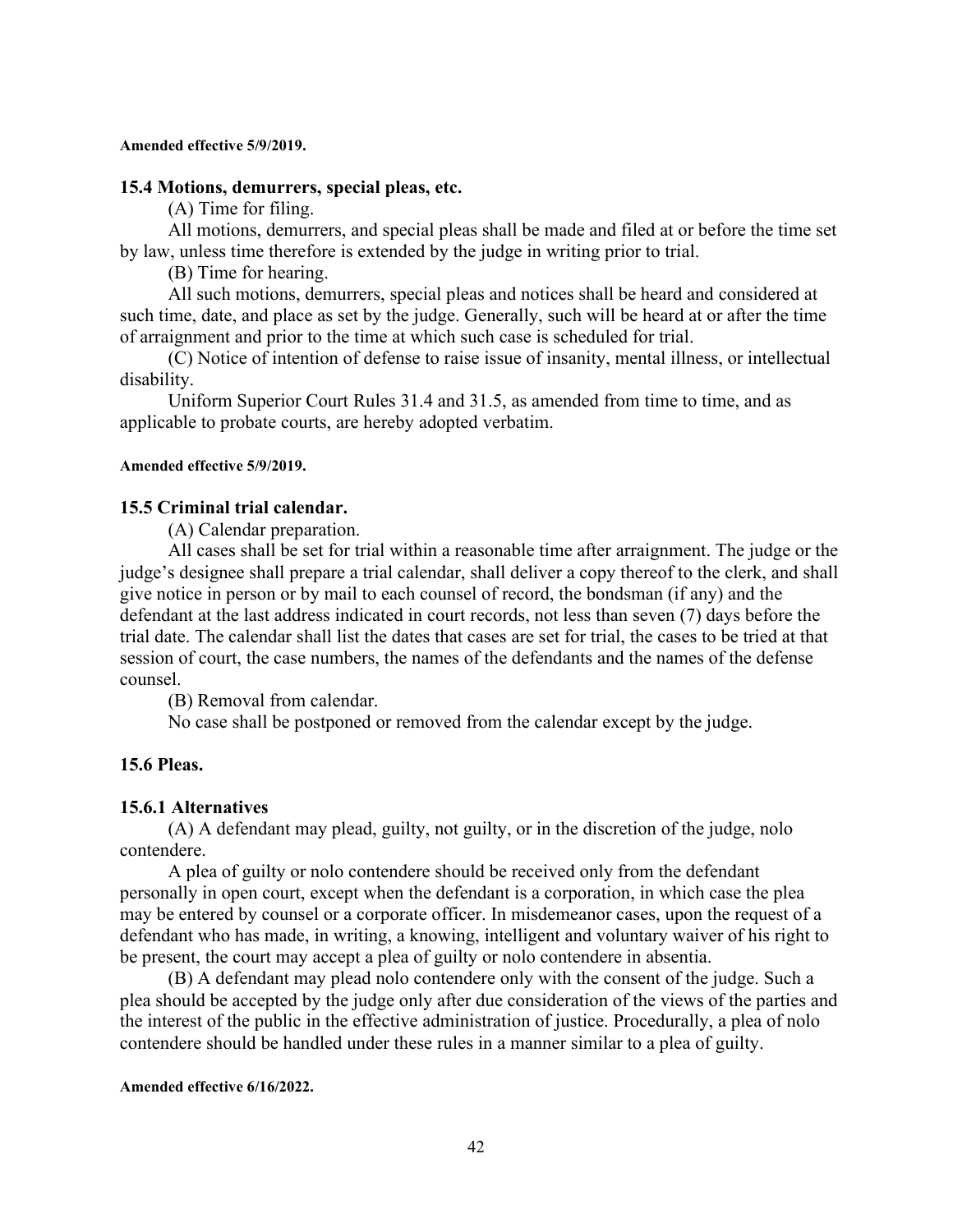### **15.6.2 Aid of counsel – time for deliberation.**

(A) A defendant shall not be called upon to plead before having an opportunity to retain counsel, or if defendant is eligible for appointment of counsel, until counsel has been appointed or right to counsel waived. A defendant with counsel shall not be required to enter a plea if counsel makes a reasonable request for additional time to represent the defendant's interest, or if the defendant has not had a reasonable time to consult with counsel.

(B) A defendant without counsel should not be called upon to plead to any offense without having had a reasonable time to consider this decision. When a defendant without counsel tenders a plea of guilty or nolo contendere to an offense, the court should not accept the plea unless it is reaffirmed by the defendant after a reasonable time for deliberation, following the advice from the court required in Rule 15.6.8.

### **15.6.3 Propriety of plea discussions and plea agreements.**

(A) In cases in which it appears that the interests of the public in the effective administration of criminal justice (as stated in Rule 15.6.6) would thereby be served, the prosecuting attorney may engage in plea discussions or reach a plea agreement with the defendant only through defense counsel, except when the defendant is not eligible for or does not desire appointment of counsel and has not retained counsel.

(B) The prosecuting attorney, in reaching a plea agreement, may agree to one or more of the following, as dictated by the circumstances of the individual case:

1. To make or not to oppose favorable recommendations as to the sentence which should be imposed if the defendant enters a plea of guilty or nolo contendere;

2. To seek or not to oppose dismissal of the offense charged if the defendant enters a plea of guilty or nolo contendere to another offense reasonably related to defendant's conduct; or

3. To seek or not to oppose dismissal of other charges or potential charges against the defendant if the defendant enters a plea of guilty or nolo contendere.

### **15.6.4 Attorney-client relationship.**

(A) Defense counsel should conclude a plea agreement only with the consent of the defendant, and should ensure that the decision to enter or not enter a plea of guilty or nolo contendere is ultimately made by the defendant.

(B) To aid the defendant in reaching a decision, defense counsel, after appropriate investigation, should advise the defendant of the alternatives available and of considerations deemed important by him in reaching a decision.

### **15.6.5 Responsibilities of the trial judge.**

(A) The trial judge should not participate in plea discussions.

(B) If a tentative plea agreement has been reached, upon request of the parties, the trial judge may permit the parties to disclose the tentative agreement and the reasons therefore in advance of the time for the tendering of the plea. The judge may then indicate to the prosecuting attorney and defense counsel whether the judge will likely concur in the proposed disposition if the information developed in the plea hearing or presented in the pre-sentence report is consistent with the representations made by the parties. If the trial judge concurs but the final disposition differs from that contemplated by the plea agreement, then the judge shall state for the record what information in the pre-sentence report or hearing contributed to the decision not to sentence in accordance with the plea agreement.

(C) When a plea of guilty of nolo contendere is tendered or received as a result of a plea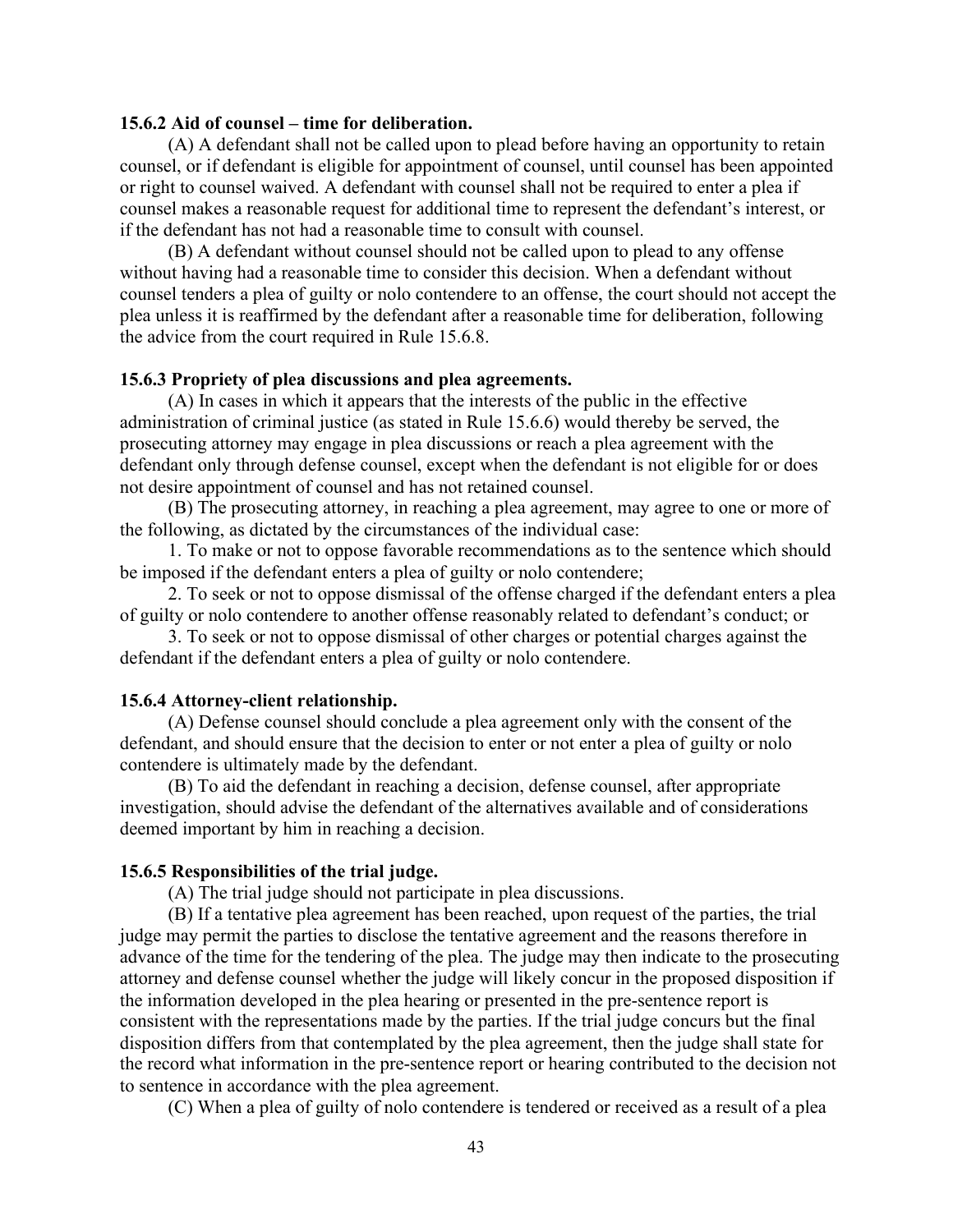agreement, the trial judge should give the agreement due consideration, but notwithstanding its existence, must reach an independent decision on whether to grant charge or sentence leniency under the principles set forth in Rule 15.6.6.

### **15.6.6 Consideration of plea in final disposition.**

(A) It is proper for the judge to grant charge or sentence leniency to defendants who enter pleas of guilty or nolo contendere when the interests of the public in the effective administration of criminal justice are thereby served. Among the considerations which are appropriate in determining this question are:

1. That the defendant by entering a plea has aided in ensuring the prompt and certain application of correctional measures;

2. That the defendant has acknowledged guilt and shown a willingness to assume responsibility for conduct;

3. That the leniency will make possible alternative correctional measures which are better adapted to achieving rehabilitative, protective, deterrent or other purposes of correctional treatment, or will prevent undue harm to the defendant from the form of conviction;

4. that the defendant made public trial unnecessary when there are good reasons for not having the case dealt with in a public trial;

5. That the defendant has given or offered cooperation when such cooperation has resulted or may result in the successful prosecution of other offenders engaged in equally serious or more serious criminal conduct;

6. That the defendant by entering a plea has aided in avoiding delay (including delay due to crowded dockets) in the disposition of other cases and thereby has increased the probability of prompt and certain application of correctional measures to other offenders.

(B) The judge should not impose upon a defendant any sentence in excess of that which would be justified by any of the rehabilitative, protective, deterrent or other purposes of the criminal law merely because the defendant has chose to require the prosecution to prove the defendant's guilt at trial rather than to enter a plea of guilty or nolo contendere.

## **15.6.7 Determining voluntariness of plea.**

The judge should not accept a plea of guilty or nolo contendere without first determining, on the record, that the plea is voluntary. By inquiry of the prosecuting attorney and defense counsel, the judge should determine whether the tendered plea is the result of prior plea discussions and a plea agreement, and, if it is, what agreement has been reached. If the prosecuting attorney has agreed to seek charge or sentence leniency which must be approved by the judge, the judge must advise the defendant personally that the recommendations of the prosecuting attorney are not binding on the judge. The judge should then address the defendant personally and determine whether any other promises or any force or threats were to obtain the plea.

# **15.6.8 Defendant to be informed.**

The judge should not accept a plea of guilty or nolo contendere from a defendant without first:

(A) Determining on the record that the defendant understands the nature of the charge(s);

(B) Informing the defendant on the record that by entering a plea of guilty or nolo contendere one waives;

1. The right to trial by jury;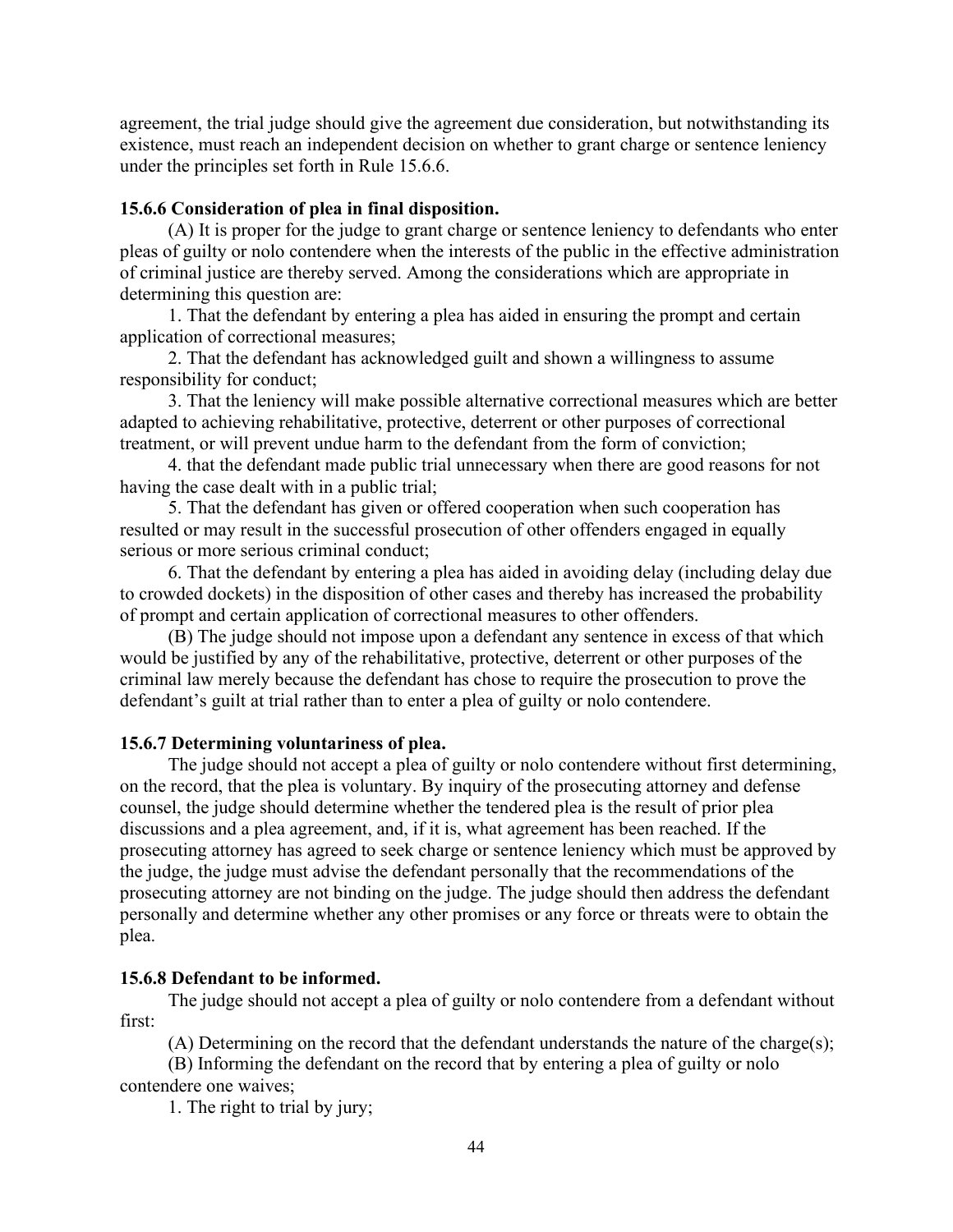2. The presumption of innocence;

3. The right to confront witnesses against oneself;

4. The right to subpoena witnesses;

5. the right to testify and to offer other evidence;

6. The right to assistance of counsel during trial;

7. The right not to incriminate oneself; and that by pleading not guilty or remaining silent and not entering a plea, one obtains a jury trial; and

(C) Informing the defendant on the record;

1. Of the terms of any negotiated plea;

2. That a plea of guilty may have an impact on his immigration status if the defendant is not a citizen of the United States;

3. Of the maximum possible sentence on the charge, including that possible from consecutive sentences and enhanced sentences where provided by law; and/or

4. Of the mandatory minimum sentence, if any, on the charge. This information may be developed by questions from the judge, the district attorney or the defense attorney, or a combination of any of these.

# **15.6.9 Determining accuracy of plea.**

Notwithstanding the acceptance of a plea of guilty, judgement should not be entered upon such plea without such inquiry on the record as may satisfy the judge that there is a factual basis for the plea.

# **15.6.10 Stating intention to reject the plea agreement.**

If the trial court intends to reject the plea agreement, the trial court shall, on the record, inform the defendant personally that (1) the trial court is not bound by any plea agreement; (2) the trial court intends to reject the plea agreement presently before it; (3) the disposition of the present case may be less favorable to the defendant than that contemplated by the plea agreement; and (4) that the defendant may then withdraw his guilty plea as a matter of right. If the plea is not then withdrawn, sentence may be pronounced.

# **15.6.11 Record of proceedings.**

(A) A verbatim record, consisting of a mechanical recording and a contemporaneous paper record of the proceedings at which a defendant enters a plea of guilty or nolo contendere shall be made and preserved for a minimum of two years.

(B) A record of proceedings should include:

1. The inquiry into voluntariness of the plea (as required in Rule 15.6.7);

2. The advice to the defendant (as required in Rule 15.6.8);

3. The inquiry into the accuracy of the plea (as required in Rule 15.6.9); and

4. The notice to the defendant that the trial court intends to reject the plea agreement and the defendant's right to withdraw the guilty plea before sentence is pronounced.

# **Amended effective 5/9/2019.**

# **15.6.2 Plea withdrawal.**

(A) After sentence is pronounced, the judge should allow the defendant to withdraw his plea of guilty or nolo contendere whenever the defendant, upon a timely motion for withdrawal, proves that withdrawal is necessary to correct a manifest injustice, a defendant may not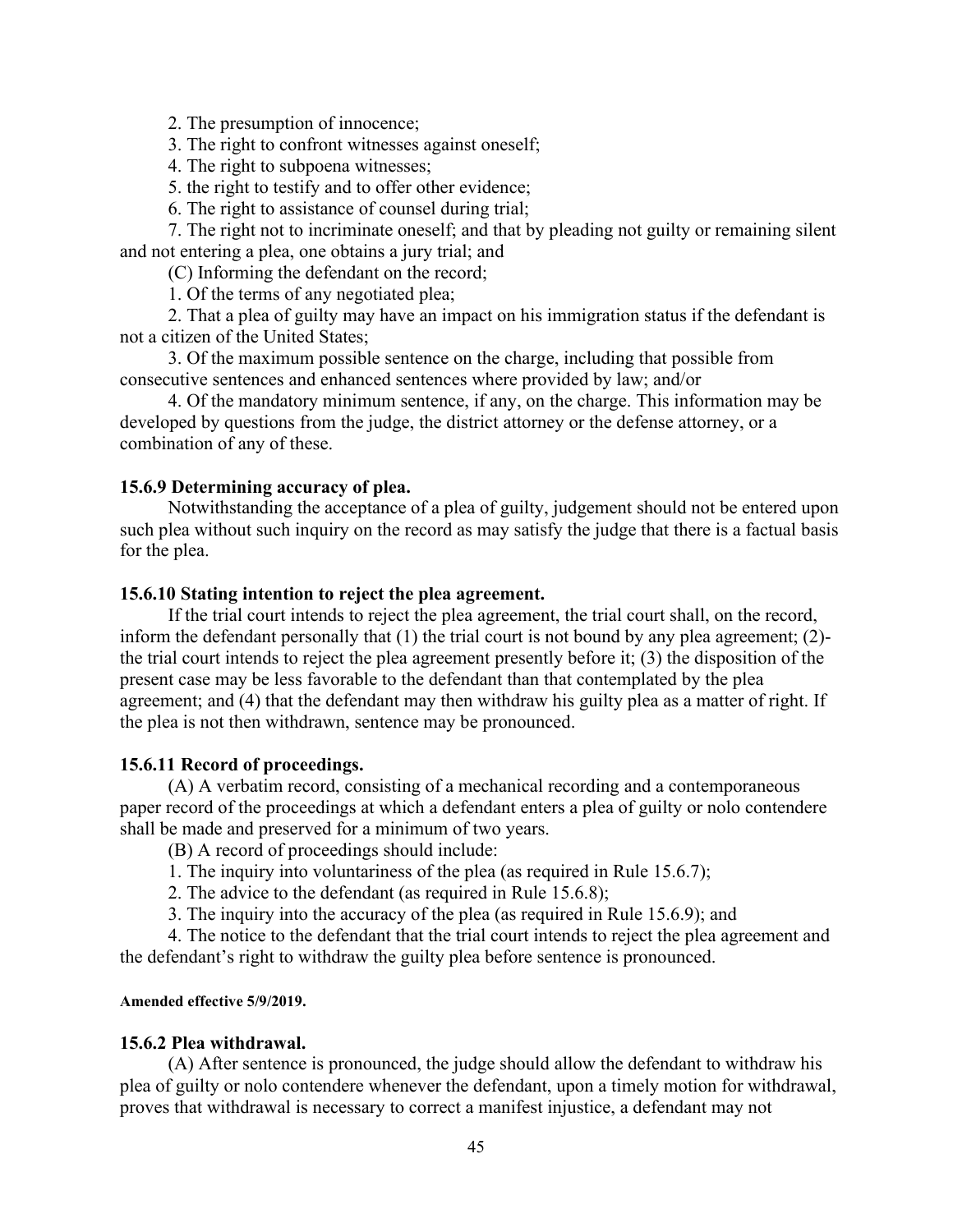withdraw a plea of guilty or nolo contendere as a matter of right once sentence has been pronounced by the judge.

# **15.7 Dockets.**

(A) Docket categories. Each probate court shall keep a docket for criminal cases and arrests, and a separate docket for all other actions.

(B) Time of docketing.

Action shall be entered by the clerk, deputy clerk, or judge in the proper docket immediately or within a reasonable period after being received in the clerk's office.

# **15.8 Initial appearance commitment hearings.**

(A) Initial appearance hearing.

As soon as is reasonably practicable following any arrest but not later than forty-eight (48) hours if the arrest was without a warrant, or seventy-two (72) hours following an arrest with a warrant, unless the accused has made bond in the meantime, the arresting officer of other law enforcement officer having custody of the accused shall present the accused in person before a judge or other judicial officer for first appearance.

At the first appearance, the judge or judicial officer shall:

1. Inform the accused of the charges;

2. Inform the accused that he has a right to remain silent, that any statement made may be used against him , and that he has the right to the presence and advice of an attorney, either retained or appointed;

3. Determine whether or not the accused desires and is in need of an appointed attorney and, if appropriate, advise the accused of the necessity for filing a written application;

4. Inform the accused of his right to a commitment hearing, unless the first appearance covers the commitment hearing issues, and inform the accused that giving a bond shall be a waiver of the right to a commitment hearing;

5. In the case of a warrantless arrest, make a fair and reliable determination of the probable cause for the arrest unless a warrant has been issued before the first appearance;

6. Inform the accused of the right to a trial by jury;

7. Inform the accused that if he desires to waive these rights and plea guilty, then the accused shall so notify the judge or the law officer having custody, who shall in turn notify the judge;

8. Set the amount of bail.

(B) Commitment hearing.

1. A judge, in his or her discretion, may hold a commitment hearing even though the defendant has posted a bail bond.

2. At the commitment hearing by the court of inquiry, the judge or judicial officer shall perform the following duties:

(a) Explain the probable cause purpose of the hearing;

(b) Repeat to the accused the rights explained at the first appearance as listed in Rule 15.8 (A) above;

(c) Determine whether the accused intends to plea guilty, nolo contendere, or not guilty, or waives the commitment hearing;

(d) If the accused intends to plead guilty or waives the hearing, if applicable, the court shall immediately bind the entire case over to the court having jurisdiction of the most serious offense charged;